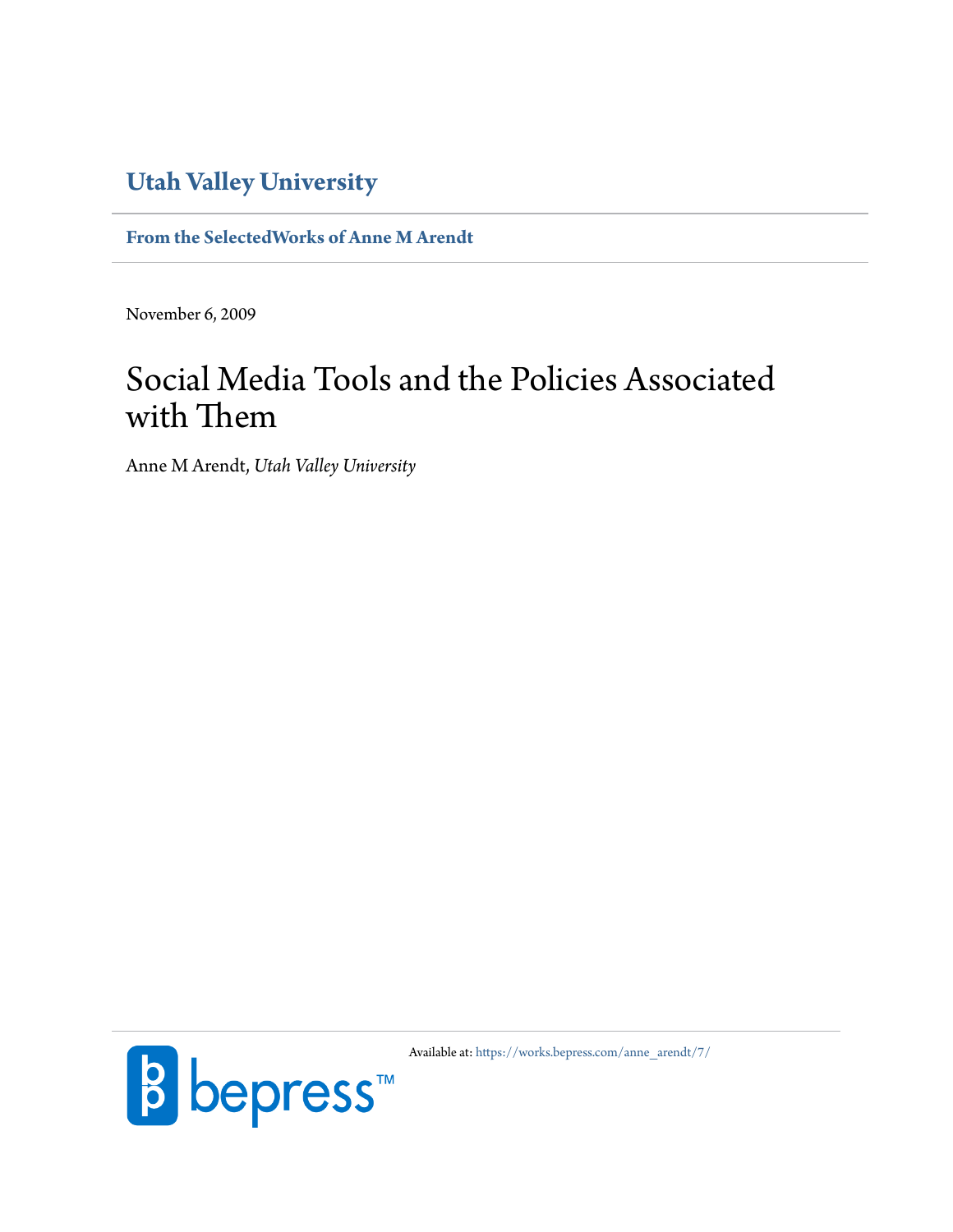#### **Social Media Tools and the Policies Associated with Them**  Last update: 11.05.09

Anne Arendt

# **Table of Contents**

- Situational Analysis
- Freedom of Speech/Expression
- Copyright and Intellectual Property
- Creative Commons and the Public Domain
- Privacy, Data Protection and Freedom of Information
- Accessibility
- Liability
- Reliance on an Externally Provided Service
- Overview of Social Media Tools and Their Related Policies
	- Social Bookmarking (Folksonomy)
	- Social Networking & Profiles
	- Blogs
	- Open Educational Resources<br>• Open Access Journals & Publ
	- Open Access Journals & Publications
	- Collaborative & Interactive Environments, including Wikis
	- Document Sharing
	- Microblogging
- Social Media in Education
- Risk Analysis
- Sample Cases
- Conclusion and Summary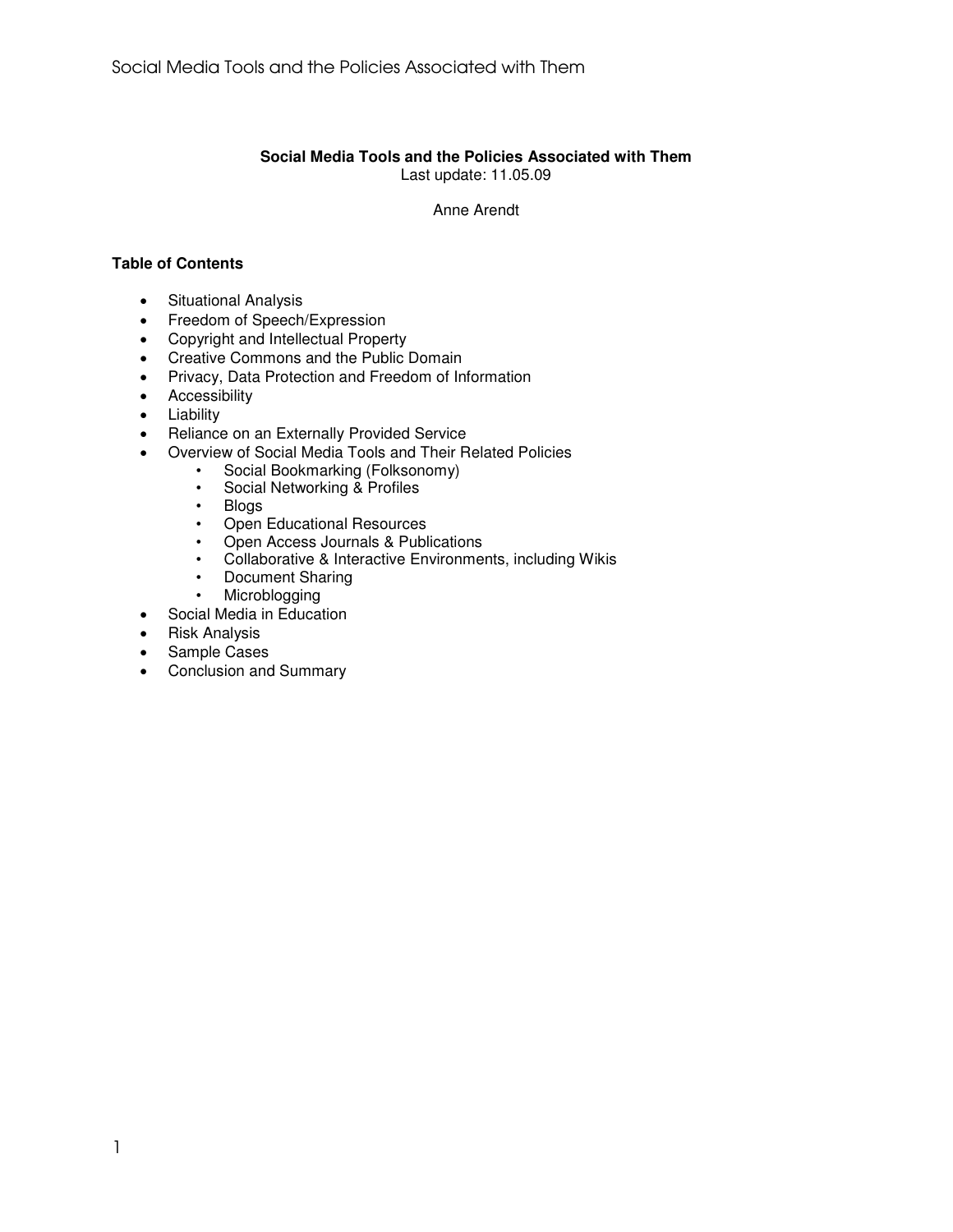# **SITUATIONAL ANALYSIS**

Let's consider how long social media resources have been around. The timeline is striking, for example: Wikipedia (online encyclopaedia) 2001; del.icio.us (social bookmarking) 2003; MySpace 2003 (social networking); Facebook (social networking) 2004; Flikr (social media) 2004; Bebo (social networking) 2005; and YouTube (social media) 2005 (Higher Education Academy and the Joint Information Systems Committee).

Now let us consider how these new tools are being used by younger generations. Consider these numbers for 11-15 year olds in the United Kingdom:

- Having at least one social networking site 75%
- Using email and instant messaging 90%
- Playing online multiplayer games 60%
- Owning an MP3 player 80%
- Owning a mobile phone with camera 85% (Higher Education Academy and the Joint Information Systems Committee).

Based on a PEW study in the United States, "Forty-seven percent of adult U.S. Internet users use online social networks, and 19 percent now use Twitter or other status update services, according to research by the Pew Internet and American Life Project." It continues, "The survey also highlighted the fact that use of Twitter and similar services is more popular among younger users, with 37 percent of 18-24 year olds and 31 percent of 25-34 year olds claiming to use it. This compares with 19 percent of 35-44 year olds, and 10 percent of 45-64 year olds" (Marshall, 2009).

As we look at how we as educators are to become involved in these new environments it may serve us well to consider the vast array of environments, norms, expectations, and situations that exist. A good place to start looking is at some general categorizations of 'space' in the Internet world. In the world of the Web there are different senses of boundary based on the perceived type of space. These spaces, according to Locke, might include:

- Secret/private/personal space: eg Short Message Service (SMS); Instant Message (IM)
- group space: eg Bebo, Facebook
- publishing space: eg blogs, wikis, YouTube
- performance space: eg Second Life, World of Warcraft
- participation space: eg meetings, markets, events
- watching space: eg lectures (2007)

As Higher Education Academy and the Joint Information Systems Committee notes, "Young people are defensive about the first two, essentially the 'me' and 'we' spaces, as opposed to the others, the 'see' spaces. Hence, their discomfort with staff-initiated discussion groups in social networking space when they are at ease with those they set up themselves for study-related purposes. We have been told that there is considerable untapped potential for exploitation of this, effectively a third space within group space – somewhere between pure study/work and pure social – to support learning and teaching (2009)

Higher Education Academy and the Joint Information Systems Committee continues, "The consequences of this generation's experience have become increasingly apparent over time. In general, they include a strong sense of a community linked in its own virtual spaces of blogs and social networking and gaming sites; a similarly strong sense of group identity; and a disposition to share and to participate. They also include impatience – a preference for instant answers; a downgrading of text in favour of image; and a casual approach to evaluating information and attributing it, and also to copyright and legal constraints" (Higher Education Academy and the Joint Information Systems Committee, 2009). As this younger generation joins higher education, the environment within which we work will continue to transition—not just in the tools available but in how we choose to use them. Therefore, we need to start addressing how we will prepare for these changes. "The generation born in the 1990s entered a world of high technological sophistication and has grown up accommodating and influencing yet further advances on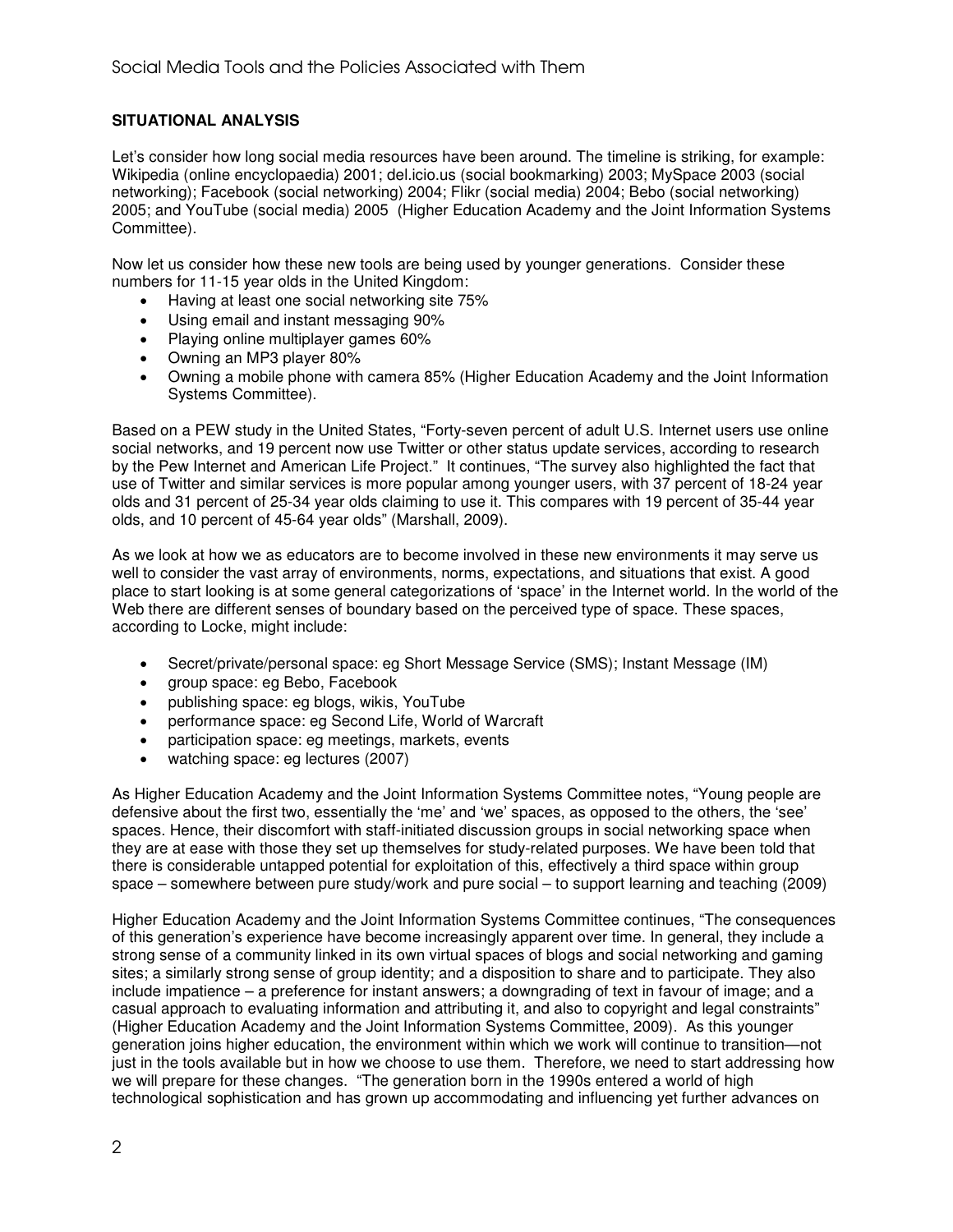the ICT [Information and Communication Technologies] front in particular. Generally speaking, its members are familiar and entirely at ease with the design of these technologies, unafraid of experimenting with them, and take for granted and get on with doing all that they allow – talking, messaging, playing online games, sharing images, finding things out – often simultaneously. Moreover, most of their learning about it, and how to use it, comes from their peers. ICT, and the Social Web especially, is their medium and their metier. It is integral to the world they know and that world is the only one they have known. There is no going back from this position. Indeed, it can only become more firmly established as the norm by subsequent generations, and not just in the UK but worldwide" (Higher Education Academy and the Joint Information Systems Committee, 2009).

When it comes to social media use in higher education to date, use as well as surrounding policies, procedures, and expectations, are limited. Generally speaking, educational institutions do not move as quickly as the changes around them are taking place. "Use of Web 2.0 technologies in learning and teaching emerges as considerable but patchy, driven for the most part by the professional interest and/or enthusiasm of individuals or small groups of staff. This situation is replicated in other spheres of university business: administration, student support, and advertising and marketing" (Higher Education Academy and the Joint Information Systems Committee).

#### **SCENARIO**

Based on an analysis of 26 case studies where social software tools were employed in educational institutions in the UK (of which the full results can be found at http://tinyurl.com/5a8zu3):

There was some concern in several institutions among students and educators that the use of social software blurred boundaries between personal and academic life. For example, in [BCU2], the students admitted that the Facebook group set up for pre-induction was useful but they did not want university interactions in Facebook to continue once they had joined the university. In contrast, in [ARU] and in [LSBU], the educators were allowed access to their students' profiles on Facebook but in [UM], some students were hesitant about interacting with their educators on Facebook as they perceived Facebook as a social space rather than an academic space.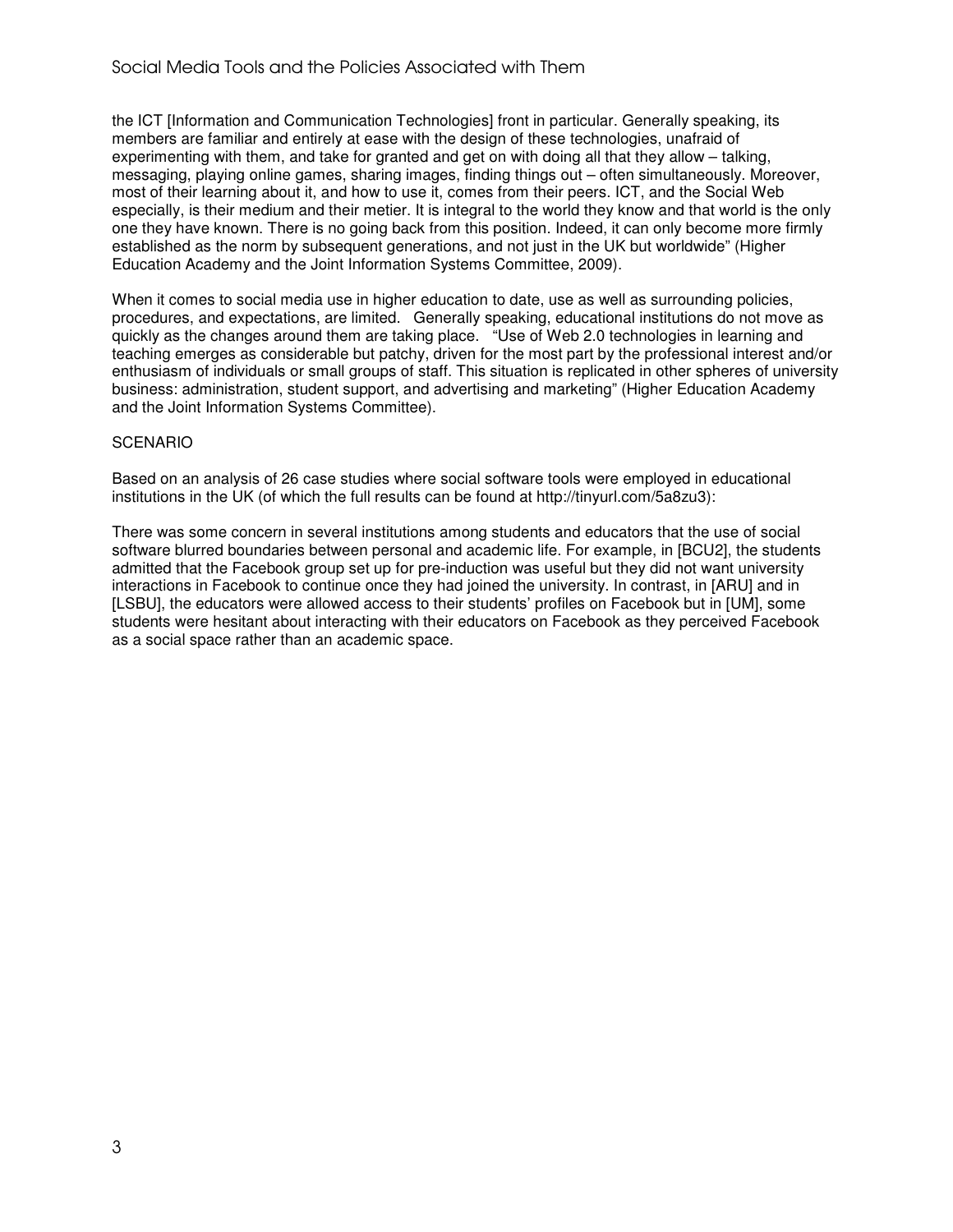# **FREEDOM OF SPEECH/EXPRESSION**

Freedom of speech (expression) in the United States is protected by the First Amendment to the United States Constitution and by many state constitutions and state and federal laws.

FIRST AMENDMENT TO THE U.S. CONSTITUTION (RELIGION AND EXPRESSION)

The First Amendment to the United States Constitution is part of the Bill of Rights and was adopted in 1791. It provides that:

Congress shall make no law respecting an establishment of religion, or prohibiting the free exercise thereof; or abridging the freedom of speech, or of the press; or the right of the people peaceably to assemble, and to petition the Government for a redress of grievances.

It should be noted that court decisions have expanded this concept to include not just verbal communication but also non-verbal expressions such as wearing a symbol, dance movements, or silent vigils.

UNIVERSAL DECLARATION OF HUMAN RIGHTS

The right to freedom of speech is recognized as a human right under Article 19 of the Universal Declaration of Human Rights and recognized in international human rights law in the International Covenant on Civil and Political Rights (ICCPR).

As stated by the Global Network Initiative:

Freedom of Expression: Freedom of expression is defined using Article 19 of the Universal Declaration of Human Rights (UDHR) and Article 19 of the International Covenant on Civil and Political Rights (ICCPR):

UDHR: Everyone has the right to freedom of opinion and expression; this right includes freedom to hold opinions without interference and to seek, receive and impart information and ideas through any media and regardless of frontiers.

ICCPR: 1. Everyone shall have the right to hold opinions without interference. 2. Everyone shall have the right to freedom of expression; this right shall include freedom to seek, receive and impart information and ideas of all kinds, regardless of frontiers, either orally, in writing or in print, in the form of art, or through any other media of his choice. 3. The exercise of the rights provided for in paragraph 2 of this article carries with it special duties and responsibilities. It may therefore be subject to certain restrictions, but these shall only be such as are provided by law and are necessary: (a) For respect of the rights or reputations of others; (b) For the protection of national security or of public order (ordre public), or of public health or morals.

The Global Network Initiative notes:

"Freedom of opinion and expression is a human right and guarantor of human dignity. The right to freedom of opinion and expression includes the freedom to hold opinions without interference and to seek, receive and impart information and ideas through any media and regardless of frontiers.

Freedom of opinion and expression supports an informed citizenry and is vital to ensuring public and private sector accountability. Broad public access to information and the freedom to create and communicate ideas are critical to the advancement of knowledge, economic opportunity and human potential.

The right to freedom of expression should not be restricted by governments, except in narrowly defined circumstances based on internationally recognized laws or standards.<sup>5</sup> These restrictions should be consistent with international human rights laws and standards, the rule of law and be necessary and proportionate for the relevant purpose. $6$ , 7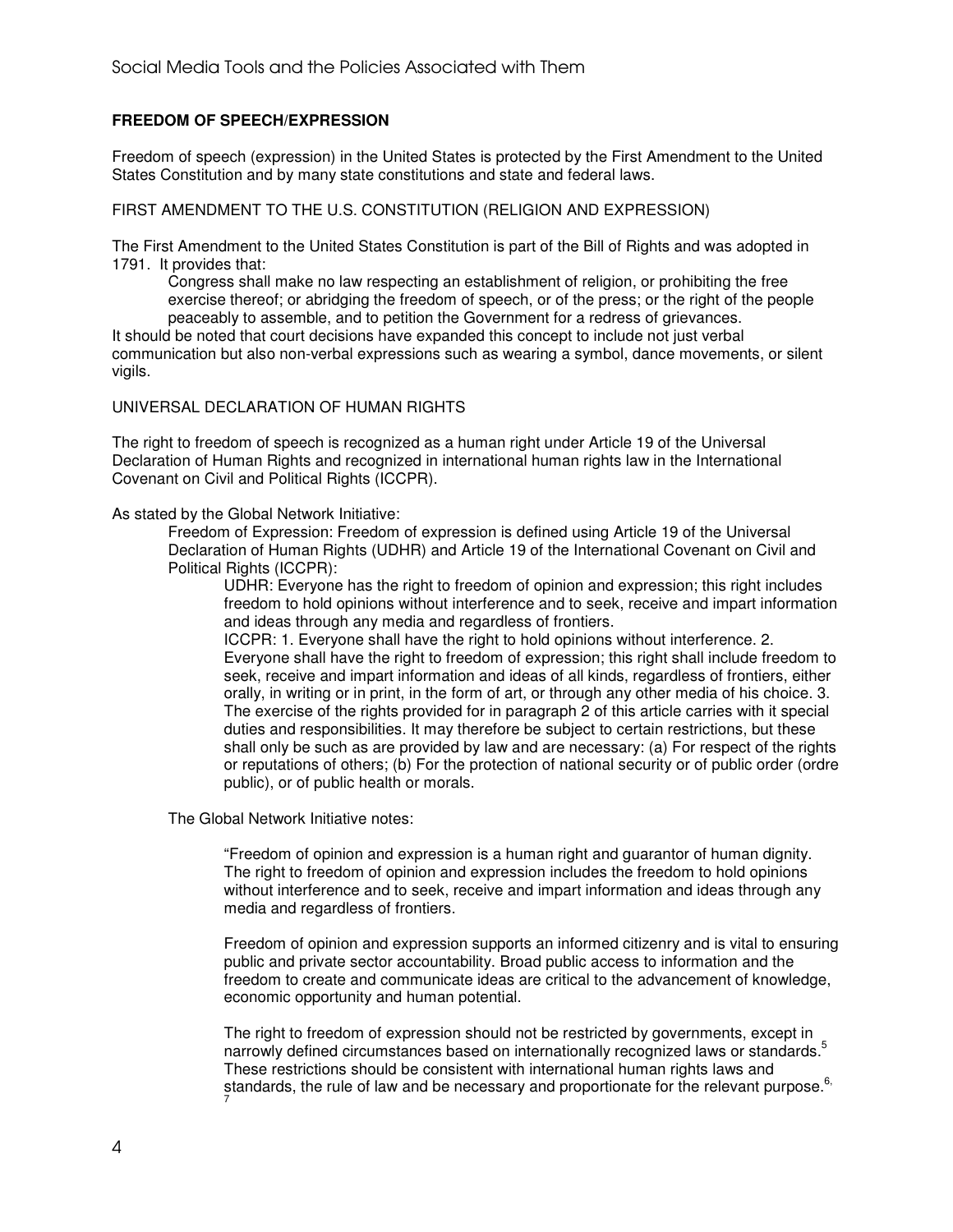Participating companies will respect and protect the freedom of expression of their users by seeking to avoid or minimize the impact of government restrictions on freedom of expression, including restrictions on the information available to users and the opportunities for users to create and communicate ideas and information, regardless of frontiers or media of communication" (2009).

#### **SCENARIOS**

If only things were so simple. Even without the addition of the Internet and social media sites into the educational arena, issues abounded. Consider this:



Joseph Frederick was 18 when he unveiled the 14-foot paper sign on a public sidewalk outside his Juneau, Alaska, high school in 2002. Frederick sued, claiming his constitutional rights to free speech were violated.

#### Morse v. Frederick, 551 U.S. 393 (2007)

Joseph Frederick was suspended in 2002 for displaying a sign saying "Bong Hits 4 Jesus" at a rally for the Olympic torch relay. The rally was an off-campus event not sponsored by Frederick's school. A federal appeals court agreed with the ACLU that the school had violated Frederick's right to free speech. The Supreme Court heard the case during the 2006 term and ruled that Alaska public school officials did not violate Joseph Frederick's free speech rights by punishing him.

The Supreme Court decision did not resolve all of the issues in the case. Frederick claimed his speech rights under the Constitution of Alaska were violated, and the issue was argued in front of the Court of Appeals in September 2008. However, the school district agreed to settle out of court before the judges reached a decision. In November 2008, the district paid Frederick \$45,000 to settle all remaining claims and agreed to hire a neutral constitutional law expert to lead a forum on student speech at Juneau-Douglas High School by the end of the school year.

In this and similar situations one may want to assess the roles substantial disruption (or threat of disruption), community standards, and educational mission play.

Questions to ask yourself:

- Would a similar situation on the Internet have the same impact? Why or why not?
- What about the Tinker v DesMoines case where the Supreme Court said, "young people do not "shed their constitutional rights at the schoolhouse gate," ruling that students have the right to free speech at school, as long as their speech does not disrupt the educational process.
- What does right to free speech mean?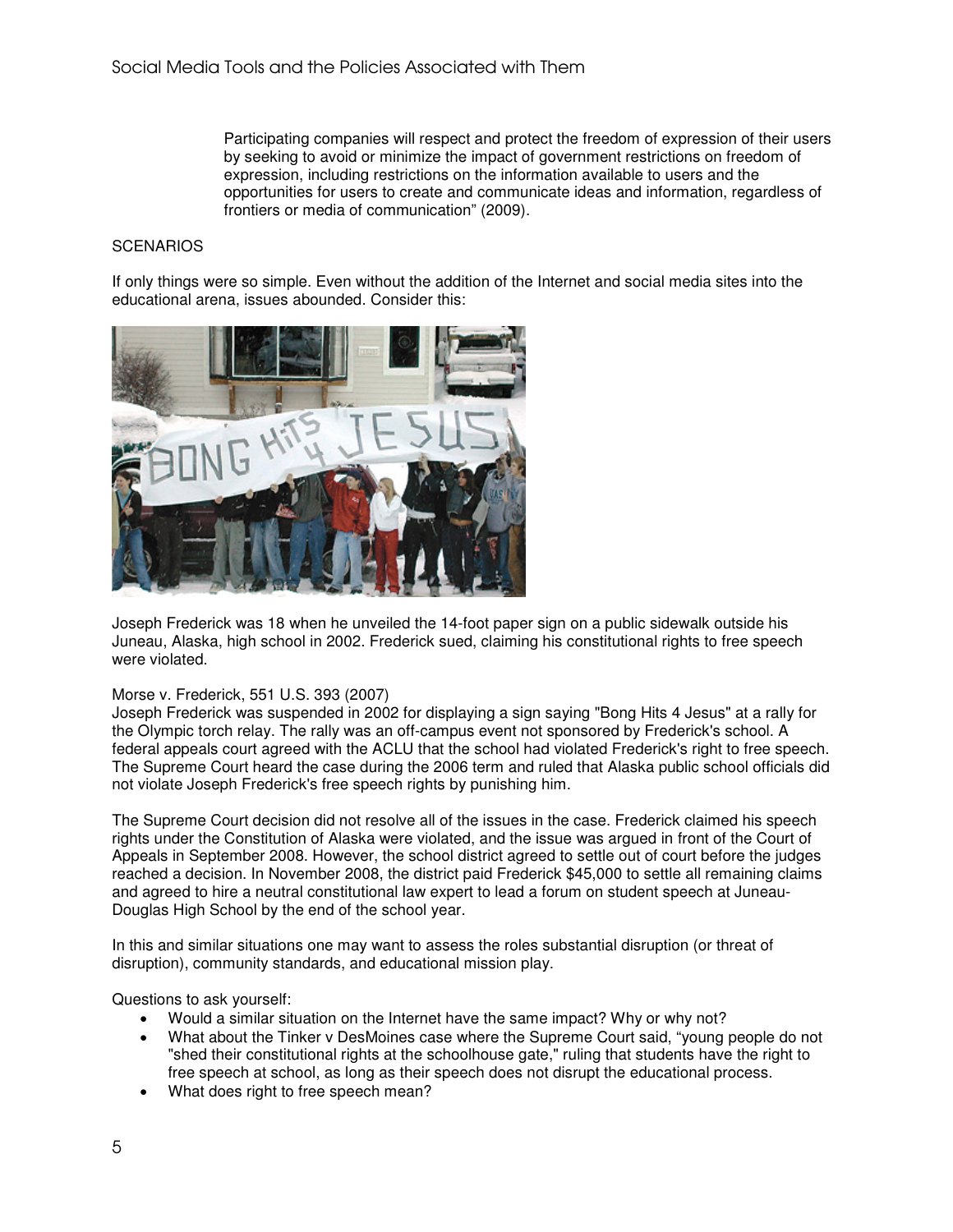# **GENERAL PERMISSIONS**

As JISC Legal notes, "the variables which are likely to require consideration by the institution in drawing up its [Web 2.0] policy are:

- Whether the institution, in general terms, supports the use of Web 2.0 technologies
- Whether permission extends to both internally and externally hosted Web 2.0 services
- Whether permission extends to all areas of business (teaching, research and administration) and to all members of staff
- What formalities will be imposed by your institution on the use of Web 2.0 technologies (JISC Legal, 2008a)

#### POSSIBLE POLICY STATEMENTS COULD BE:

After due consideration of the costs, risks and benefits, [the Institution] has decided that Web 2.0 technologies must only be used with the prior written permission of [job title].

[The institution] only permits the use of Web 2.0 technologies which are hosted and controlled by the institution. Externally hosted Web 2.0 technologies must only be used with the prior written permission of [job title].

#### **[The institution] has decided that appropriate and compliant use of Web 2.0 technologies, whether hosted internally or externally, is encouraged. However, those organiZing the use of such technologies are responsible for ensuring use in compliance with the law, and with the issues covered by this policy.**

[The institution] wishes to encourage the use of appropriate Web 2.0 technologies as part of its teaching and learning provision. To this end, [module leaders] may, through the curriculum development process, adopt the use of such technologies whilst ensuring that use is compliant with the law and the institution's acceptable use policies. In the fields of research and administration, Web 2.0 technologies must only be used with the prior written permission of [job title].

(JISC Legal, 2008a)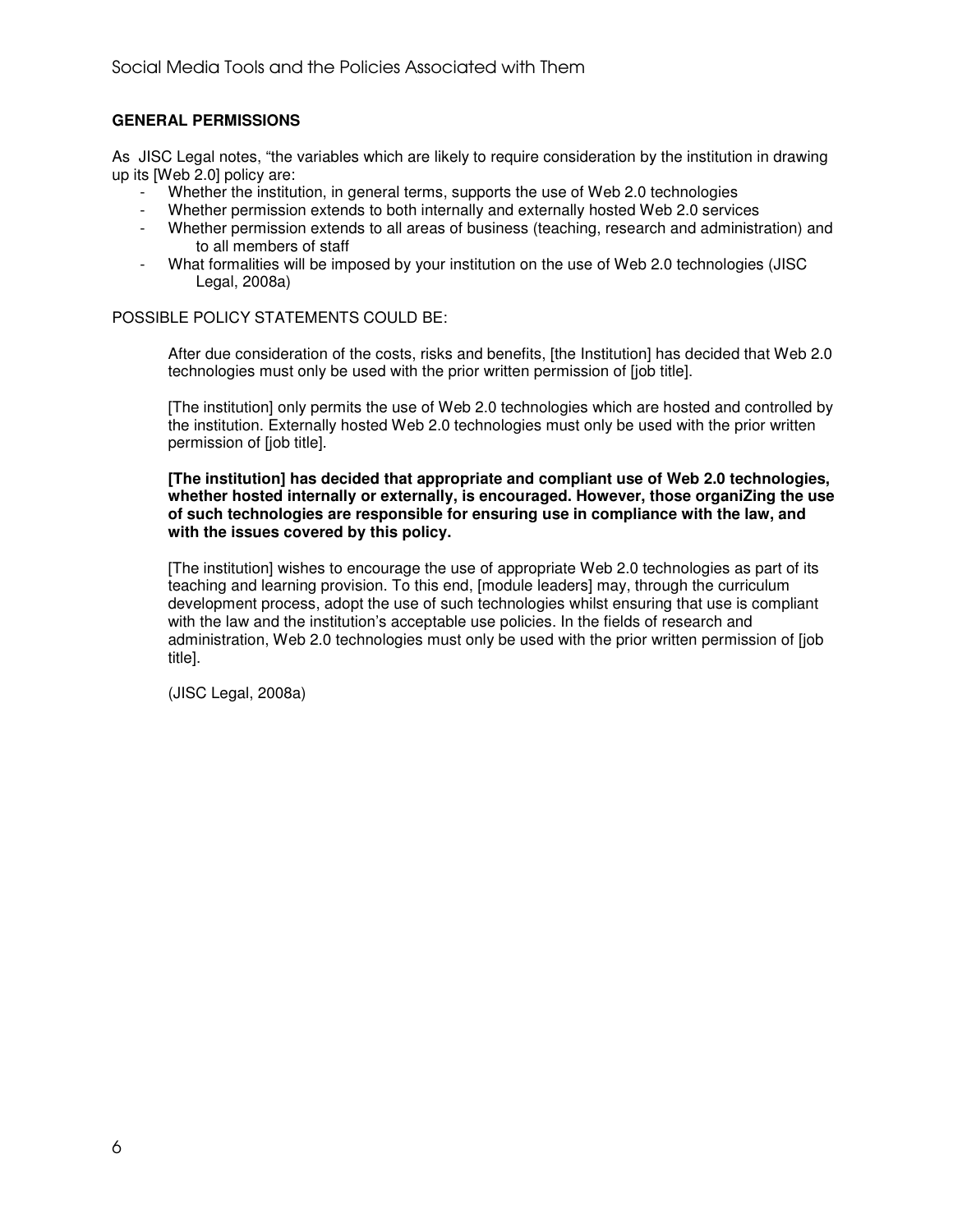# **COPYRIGHT AND INTELLECTUAL PROPERTY**

Generally speaking, we have well established rules and norms for individual, joint, institutional and vendor IP ownership. We also have reasonably well established academic norms for attribution. However, the devil is in the details (Cate, 2009). We can now distribute rights almost any way we want to distribute them. Copyright and intellectual property policy and enforcement includes a number of areas such as patents, trademarks, trade secrets, right of publicity, and copyrights.

As the United State Copyright Office states:

Copyright is a form of protection provided by the laws of the United States (title 17, U. S. Code) to the authors of "original works of authorship," including literary, dramatic, musical, artistic, and certain other intellectual works. This protection is available to both published and unpublished works. Section 106 of the 1976 Copyright Act generally gives the owner of copyright the exclusive right to do and to authorize others to do the following:

- To reproduce the work in copies or phonorecords;
- To prepare derivative works based upon the work;
- To distribute copies or phonorecords of the work to the public by sale or other transfer of ownership, or by rental, lease, or lending;
- To perform the work publicly, in the case of literary, musical, dramatic, and choreographic works, pantomimes, and motion pictures and other audiovisual works;
- To display the work publicly, in the case of literary, musical, dramatic, and choreographic works, pantomimes, and pictorial, graphic, or sculptural works, including the individual images of a motion picture or other audiovisual work; and
- In the case of sound recordings,<sup>\*</sup> to perform the work publicly by means of a digital audio transmission.

In addition, certain authors of works of visual art have the rights of attribution and integrity as described in section 106A of the 1976 Copyright Act. For further information, see Circular 40, Copyright Registration for Works of the Visual Arts.

It is illegal for anyone to violate any of the rights provided by the copyright law to the owner of copyright. These rights, however, are not unlimited in scope. Sections 107 through 121 of the 1976 Copyright Act establish limitations on these rights. In some cases, these limitations are specified exemptions from copyright liability. One major limitation is the doctrine of "fair use," which is given a statutory basis in section 107 of the 1976 Copyright Act. In other instances, the limitation takes the form of a "compulsory license" under which certain limited uses of copyrighted works are permitted upon payment of specified royalties and compliance with statutory conditions." (United States Copyright Office).

Learn more about copyright basics at http://www.copyright.gov/circs/circ1.pdf

#### FAIR USE

As noted by the U.S. Copyright notice, fair use is define as follows:

The doctrine of fair use has developed through a substantial number of court decisions over the years and has been codified in section 107 of the copyright law.

Section 107 contains a list of the various purposes for which the reproduction of a particular work may be considered fair, such as criticism, comment, news reporting, teaching, scholarship, and research. Section 107 also sets out four factors to be considered in determining whether or not a particular use is fair: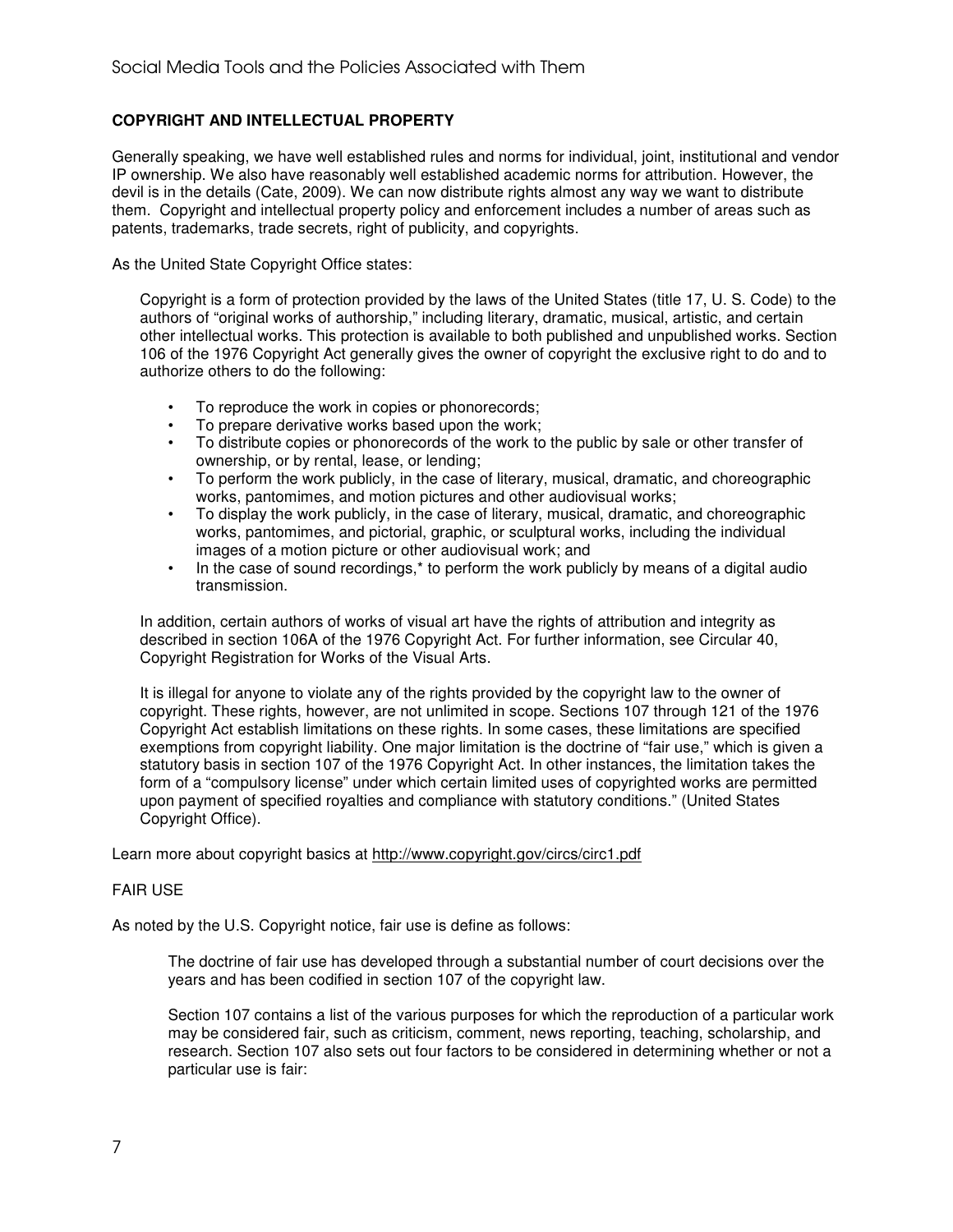1. The purpose and character of the use, including whether such use is of commercial nature or is for nonprofit educational purposes

2. The nature of the copyrighted work

 3. The amount and substantiality of the portion used in relation to the copyrighted work as a whole

4. The effect of the use upon the potential market for, or value of, the copyrighted work

The distinction between fair use and infringement may be unclear and not easily defined. There is no specific number of words, lines, or notes that may safely be taken without permission.

Acknowledging the source of the copyrighted material does not substitute for obtaining permission.

# COPYRIGHT IN EDUCATION

Copyright law provides educators with a separate set of rights in addition to fair use, to display (show) and perform (show or play) others' works in the classroom. These rights are in Section 110(1) of the Copyright Act and apply to any work, regardless of the medium:

§ 110. Limitations on exclusive rights: Exemption of certain performances and displays Notwithstanding the provisions of section 106, the following are not infringements of copyright: (1) performance or display of a work by instructors or pupils in the course of face-to-face teaching activities of a nonprofit educational institution, in a classroom or similar place devoted to instruction, unless, in the case of a motion picture or other audiovisual work, the performance, or the display of individual images, is given by means of a copy that was not lawfully made under this title, and that the person responsible for the performance knew or had reason to believe was not lawfully made;

# TEACH ACT

Signed by President Bush on November 2, 2002, the Technology, Education, and Copyright Harmonization (TEACH) Act "facilitates and enables the performance and display of copyrighted materials for distance education by accredited, non-profit educational institutions (and some government entities) that meet the TEACH Act's qualifying requirements. Its primary purpose is to balance the needs of distance learners and educators with the rights of copyright holders. The TEACH Act applies to distance education that includes the participation of any enrolled student, on or off campus" (Copyright Clearance Center).

# RIGHT OF PUBLICITY

A state-set rule regarding the right to control the commercial use of one's identity. It generally includes name, image and likeness; however, it varies from state to state. Right of publicity is part of the intellectual property family. Currently, Utah is one of nineteen states that recognize the Right of Publicity via statutes (Right of Publicity). In Utah it specifically related to newspapers and radio broadcasting. These policies leave much grey area when it comes to Web 2.0 and social media technologies; particularly when these technologies are outside of a traditional or online classroom setting.

#### NO SINGLE OWNER

Increasingly on the Internet information and resources are becoming shared resources were there are no single owners or authors of intellectual property. As Bruwelheide notes, "in today's environment, ownership may be shared with several individuals or organizations as new technology encourages development of multimedia products using a variety of formats and pieces which may involve multiple layers of copyrighted materials" (1999).

# ANTI-CIRCUMVENTION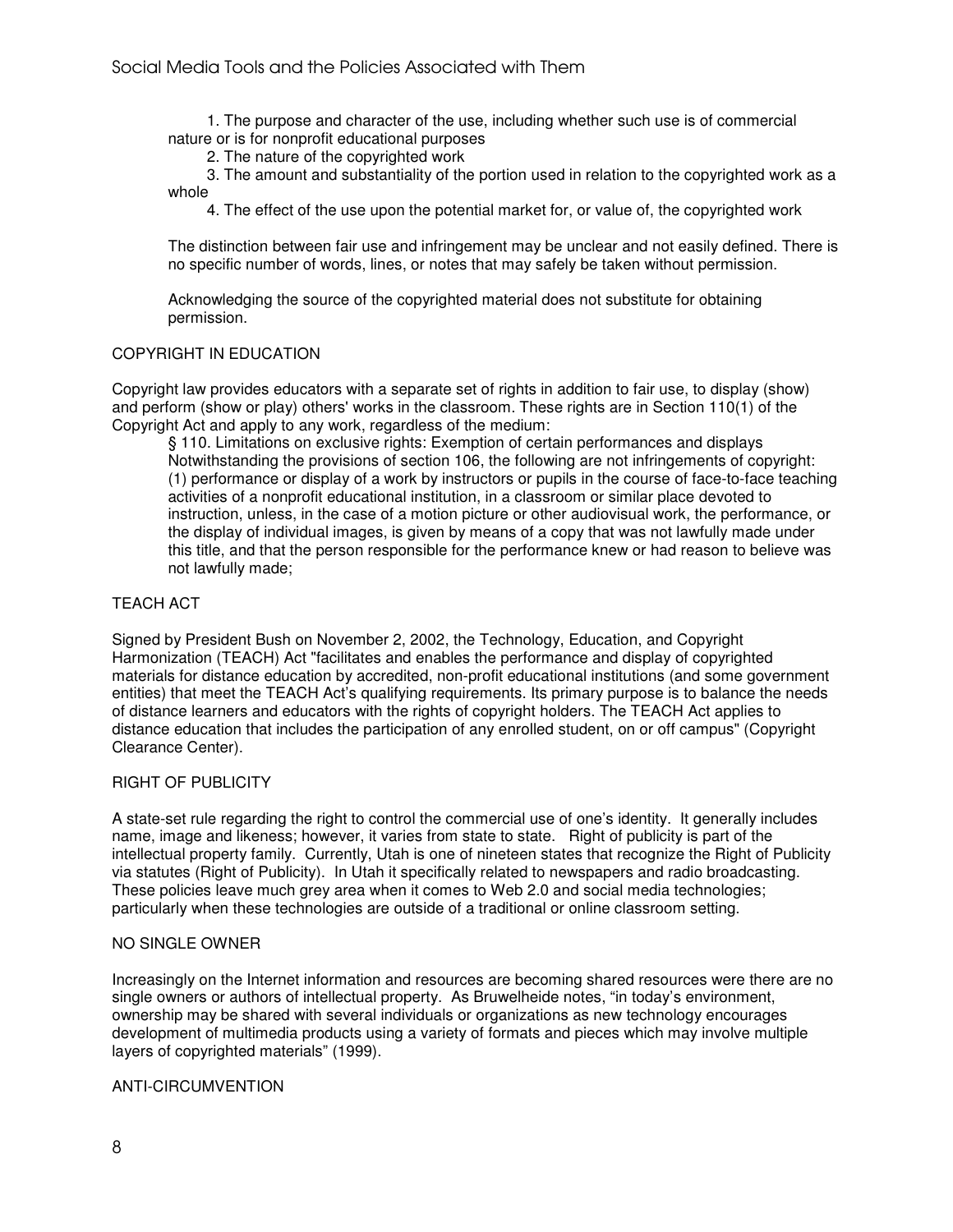Anti-circumvention laws prohibit the circumvention of technological barriers for using a digital resources in certain ways which the rights holders do not wish to allow.

# WIPO COPYRIGHT TREATY

The World Intellectual Property Organization Copyright Treaty

(http://www.wipo.int/treaties/en/ip/wct/trtdocs\_wo033.html), abbreviated as the WIPO Copyright Treaty, is an international treaty on copyright law adopted by the member states of the World Intellectual Property Organization (WIPO) in 1996. The United States entered into the force in 2002. The WIPO Copyright Treaty is implemented in United States law by the Digital Millennium Copyright Act or DMCA (Wikipedia, 2009b).

# DIGITAL MILLIENNIUM COPYRIGHT ACT

The Digital Millennium Copyright Act (DMCA) is a United States copyright law that implements two 1996 treaties of the World Intellectual Property Organization (WIPO). It criminalizes production and dissemination of technology, devices, or services intended to circumvent measures (commonly known as digital rights management or DRM) that control access to copyrighted works. It also criminalizes the act of circumventing an access control, whether or not there is actual infringement of copyright itself. In addition, the DMCA heightens the penalties for copyright infringement on the Internet. Passed on October 12, 1998 by a unanimous vote in the United States Senate and signed into law by President Bill Clinton on October 28, 1998, the DMCA amended Title 17 of the United States Code to extend the reach of copyright, while limiting the liability of the providers of on-line services for copyright infringement by their users (Wikipedia, 2009a).

All of the above policies and more play a role in policy decision-making both in the Web environment and elsewhere. "With increasing awareness of the value of creativity, innovation and invention, the issues of ownership and protection of intellectual property rights (IPR) in relation to Web 2.0 are important. In addition, institutions must be aware of the legal risks inherent in both infringement of copyright and secondary infringement of copyright" (JISC Legal, 2008a)

# POSSIBLE POLICY STATEMENTS COULD BE:

[The institution] values its intellectual property. It does not therefore allow the use of Web 2.0 technologies which make IPR claims incompatible with the institution's IPR policy.

#### **Web 2.0 technology organizers must remind users prior to the use of that technology of their obligations in relation to the clearance of IPR-protected material.**

Web 2.0 technology organizers must consider the risk of the release of confidential information relating to a potential patent application prior to the use of such technology.

Due to the risks of patent-relevant information being released into the public domain inadvertently, [the institution] does not permit the use of Web 2.0 technologies for research collaboration, unless the prior written permission of [job title] has been obtained. (JISC Legal, 2008a)

Bruwelheide offers some suggestions as well regarding intellectual property rights as they relate to faculty members:

Option set one assumes that faculty members are to be considered authors of their work produced while employed at a University:

- Option 1.1: Faculty member authors a work but assigns ownership to the University

- Option 1.2: Faculty member authors a work with a non-exclusive license to the University Option set two assumes a work-for-hire interpretation when faculty are employed by a University where authorship does not reside with the faculty member:

- Option 2.1: University as the author with a non-exclusive license to the faculty member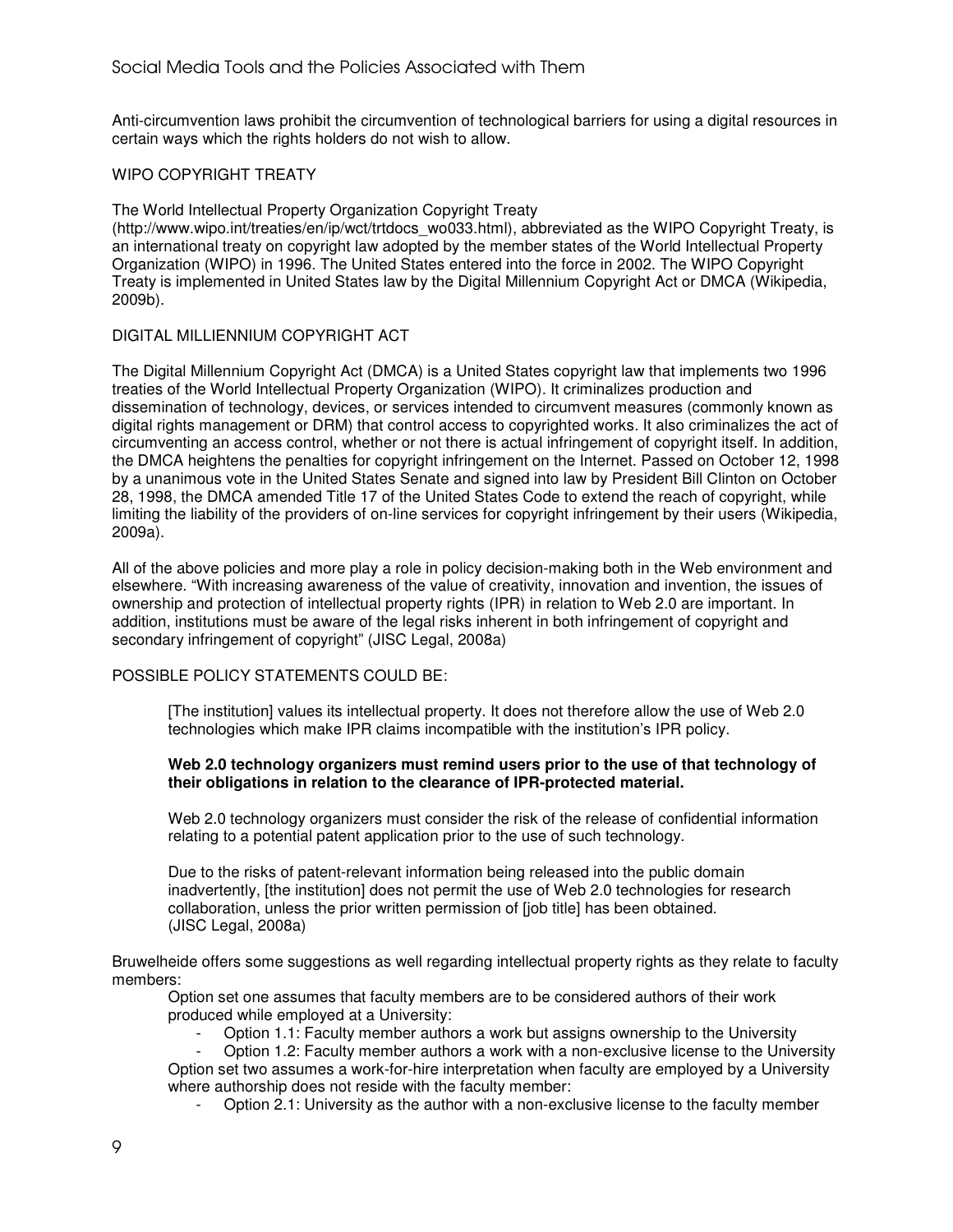- Option 2.2: University as the author but assigns rights to the faculty member
- Option set three applies if faculty creators are treated as independent contractors on a project:
	- Option 3.1: University as author but assigns rights or license to the faculty member
	- Option 3.2: Faculty as author who then assigns rights or license to the University (1999)

#### **SCENARIOS**

Based on an analysis of 26 case studies where social software tools were employed in educational institutions in the UK (of which the full results can be found at http://tinyurl.com/5a8zu3):

In [SC], students were uncomfortable about uploading on Flickr the photographs they were taking on the course as they felt that they had no control about who was looking at the photographs and using them. The concern about sharing resources was raised particularly where students were asked to share reflections with a group of people who were potentially going to comment on what had been written; commenting on others' reflections was also considered uncomfortable by the students [UL]. Students were initially hesitant to share their bookmarks [OU4] as they were concerned about 'giving away' what they had searched. Some of the students added resources in the social bookmarking site as anonymous users though several of them then identified their contributions in the tutorials [SU].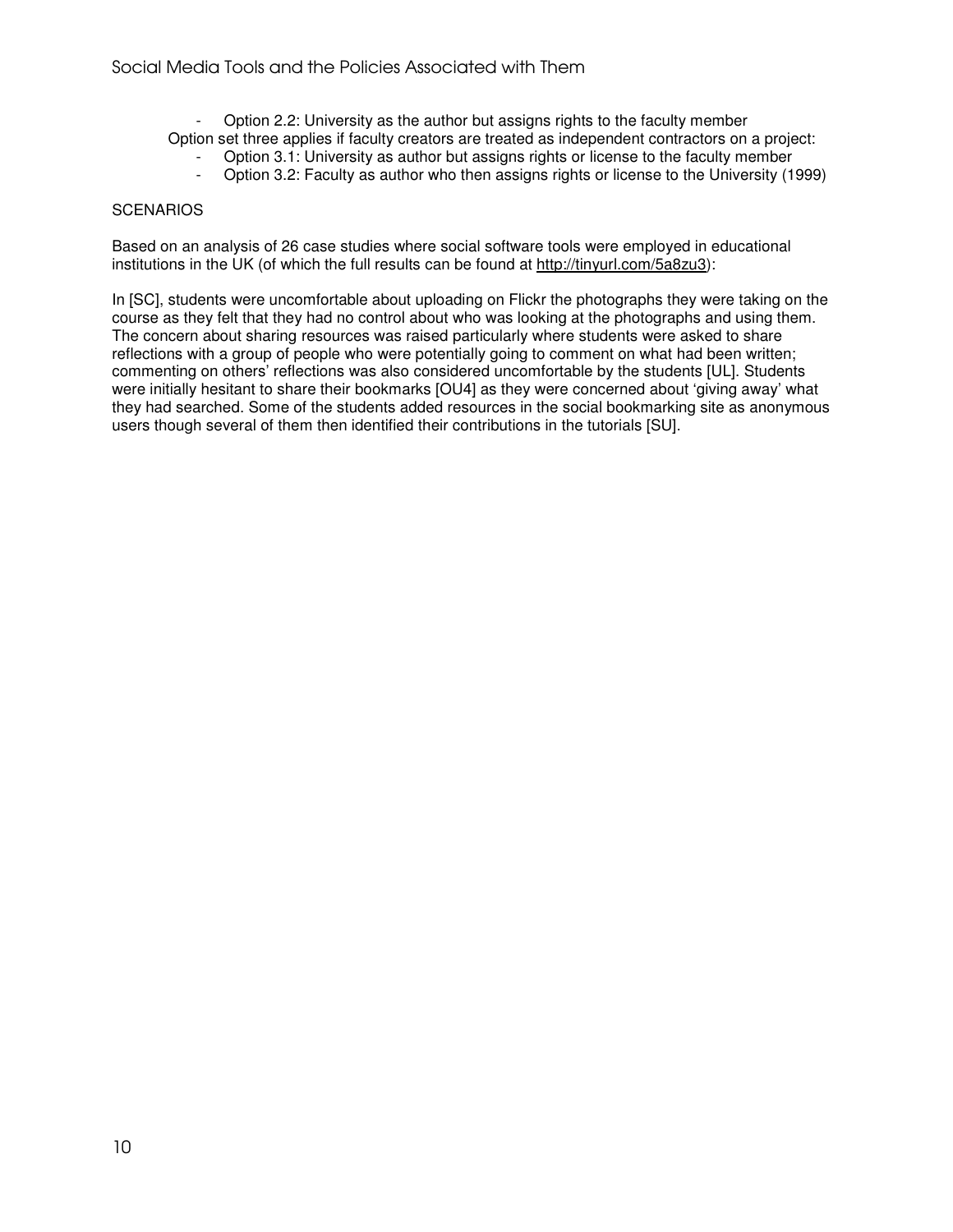# **CREATIVE COMMONS AND THE PUBLIC DOMAIN**

Tools that release or selectively release copyright are gaining a foothold. One example of this is the Creative Commons. Before we start, let's remind ourselves what attribution is. It is the ascribing of a work (as of literature or art) to a particular author or artist (Merriam-Webster). Now, let's consider items that are either in the public domain or have been partially copyright-released.

#### CREATIVE COMMONS

Larry Lessig of Stanford is pursuing something called the Creative Commons which frees materials from automatically applied copyright restrictions by providing free, easy-to-use, flexible licenses for creators to place on their digital materials that permit the originator to grant rights as they see fit (Fitzergerald, 2007; Smith & Casserly, 2006). As the Creative Commons Website located at http://creativecommons.org/ noted, "Creative Commons provides free tools that let authors, scientists, artists, and educators easily mark their creative work with the freedoms they want it to carry. You can use CC to change your copyright terms from 'All Rights Reserved' to 'Some Rights Reserved'" (Creative Commons, 2007). Currently, over 30 nations now have creative commons licenses although it has only been in place for four years (Smith & Casserly).

Creative Commons frees materials from automatically applied copyright restrictions by providing free, easy-to-use, flexible licenses for creators to place on their digital materials that permit the originator to grant rights as they see fit. See http://creativecommons.org . ccLearn, a subset of Creative Commons, focuses specifically on open learning and open educational resources. Learn more at http://learn.creativecommons.org.

There are six major licenses of the Creative Commons:

- Attribution (CC-BY)
- Attribution Share Alike (CC-BY-SA)
- Attribution No Derivatives (CC-BY-ND)
- Attribution Non-Commercial (CC-BY-NC)
- Attribution Non-Commercial Share Alike (CC-BY-NC-SA)
- Attribution Non-Commercial No Derivatives (CC-BY-NC-ND)

See http://creativecommons.org/about/licenses/

A summary video can be found at http://creativecommons.org/about/ that explains CC well. Other videos, equally good in explain CC, can be found at http://creativecommons.org/videos/

Individuals place Creative Commons licenses on individual items. Thus, there is no fool-proof way to search all items with some type of CC release on them. However, there are some good resources to gets you started:

- http://search.creativecommons.org/
- http://wiki.creativecommons.org/Content\_Curators

#### CCLEARN

A development stemming from Creative Commons is ccLearn, which was launched in July of 2007, focused specifically on open learning and open educational resources. It emphasizes diminishing legal, technical, and social barriers. A primary goal of ccLearn is to build a comprehensive directory of open educational resources with the assistance of Google with encourages their discovery and subsequent use (Atkins et al., 2007; Bissell, 2007; Brantley, 2007). Learn more about ccLearn and the Open Education Community at http://learn.creativecommons.org/

A good place to find educational resources that are creative commons released, visit one of the below resources:

• http://discovered.creativecommons.org/search/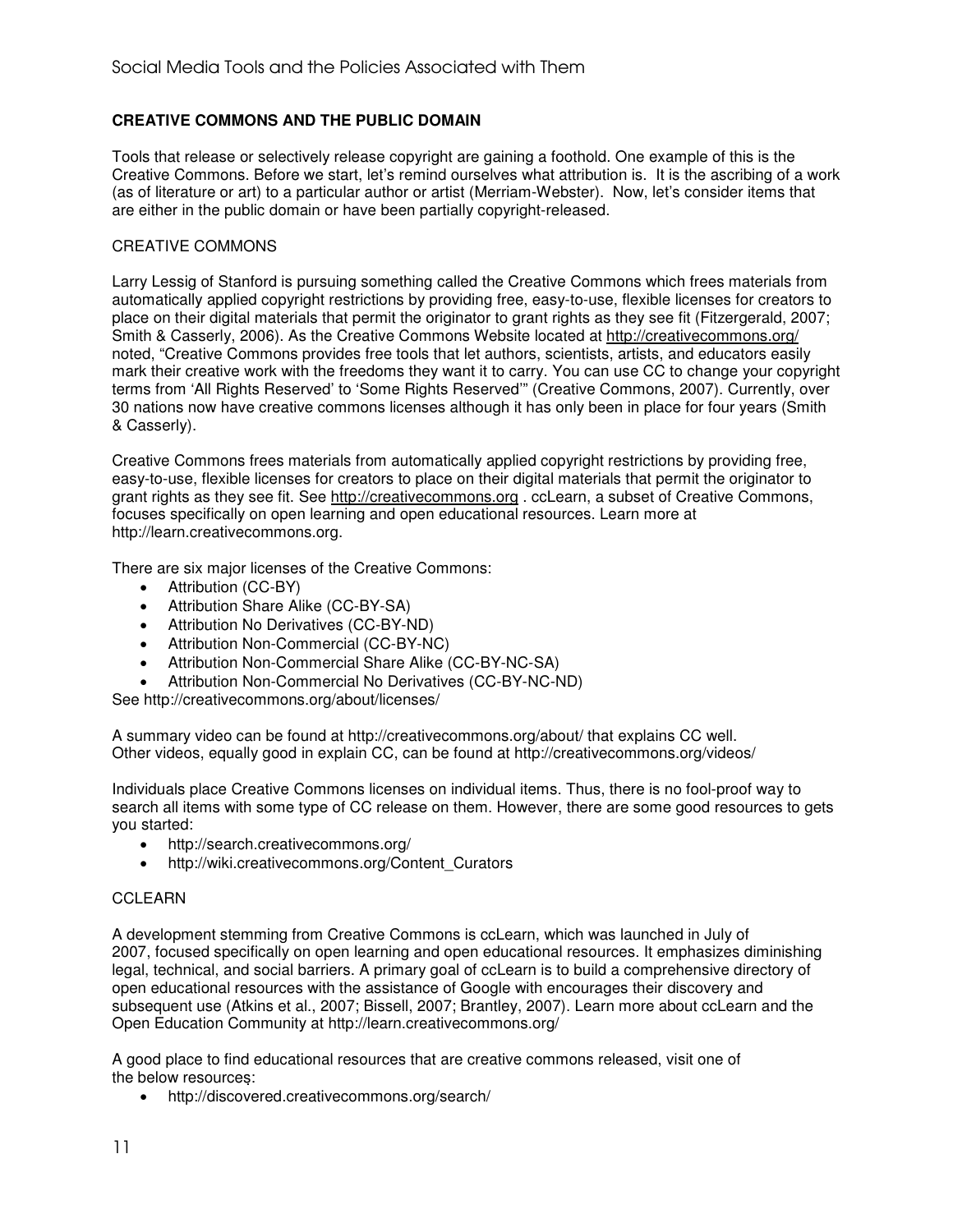- http://www.ocwfinder.com/
- http://www.oerrecommender.org/

"Among many other forms, one form of rampant lawlessness on the Internet consists of copyright infringement, that is, the unauthorized copying and distribution of material created and owned by others. Given the scope of the problem, a number of movements to mitigate copyright infringement on the Internet have begun. One such movement involves the use of digital tools and legal action to prohibit copyright infringement. Another movement, copyleft, seeks to build a richer public domain and change the assignment of rights from the automatic "all rights reserved" to a more egalitarian version dubbed "some rights reserved." At the forefront of this second movement is Creative Commons, a web-based intellectual property sharing schema developed by a consortium headed by Professor Lawrence Lessig of Stanford Law School" (Broussard, 2009)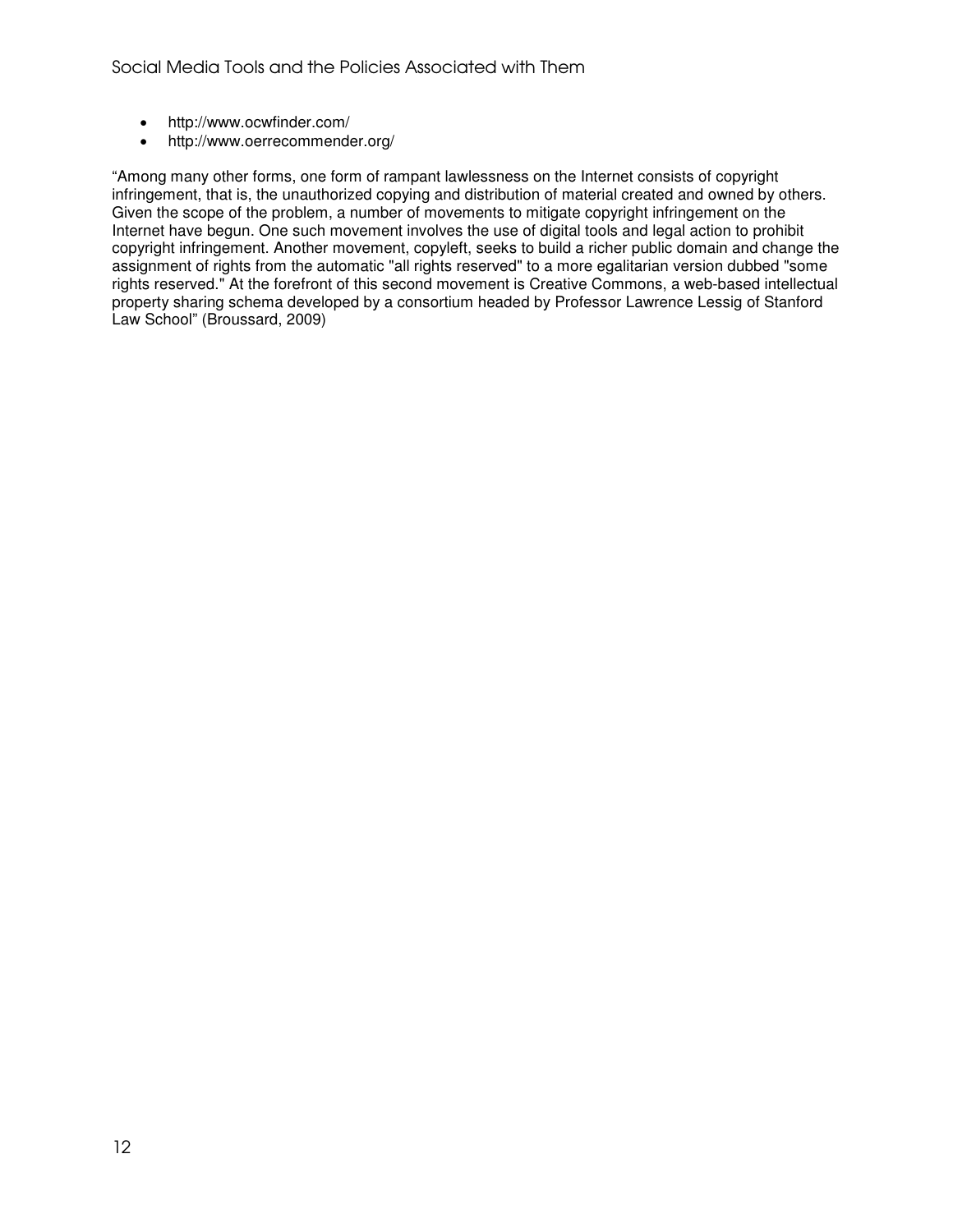# **PRIVACY, DATA PROTECTION AND FREEDOM OF INFORMATION**

In considering privacy, data protection, and freedom of information laws, we need to consider normative and ethical issues as well as legal ones.

#### PRIVACY

Privacy is something we all seem to want in some cases and all seem to be willing to give up in others. "Privacy is an important, but illusive concept in law. The right to privacy is acknowledged in several broadbased international agreements. Article 12 of the Universal Declaration of Human Rights and Article 17 of the United Nations International Covenant on Civil and Political Rights both state that, 'No one shall be subjected to arbitrary interference with his privacy, family, home or correspondence, nor to attacks upon his honour and reputation. Everyone has the right to the protection of the law against such interference or attacks'" (Stratford & Stratford, 1998).

Stratford and Stratford note, "The term "privacy" does not appear in the U.S. Constitution or the Bill of Rights. However, the U.S. Supreme Court has ruled in favor of various privacy interests-deriving the right to privacy from the First, Third, Fourth, Fifth, Ninth, and Fourteenth Amendments to the Constitution" (1998).

As stated by the Global Network Initiative:

Privacy: Privacy is defined using Article 12 of the Universal Declaration of Human Rights (UDHR) and Article 17 of the International Covenant on Civil and Political Rights (ICCPR):

UDHR: No one shall be subjected to arbitrary interference with his privacy, family, home or correspondence, nor to attacks upon his honour and reputation. Everyone has the right to the protection of the law against such interference or attacks.

ICCPR: 1. No one shall be subjected to arbitrary or unlawful interference with his privacy, family, home or correspondence, nor to unlawful attacks on his honour and reputation. 2. Everyone has the right to the protection of the law against such interference or attacks.

The Global Network Initiative notes, ""Privacy is a human right and guarantor of human dignity. Privacy is important to maintaining personal security, protecting identity and promoting freedom of expression in the digital age.

Everyone should be free from illegal or arbitrary interference with the right to privacy and should have the right to the protection of the law against such interference or attacks.

The right to privacy should not be restricted by governments, except in narrowly defined circumstances based on internationally recognized laws and standards. These restrictions should be consistent with international human rights laws and standards, the rule of law and be necessary and proportionate for the relevant purpose" (2009).

"The Privacy Act (PL 93-579) is a companion to and extension of the Freedom of Information Act (FOIA) of 1966. FOIA was primarily intended to provide access to government information. It did exempt the disclosure of personnel and medical files that would constitute "a clearly unwarranted invasion of personal privacy" [12]. This provision was initially used to deny access to people requesting their own records. So the Privacy Act was also adopted both to protect personal information in federal databases and to provide individuals with certain rights over information contained in those databases. The act has been characterized as "the centerpiece of U.S. privacy law affecting government record-keeping" [13]. The act was developed explicitly to address the problems posed by electronic technologies and personal records systems and covers the vast majority of personal records systems maintained by the federal government. The act set forth some basic principles of "fair information practice," and provided individuals with the right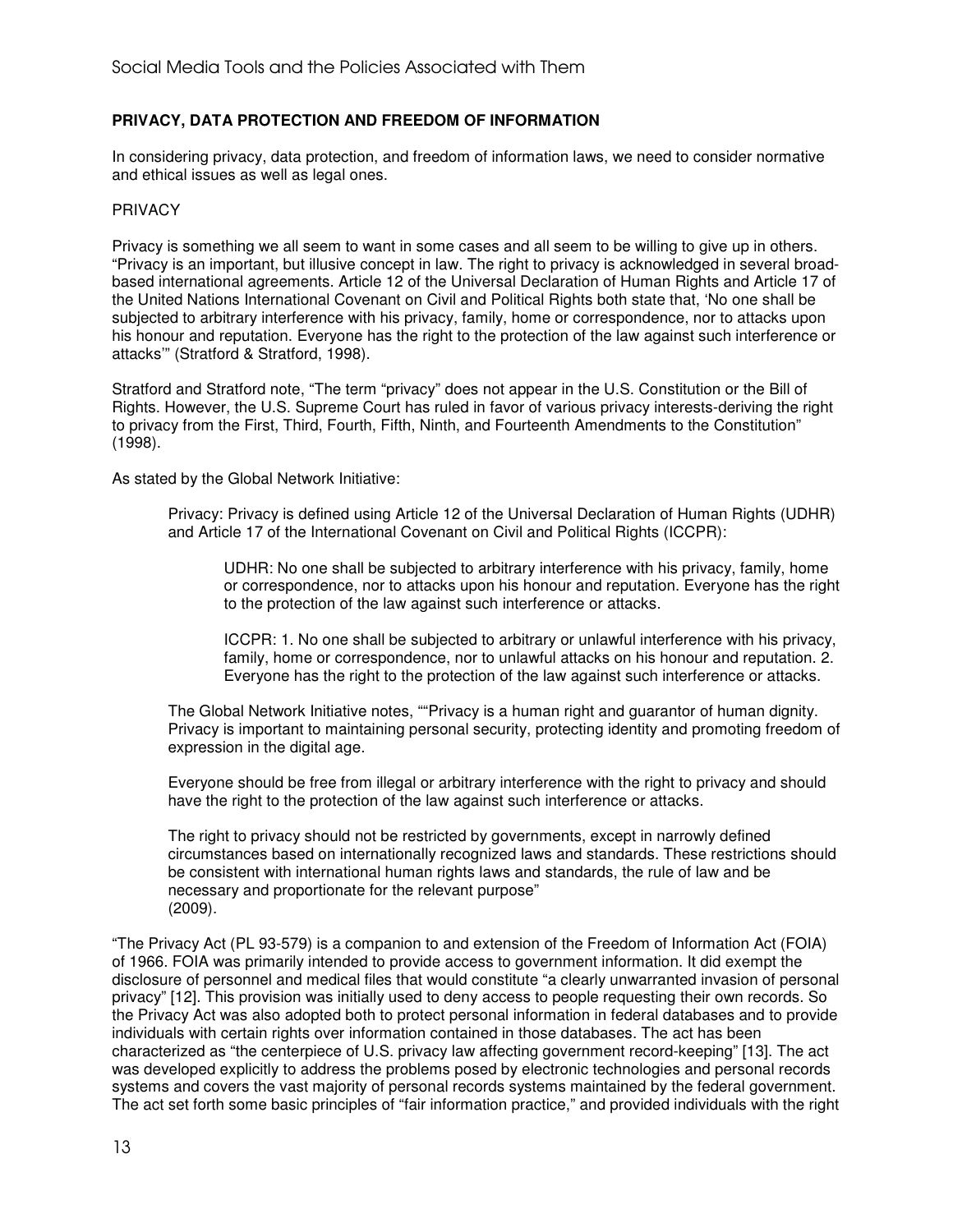of access to information about themselves and the right to challenge the contents of records. It requires that personal information may only be disclosed with the individual's consent or for purposes announced in advance. The act also requires federal agencies to publish an annual list of systems maintained by the agency that contain personal information" (Statford & Stratford, 1998).

Statford and Stratford continue, "The Computer Security Act of 1987 (PL 100-235) also deals with personal information in federal record systems. It protects the security of sensitive personal information in federal computer systems. The act establishes government wide standards for computer security and assigns responsibility for those standards to the National Institute of Standards. The law also requires federal agencies to identify systems containing sensitive personal information and to develop security plans for those systems" (1998).

As JISC Legal notes, "Many web 2.0 technologies place users at a point where submission of personal data is necessary to use the tool. This brings with it risks concerning the privacy and personal data of individuals" (JISC Legal, 2008b). This causes a number of data protection and freedom of information issues. In essence, "Data protection law allows individuals to control the collection, use and transfer of personal information about them. There may be situations where the setting up of student accounts by staff on externally Web 2.0 sites is a transfer of personal data, which must be done in compliance with the relevant legislation" (JISC Legal, 2008a).

# DATA PROTECTION

The Federal Trade Commission is educating consumers and businesses about the importance of personal information privacy, including the security of personal information. Under the FTC Act, the Commission guards against unfairness and deception by enforcing companies' privacy promises about how they collect, use and secure consumers' personal information. Under the Gramm-Leach-Bliley Act, the Commission has implemented rules concerning financial privacy notices and the administrative, technical and physical safeguarding of personal information, and it aggressively enforces against pretexting (Federal Trade Commission).

Some questions to ask ourselves:

- What records does the activity generate for which institutions are responsible?
- Do they contain data that carry obligations of confidentiality, limitations on use or disclosure, requirements for ready access/availability?
- How and where are they maintained?
- Can materials be accessed when needed for course and institutional purposes?
- What do hosting sites do with the data created by course participants?
- When are you or your students conducting human subjects research? (Cate, 2008).

# U.S. SAFE WEB ACT OF 2006

Congress approved S. 1608, the "Undertaking Spam, Spyware, And Fraud Enforcement with Enforcers beyond Borders Act of 2006," (the US SAFE WEB Act of 2006) on December 9, 2006. The US Safe Web Act amends the Federal Trade Commission Act (FTCA) and improves the Federal Trade Commission (FTC)'s ability to protect consumers from international fraud by: (1) improving the FTC's ability to gather information and coordinate investigation efforts with foreign counterparts; and (2) enhance the FTC's ability to obtain monetary consumer redress in cases involving spam, spyware, and Internet fraud and deception (Brownlee, 2006).

"Where departments process the sensitive personal data, for example, collect information or details regarding a persons ethnic origin or religious beliefs, sex life etc in order for them to use a Web 2.0 tool, explicit consent from the users should be obtained prior to processing any sensitive personal data. Processing of data for marketing and advertising purposes is one other risk which departments need to be aware of. Such a risk could arise in situations where the personal data collected for or during Web 2.0 use is used for purposes of advertising or marketing. It should be understood here that users have the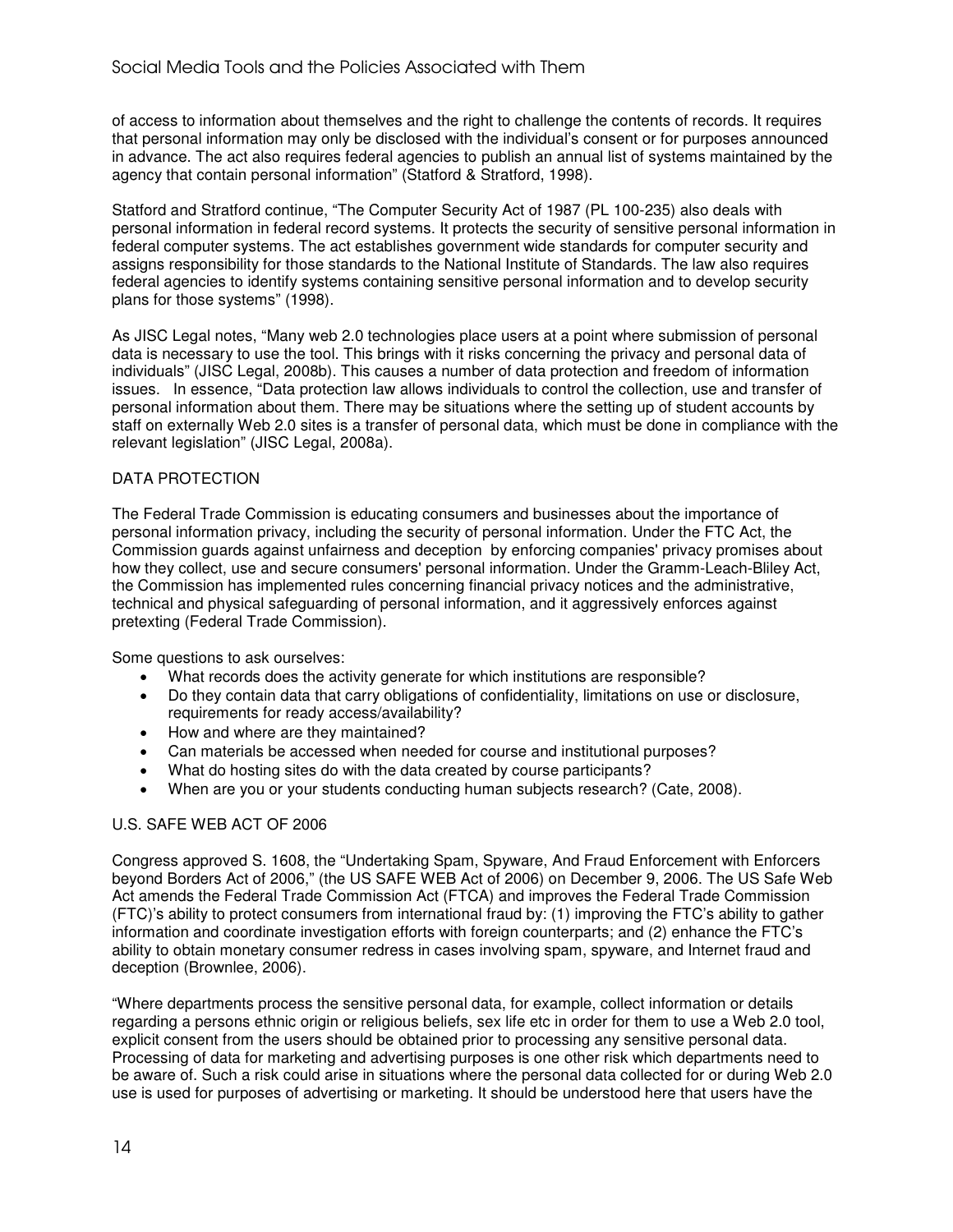right to object to this and therefore they should be given the option to opt out of being exposed to such marketing or advertising material" (JISC, 2008).

#### POSSIBLE POLICY STATEMENTS COULD BE:

**Web 2.0 service organizers must consider the data protection aspects of their activity, and in particular, whether it involves the transfer of personal data outwith the institution. Personal data is any information which could be used to identify a particular person.** 

Web 2.0 service organizers must obtain the [written] permission of the institutional data protection officer before any transfer of personal data [outside the EEA]. [The institution] does not permit the transfer of personal data to external Web 2.0 services.

Web 2.0 service organizers may only use a technology which requires users to submit personal data if such use is optional.

Where a Web 2.0 service requires the transfer of personal data (e.g. for account set-up) this must be left to each user to accomplish where possible. The transfer of personal data by the Web 2.0 service organiser must only be done with the prior written permission of [job title].

Web 2.0 organizers should consider whether the use of the service will hinder compliance with the duties imposed on the institution by Freedom of Information legislation. (JISC Legal, 2008a)

It should be noted that the United States does not treat personal data privacy in the same manner as some other countries. "Where the U.S. approach has been to provide specific and narrowly applicable legislation, in Europe there are unified supra-national policies for the region. Most countries have implemented these policies with omnibus legislation. The European legislation outlines a set of rights and principle for the treatment of personal data, without regard to whether the data is held in the public or private sector. In the United States, the legal tradition is much more concerned with regulating data collected by the federal government" (Stratford & Stratford, 1998).**"** 

#### **SCENARIO**

Based on an analysis of 26 case studies where social software tools were employed in educational institutions in the UK (of which the full results can be found at http://tinyurl.com/5a8zu3):

At [ARU] there was a concern about the open environment in Second Life where it is easy for avatars (other than the core team on the course) to wander in and disrupt the class. In [LSBU], there is a mix of open and closed spaces. A space where academic work was available was open to the general public in order to give the students' work greater exposure, as were students' blogs. On the social network however, a closed group was used in order to ensure the privacy of students' profiles and postings from educators.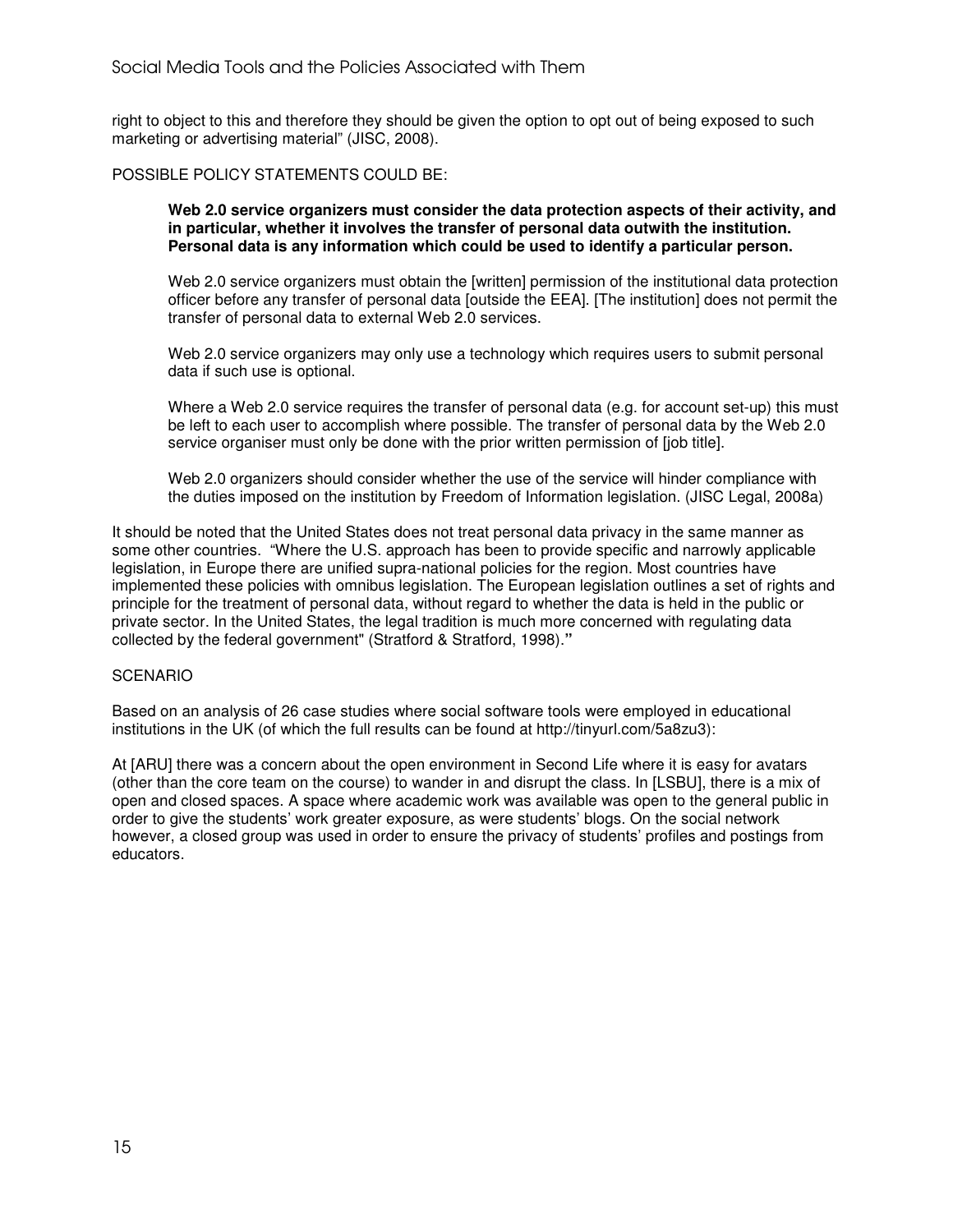# **ACCESSIBILITY**

Remember, we must provide reasonable accommodations to otherwise qualified students with disabilities. On the other hand, we are not required to alter the fundamental requirements of a course or program (Cate, 2009).

# REHABILITATION ACT – U.S. SECTION 508

In 1998, Congress amended the Rehabilitation Act to require Federal agencies to make their electronic and information technology accessible to people with disabilities. The law applies to all Federal agencies when they develop, procure, maintain, or use electronic and information technology. Under Section 508 (29 U.S.C. '794d), agencies must give disabled employees and members of the public access to information that is comparable to the access available to others.

As the law states, "Section 508 requires that when Federal agencies develop, procure, maintain, or use electronic and information technology, Federal employees with disabilities have access to and use of information and data that is comparable to the access and use by Federal employees who are not individuals with disabilities, unless an undue burden would be imposed on the agency. Section 508 also requires that individuals with disabilities, who are members of the public seeking information or services from a Federal agency, have access to and use of information and data that is comparable to that provided to the public who are not individuals with disabilities, unless an undue burden would be imposed on the agency" (Section 508).

#### AMERICANS WITH DISABILITIES ACT

Signed into law in 1990:

"The ADA prohibits discrimination on the basis of disability in employment, State and local government, public accommodations, commercial facilities, transportation, and telecommunications. It also applies to the United States Congress.

To be protected by the ADA, one must have a disability or have a relationship or association with an individual with a disability. An individual with a disability is defined by the ADA as a person who has a physical or mental impairment that substantially limits one or more major life activities, a person who has a history or record of such an impairment, or a person who is perceived by others as having such an impairment. The ADA does not specifically name all of the impairments that are covered" (U.S. Department of Justice, 2009).

# TELECOMMUNICATIONS ACT – SECTION 255

The Federal Communications Commission (FCC) has rules requiring telecommunications manufacturers and service providers to make their products and services accessible to people with disabilities, if readily achievable.

Section 255 and Section 251(a)(2) of the Communications Act of 1934, as amended by the Telecommunications Act of 1996, require manufacturers of telecommunications equipment and providers of telecommunications services to ensure that such equipment and services are accessible to and usable by persons with disabilities, if readily achievable. These amendments ensure that people with disabilities will have access to a broad range of products and services such as telephones, cell phones, pagers, callwaiting, and operator services, that were often inaccessible to many users with disabilities" (U.S. Department of Justice, 2009).

Risks associated with inaccessible content:

• Potential breach of obligations under the DDA causing disadvantage to disabled students

• Failure to meet duty to make "reasonable adjustment" if use inaccessible Web 2.0 functions (JISC Legal, 2008b)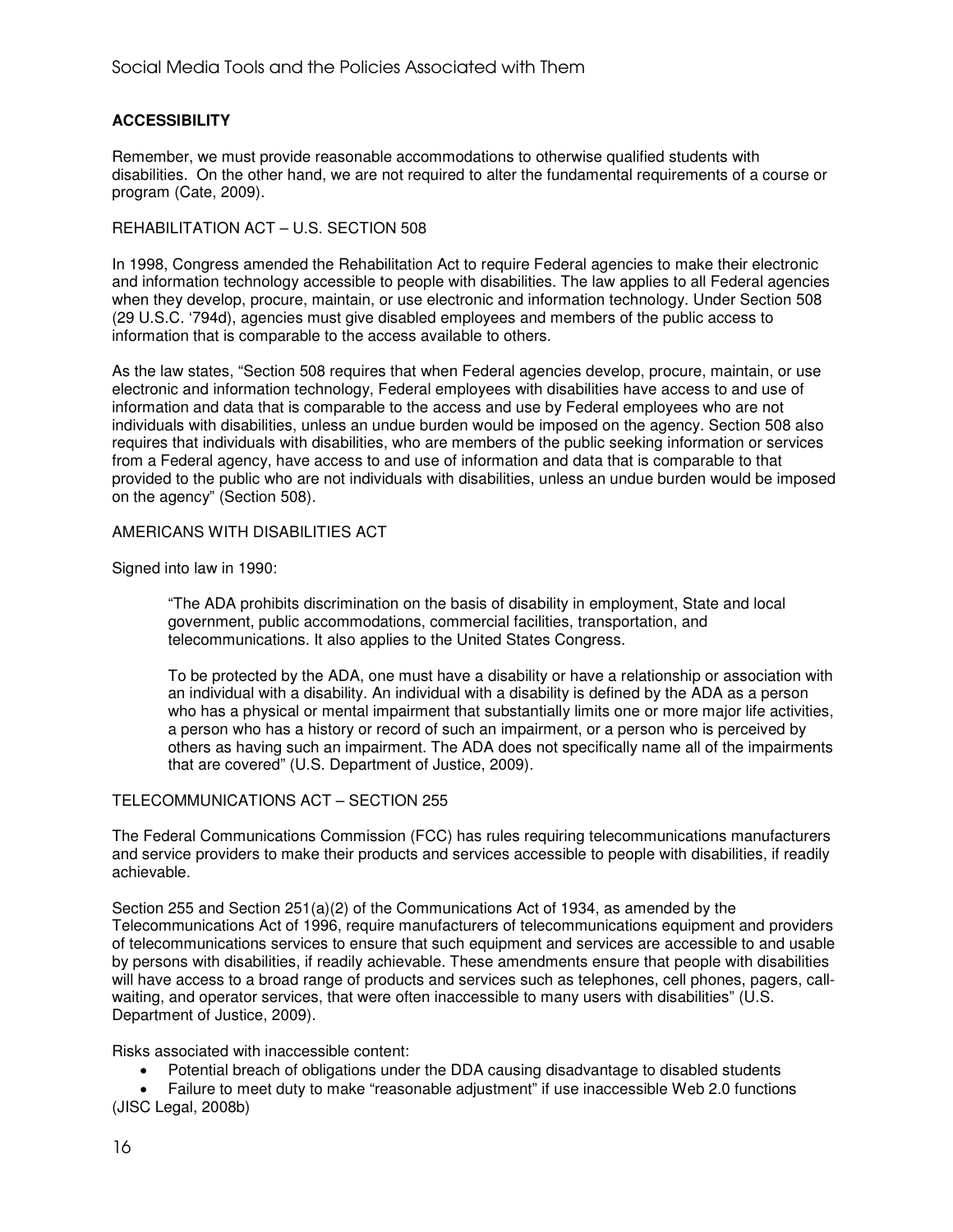#### POSSIBLE POLICY STATEMENTS COULD BE:

The Web 2.0 service organizer must consult with [the institutional accessibility officer] prior to use of a particular Web 2.0 technology, and must implement any recommendations of [the officer] pertaining to the use of the technology.

[The institution] only permits the use of Web 2.0 technologies which have the prior approval of [the university's accessibility service] as complying with general accessibility standards.

#### **The Web 2.0 service organizer must consider the accessibility issues inherent in the use of that technology, and consider, where appropriate, what equivalent learning experience could be offered to users unable to use the Web 2.0 technology.**

The Web 2.0 service organiser must include the following statement in instructions given to users prior to the use of the technology: "The use of [this Web 2.0 technology] has been adopted to enhance your learning experience. If you have any issue relating to your specific access needs, please contact [job title] (JISC Legal, 2008a)

#### **SCENARIO**

iTunesU, Apples' was not accessible to the blind until September of 2008. "John Olivera of the Massachusetts Commission for the Blind said the state approached Apple for help in making the wealth of educational material in iTunes U available to blind students" (McLean, 2008).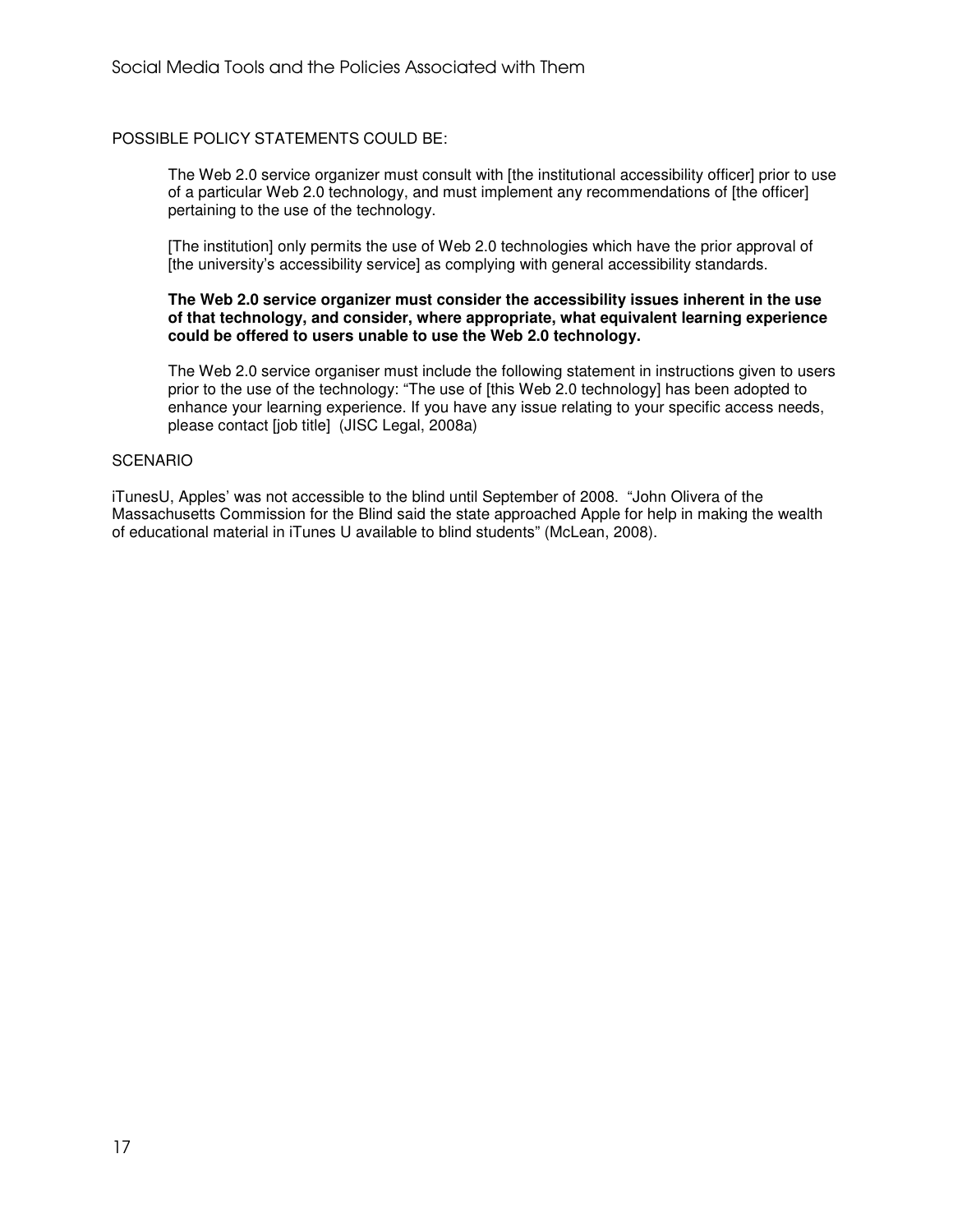# **LIABILITY**

There are three types of liability issue which should be taken into account in relation to an institution's use of Web 2.0 technologies:

- 1. Contract based liability due to breach of contract
- 2. Negligence based liability due to failure to meet the required standard of care
- 3. Specific liabilities such as for defamatory or obscene content

#### HARASSMENT AND DEFAMATION

Some examples of potential liability may include, but is not limited to, harassment, defamation, and other online nastiness. We, as institutions, have student codes of conduct and employee/faculty codes of conduct. These apply to social media worlds. Harassment, defamation and other online nastiness doesn't require new rules (legal or policy issues), but instead now we can just engage in so much more communication there is more scope and potential for conflict (Cate, 2009).

When you are using public sites there are some interesting twists. The terms of use of a site may limit speech more than the institution does or the first amendment does. The public site could actually remove participants for speech that institutions of higher education would or must permit (Cate, 2009).

Questions to ask ourselves:

- What do you when a third party is harassing a student in the midst of work they are doing within a 2.0 technology?
- What responsibilities do we have to protect student a student in that environment? (Cate, 2009)

#### POSSIBLE POLICY STATEMENTS COULD BE:

#### **[The institution] requires all Web 2.0 technology organizers to note an appraisal of risk in respect to failure to meet contractual obligations, failure to take reasonable precautions to prevent loss or damage, or failure to comply with legal duties.**

[The institution] requires all Web 2.0 technology organizers to consult with [job title] prior to use of such services, in order to consider the legal risks to which the institution might be exposed by such activity (JISC Legal, 2008a)

#### SCENARIO

Based on an analysis of 26 case studies where social software tools were employed in educational institutions in the UK (of which the full results can be found at http://tinyurl.com/5a8zu3):

Scenario 1: When students are expected to use in-house services for university work, validation of 'appropriate use' is relatively easy. However, when publicly available social networking sites can also be used, staff cannot ask a user to leave a computer in the computing lab just because they are using Facebook or Flickr since this may now be a legitimate activity.In [SC], the educator was concerned about the availability of computers if more and more courses adopted digital technologies.

Scenario 2: When students produce content, which is displayed in a public or educational space, there is the possibility that the content (eg image, text, film) may be inappropriate. In [SC], the educator expressed concerns about how any inappropriate content or photographs by students on Flickr could potentially damage the reputation of the college and, since the college did not have any policies, the system was working on the basis of trust on students. In [OU2], the students were reminded that the university's computing code of conduct should be followed for interacting in the forums and in the wiki. In [ARU], they ensured that students signed a user agreement acknowledging they were still bound by the JANET regulations for educational Internet use. In [UW], the educators worked with their university web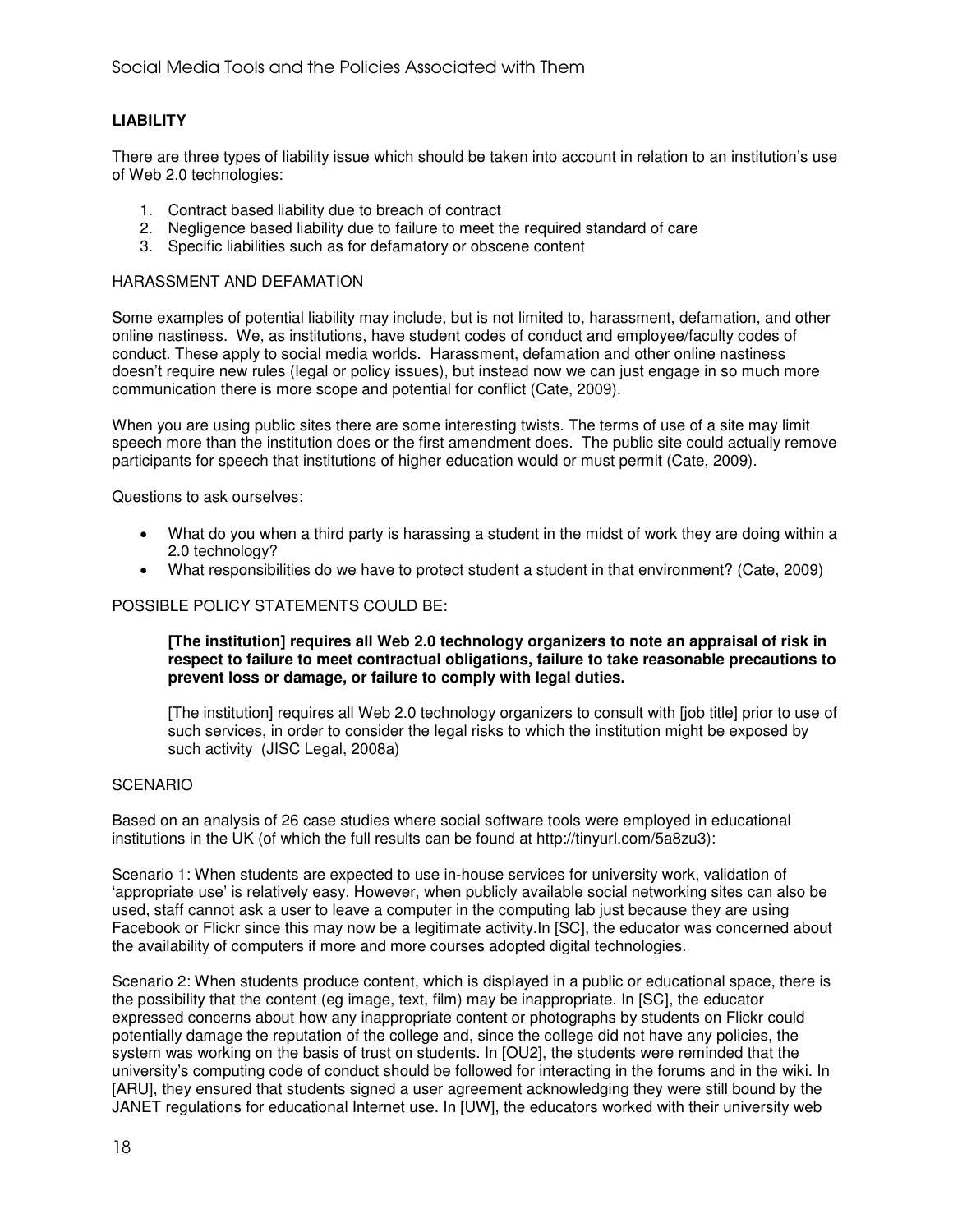manager to create an acceptable use policy. Building the definition of what is or is not acceptable into the activity itself is one approach taken to address this issue. At [ARU], students producing films in Second Life were advised that their films must adhere to the Parental Guidance film classification. Another approach is to discuss the issue of what may or may not be appropriate, and leave it to students to exercise appropriate judgment ([NC], [OU1]). In [OU1], students were advised that they needed to be careful when publishing photos of children.

Scenario 3: Several institutions used software that had a facility for the community itself to 'police' the content, and to report inappropriate usage. At [UW], the ability for the Elgg based social network to be monitored by the users was perceived as a benefit. In [OU1], the course team took the decision to build a 'report abuse' button, which users could use to identify inappropriate images or comments in OpenStudio. This was used occasionally, but 'in the cases where it was used the images were found not be inappropriate in the context of the course. Actively moderating images with a course of this scale would have been too difficult.'

Scenario 4: In [OU1], some students found it difficult to provide constructive feedback and there have been occasional arguments (flames) in the forums (also, see [OU5]). To counter this small problem more guidance about positive commenting has been added to the course material in [OU1] and moderators have been advised on how to help students to be constructive (Minocha, 2009).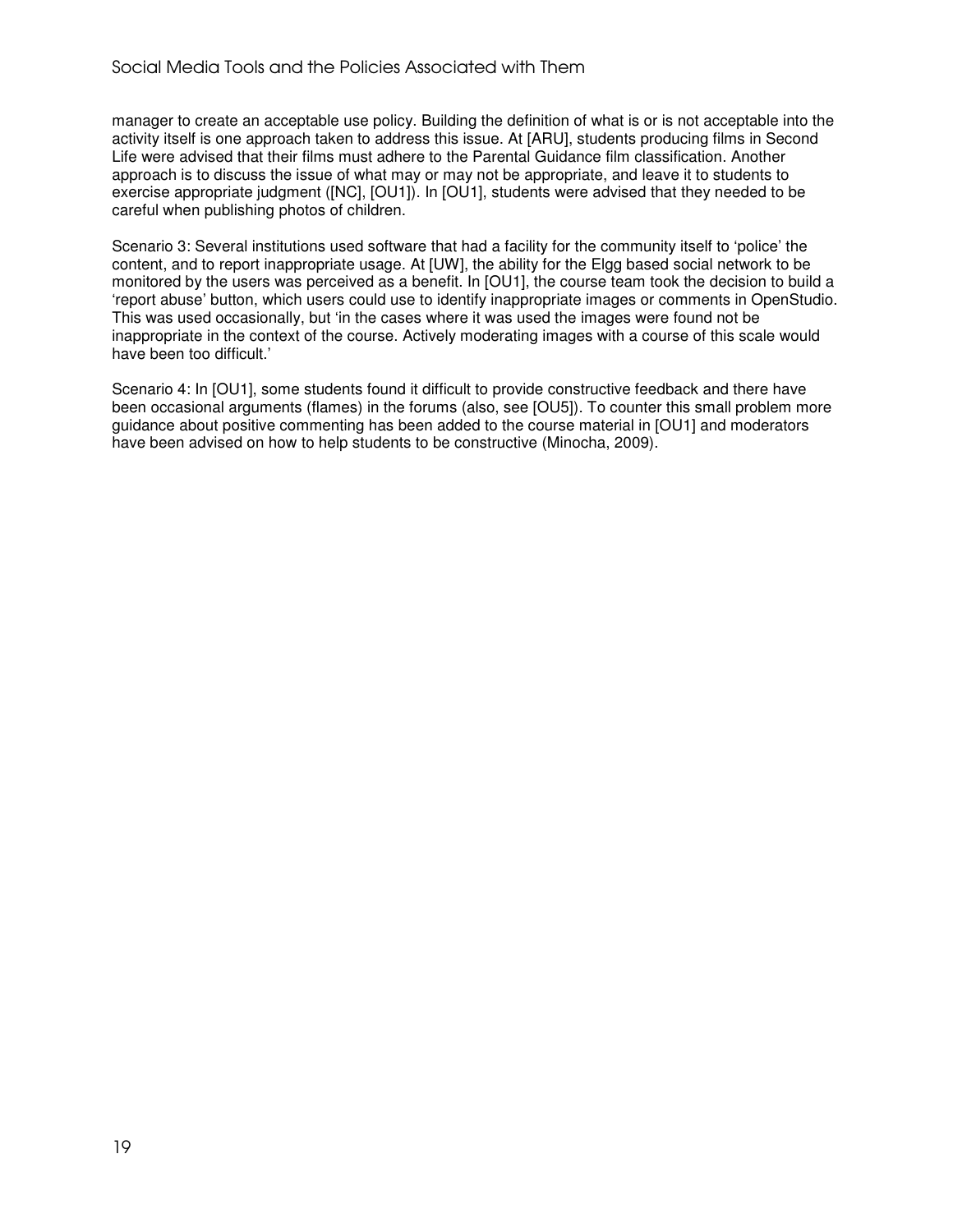# **RELIANCE ON AN EXTERNALLY PROVIDED SERVICE**

It may also be important for an institution to ascertain what level of service is provided by an externallyhosted Web 2.0 technology. This is particularly true where the use of the technology would provide a large or important part of the learning experience, or where the technology is used to mediate formal assessment in some manner.

Dr Chris Adie, at the University of Edinburgh, suggested the following to be examined in relation to the assurance of service that an institution might require:

- 1. "The Security of the Service Provider"
- For how long can the external Web 2.0 service provider be expected to be around?
- 2. "Confidentiality"

To what extent does the service provider respect the protection of information where appropriate (such as personal data, sensitive information about the institution's business, or confidential information – in relation to a patentable invention, for example).

- 3. "Ownership of Data" To what extent (if any) does the Web 2.0 service provider claim ownership of submissions and contributions?
- 4. "Security of Data"

In addition to the matters noted under confidentiality above, there is the question of the safety of the data – both in terms of back-up, and in terms of unauthorised access.

5. "Performance"

To what extent does the service provider agree to a particular standard of performance, and is there any possible remedy if that standard isn't met?

6. "Reliability"

To what extent is the service stable and resilient? How often will it not be available?

7. "Support"

How good are the reference sources of help, and the interactive assistance (such as a helpdesk)?

8. "Single Sign-On"

To what extent can use of the Web 2.0 service be included under the standard institutional signon?

9. "Lock-in"

To what extent legally (due to contractual obligations) and technically (due to compatibility) would the institution be tied-in to a particular technology?

10. "Longevity"

What is the service provider's policy on maintaining unused accounts and data?

11. "Functional Stability"

To what extent is the provision of the service likely to change over time? (Adie, 2007)

# CONTRACTING AUTHORITY

Individuals can accept any terms of use. However, we are within an institution which may have agreements within which we need to operate. We are doing things in the service of teaching and learning. There are problems with what institutions (as opposed to individuals) may accept.

Questions to ask ourselves:

- What are terms of jurisdiction?
- Whose law applies?
- What authority does faculty have in contracting with third parties?
- If individual faculty sign for themselves and dispute arises from use, is the institution liable and bound by the agreement?
- If not, can it defend/indemnify faculty member? (Cate, 2009)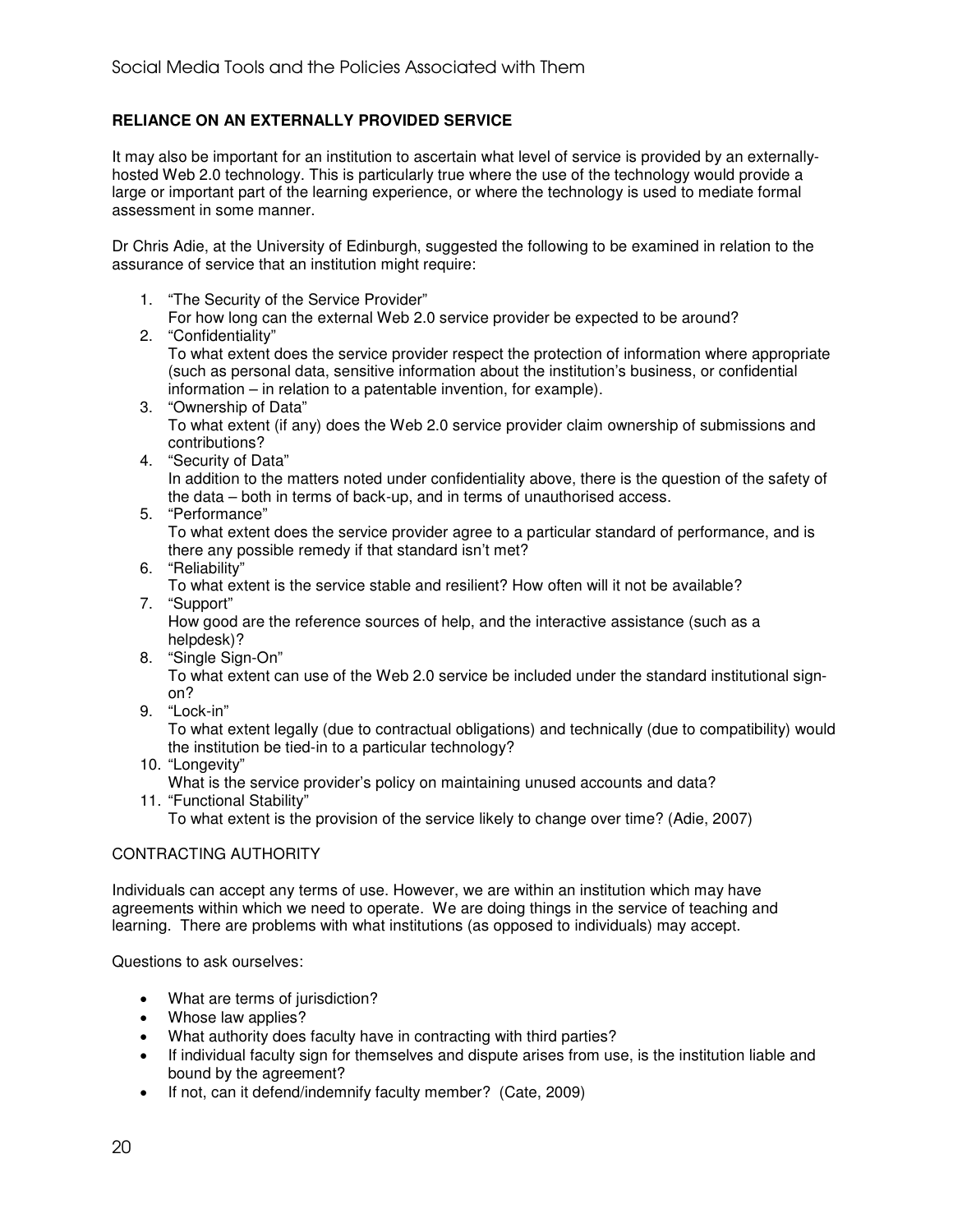# JURISDICTION, DISPUTE RESOLUTION, CHOICE OF LAW AND VENUE

As users we need to pay attention to any agreements between third party sites and users in regard to jurisdiction, dispute resolution, and similar. Often third-party sites will specify dispute resolution methods within their terms of service or similar documentation. In using their services we agree to these contracts as individuals and, in some cases perhaps, as institutions. Basically, these sites, and you by agreeing to use them, agree to a process they have in place, such a binding arbitration that occurs in a particular state (Cate, 2009).

Here is an example:

Facebook: "You will resolve any claim, cause of action or dispute ("claim") you have with us arising out of or relating to this Statement or Facebook exclusively in a state or federal court located in Santa Clara County. The laws of the State of California will govern this Statement, as well as any claim that might arise between you and us, without regard to conflict of law provisions. You agree to submit to the personal jurisdiction of the courts located in Santa Clara County, California for the purpose of litigating all such claims."

#### POSSIBLE POLICY STATEMENTS COULD BE:

**Before adopting the use of an externally-provided Web 2.0 service, the organizer shall appraise the stability and security of that service, the loss, damage and/or disruption that would be caused by failure of the service, and the corresponding benefit that using the service brings.** 

Web 2.0 technology organizers shall, upon becoming aware of potential liability attaching to the institution, apply the institution's Notice and Takedown Procedure as detailed at [location].

Web 2.0 technology organizers shall, upon becoming aware of potential liability attaching to the institution, remove the relevant item as soon as possible (or will apply to have the item removed as soon as possible), and will inform [job title] immediately of the circumstances (JISC Legal, 2008a)

# **SCENARIO**

Based on an analysis of 26 case studies where social software tools were employed in educational institutions in the UK (of which the full results can be found at http://tinyurl.com/5a8zu3):

Scenario 1: In [OU1], the Open Studio tool allows students to upload and share photographs with their fellow students using a standard web browser. The tool is only available to students registered on the course and to authorized staff members. OpenStudio was developed by the OU after the course team's original plans of integrating the university's authentication system with Flickr had to be shelved. The main concerns were that the university could not control the public facility or integrate it sufficiently into the assessment system (eg 'They couldn't enforce cut-off dates – a student would have been free to change their submitted photos after the ECA [End of Course Assessment] submission date'). In [SC], the educator identified a similar concern that the deadlines cannot be specified within Flickr. In [US], concerns were expressed about the use of systems in the public domain as such systems cannot be administered and controlled centrally.

Scenario 2: Some case studies actually experienced changes in the software they were using over the duration of their projects ([BCU1] and [NC] had to adapt to a new version of PBwiki). In [LSBU], they found that the Lulu interface improved over the course of the module, while [ARU] experienced a number of technical problems resulting from upgrades to Second Life, which meant that Second Life could no longer be used on all the university computers.

Scenario 3: In [LSBU], one student's account on Facebook was terminated, resulting in the loss of her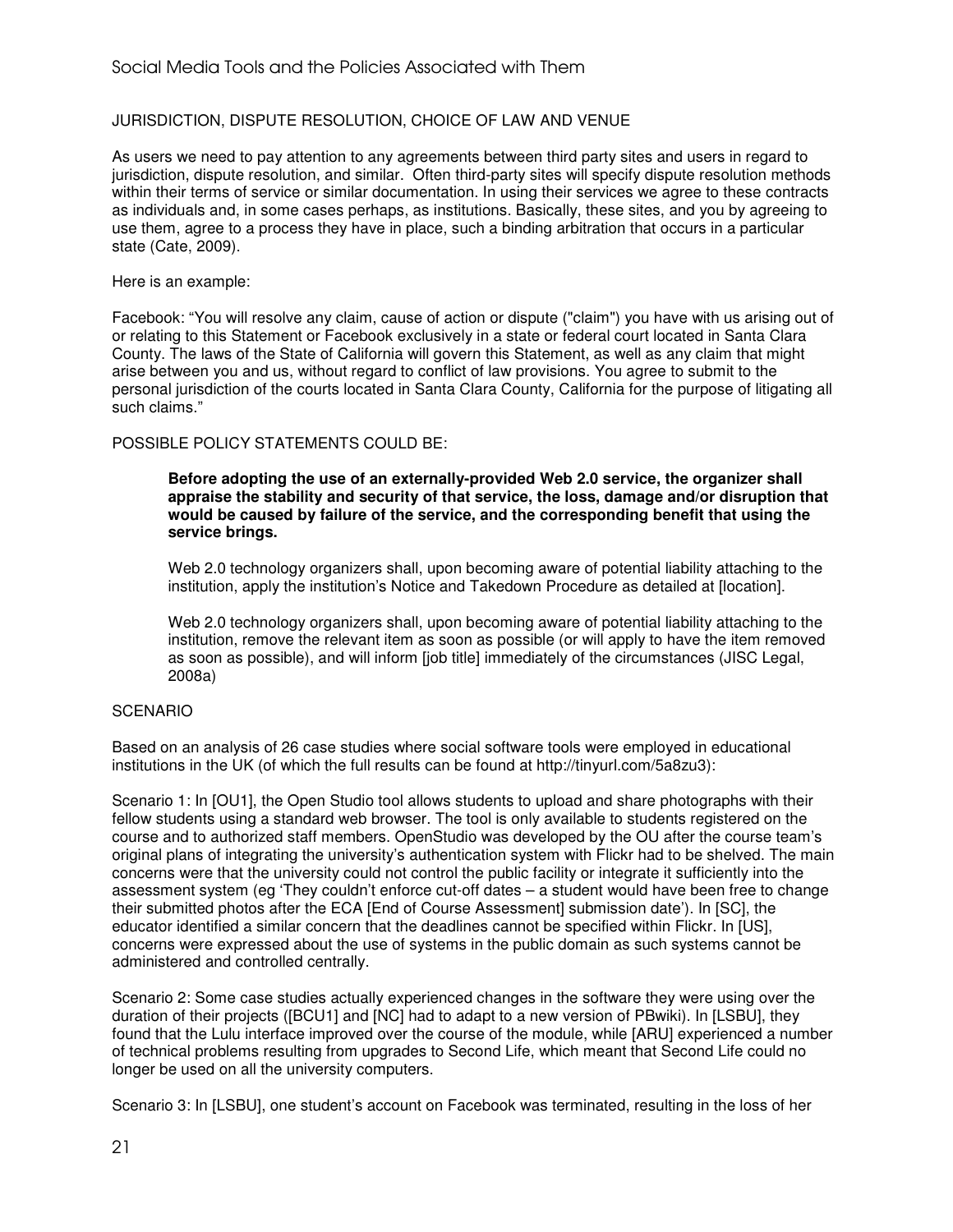academic work on Facebook. Project teams found that they could not control the registration of users. As a result, educators may not able to provide support to students who have lost their password or forgotten their user id. For example, in [SC] some Flickr user ids were abandoned because of this. The separate identity management within Ning makes institutional adoption problematic [LU]. In future, projects may be able to look to initiatives such as OpenID () to provide some level of commonality for account management (Minocha, 2009).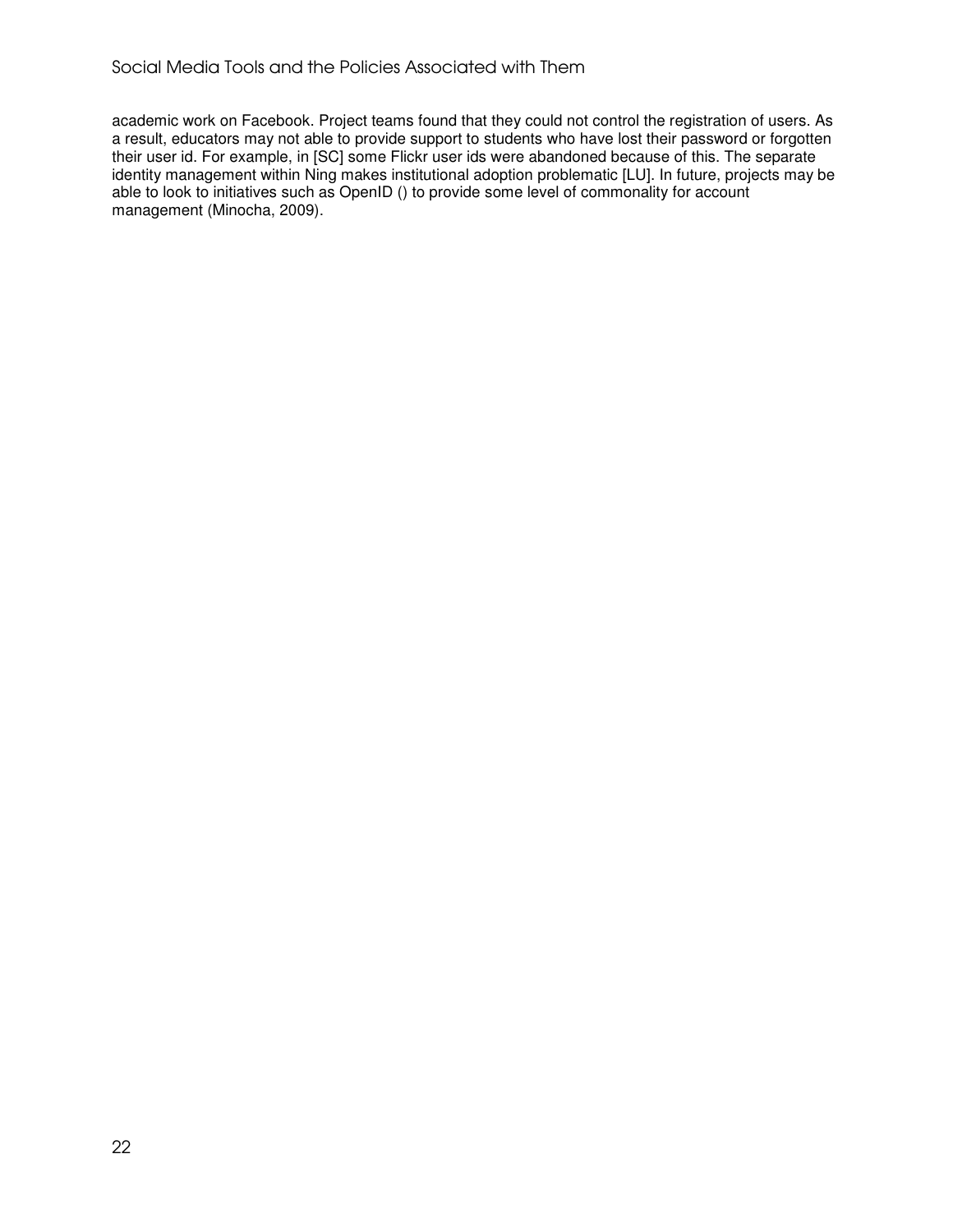# **OVERVIEW OF SOCIAL MEDIA TOOLS AND THEIR RELATED POLICIES**

Whereas the original Web was more of a one-way medium with content going from the publisher to the reader, **Social media is a bi-directional medium where people interact with each other and/or with the content.** Basically, it is a change from an environment with a few content authors and many readers to one in which users generate, re-purpose, and consume shared content. As the Consortium for School Networking (CoSN) notes, "Social media is defined as an online application that uses the World Wide Web (www) as a platform and allows for participatory involvement, collaboration, and interactions among users. Social media is also characterized by the creation and sharing of intellectual and social resources by end users" (2009).

Examples of Social media applications include items such as web logs or blogs; online diaries that allow the originator and readers to state ideas and react; wikis, which are topical collections of information that can be edited by multiple individuals within a group; social networking sites where users can create personalized pages of information and interact with others ; or file sharing sites where users can share images, audio, video and more. In addition to these, there are services that allow users to participate in various group activities and to complete, individually or collaboratively, a variety of tasks such as document creation and editing that would previously have relied upon software on a local computer (CoSN, 2009; Albion, 2008).

Social media applications like online communities, blogs, and wikis should not be thought of as just a passing fad or idle socializing, but as an activity that has embedded itself into the way work gets done (Demski, 2009). As Albion notes in Social media in Teacher Education, "Social media represents a more participative and potentially paradigm-changing environment for building and sharing knowledge. Some educators have begun to apply these tools in classrooms but, as their use in society expands, there will be expectations for their wider application in schools." (2008). He continues, "As Social media develops, it will not be possible for educators at any level to ignore it. Society, especially employers, will expect education to develop essential skills with the new tools, and learners already familiar with the tools will expect to be able to apply their knowledge and skills while learning" (Albion, 2008).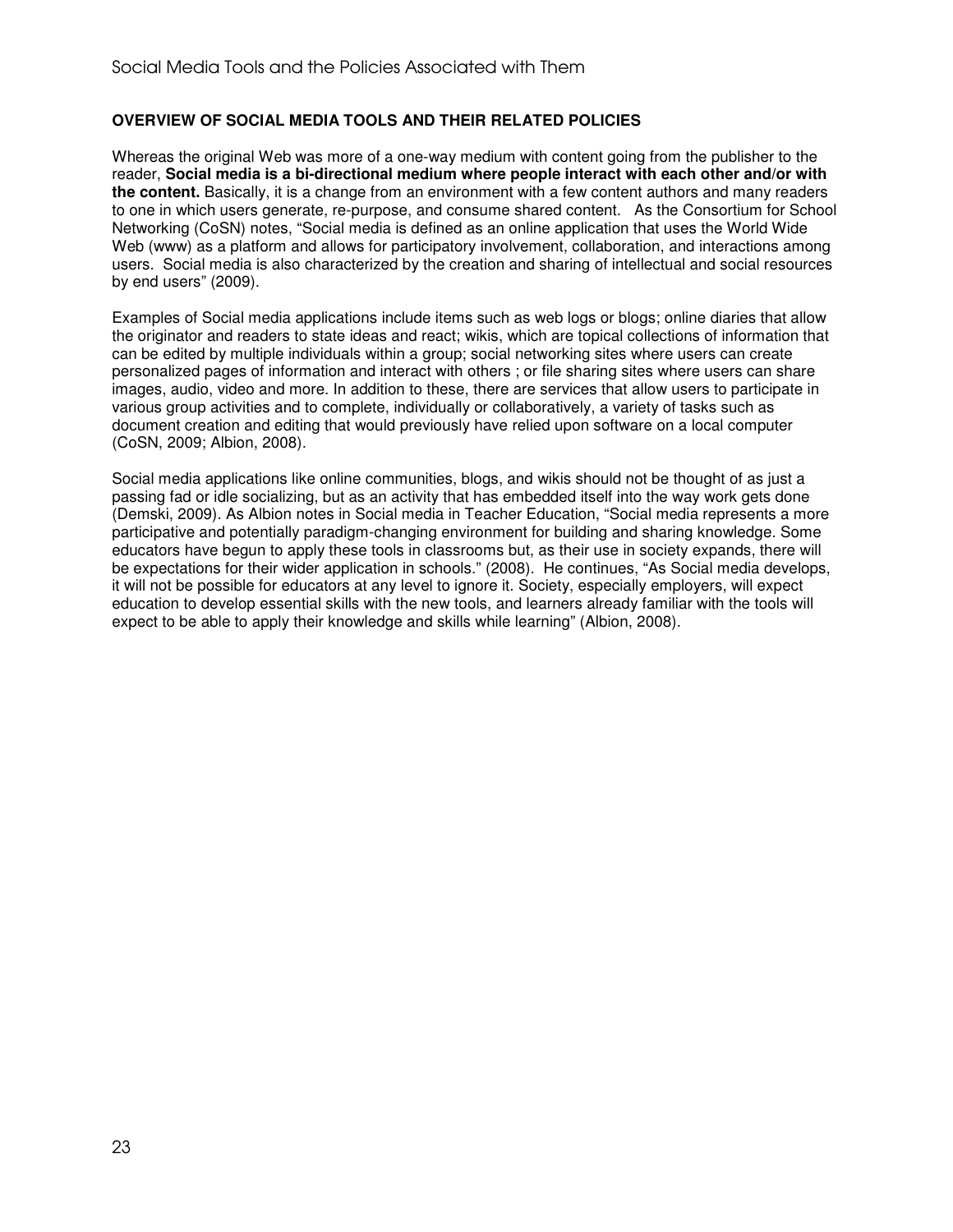# **SOCIAL BOOKMARKING (FOLKSONOMY)**

**Social bookmarking sites work to build communities of users based on their decision to link to, cite, and otherwise reference specific websites, journals, and other resources.** It is a method for Internet users to store, organize, search, and manage bookmarks of web pages on the Internet with the help of metadata, typically in the form of tags that collectively and/or collaboratively become a folksonomy. Folksonomy is also called social tagging and is the process by which many users add metadata in the form of keywords to shared content (Wikipedia). Social bookmarking sites include, but are not limited to Delicious, Diigo, Stumbleupon, Citeulike, Sitemark, and Trailfire.

Visit http://www.ebizmba.com/articles/social-bookmarking to see the top 20 most popular social bookmarking Websites for July 2009.

- Delicious: http://delicious.com/
- Diigo: http://www.diigo.com/
- Citeulike: http://www.citeulike.org/
- Sitemark: http://www.sitemark.com/
- Trailfire: http://www.trailfire.com/

Here are some ideas of how social bookmarking could be helpful in education:

- Create a set of resources that can be accessed on any computer connected to the Internet
- Conduct research and share that research with your peers
- Track author and book updates
- Groups of students doing a classroom project sharing their bookmarks, a teacher subscribed to their rss feed to see the direction of their research.
- Post research and information bookmarks. All members continuously benefit from this shared resource.
- Rate and review bookmarks to help other students to decide on usefulness of resources
- Setup a group tag in order to share educational resources
- Unintended learning through the discovery of resources and information shared by others through their bookmarks
- Share links to current news items that relate to classroom discussions (D'Souza, 2006)

As Christine Greenhow, the founding chair of the Social Networks Research Collaborative at the University of Minnesota notes, "Several tools, similar to Delicious, allow educators and learners to assemble, annotate, recommend, and share resources, such as books, journal articles, websites, and contacts. Social bibliography sites—also called 'social bookmarking' sites—such as Citeulike and Diigo not only allow students to better document their trajectory on the Web, but also to archive and comment on resources they collect along the way. Social bibliography sites are 'social' in that they allow users to browse other users' online bibliographies and interact with them" (2009).

# POLICIES RELATING TO SOCIAL BOOKMARKING

Again, it is good for users of third-party services to be aware of the services providers policies and standards. Let us consider for a moment some of the policies surrounding use of del.icio.us:

- Delicious reserves the right to terminate your license to use Delicious at any time and for any reason or to charge for commercial usage in the future.
- In accessing Delicious or following links to third-party websites you may be exposed to content that you consider offensive or inappropriate. You agree that your only recourse is to stop using Delicious.
- Delicious is explicitly not responsible for the manner or circumstances by which third parties access or use public content and is under no obligation to disable or otherwise restrict this access.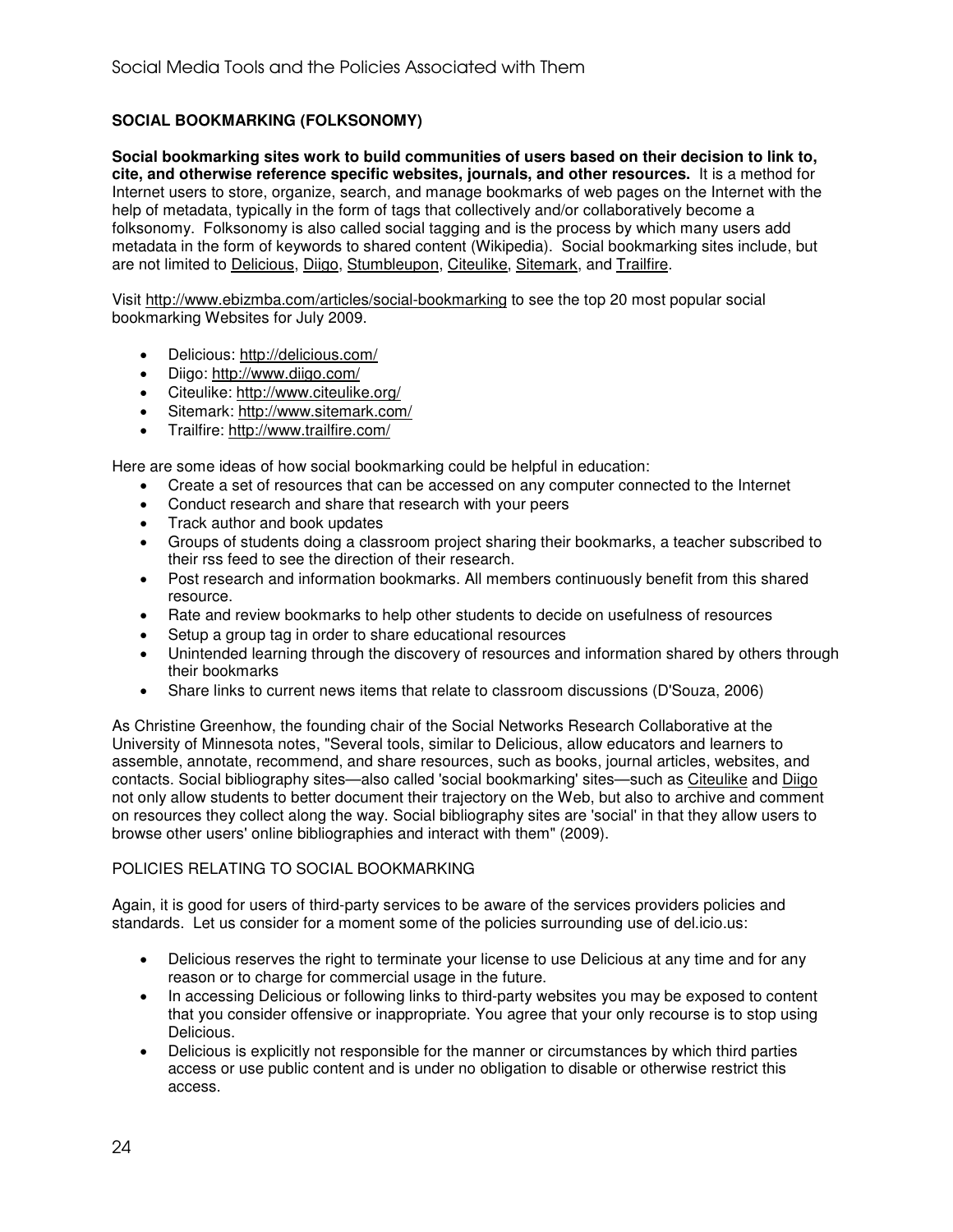- Delicious provides the site and services 'as is' and without any warranty or condition, express, implied, or statutory. Delicious specifically disclaims any implied warranties of merchantability, fitness for a particular purpose, non-infringement, information accuracy, integration, interoperability, or quiet enjoyment. Some states do not allow the disclaimer of implied warranties, so the foregoing disclaimer may not apply to you.
- You understand and agree that you use Delicious at your own discretion and risk and that you will be solely responsible for any damages that arise from such use. Under no circumstances shall delicious or its affiliates be liable for any direct, indirect, special, incidental, consequential or punitive damages of any kind, or any other damages whatsoever (however arising, including by negligence), including without limitation, damages related to use, misuse, reliance on, inability to use and interruption, suspension, or termination of the site or services, damages incurred through any links provided on the site and the nonperformance thereof and damages resulting from loss of use, sales, data, goodwill or profits, whether or not delicious has been advised of such possibility. Your only right with respect to any dissatisfaction with delicious shall be to terminate use of delicious. Some states do not allow the exclusion of liability for incidental or consequential damages, so the above exclusions may not apply to you.

# **SCENARIO**

Based on an analysis of 26 case studies where social software tools were employed in educational institutions in the UK (of which the full results can be found at http://tinyurl.com/5a8zu3):

Scenario 1: In [SU], the students were asked to annotate their entries onto a social bookmarking website with their names. Some of the students were not willing to do this, which meant that some entries were anonymous. This had implications for checking a student's involvement and progress with the course.

Scenario 2: In [OU4], the educator did express concerns about the resources (bookmarks) and how she would lose them if Delicious ceased to exist (Minocha, 2009).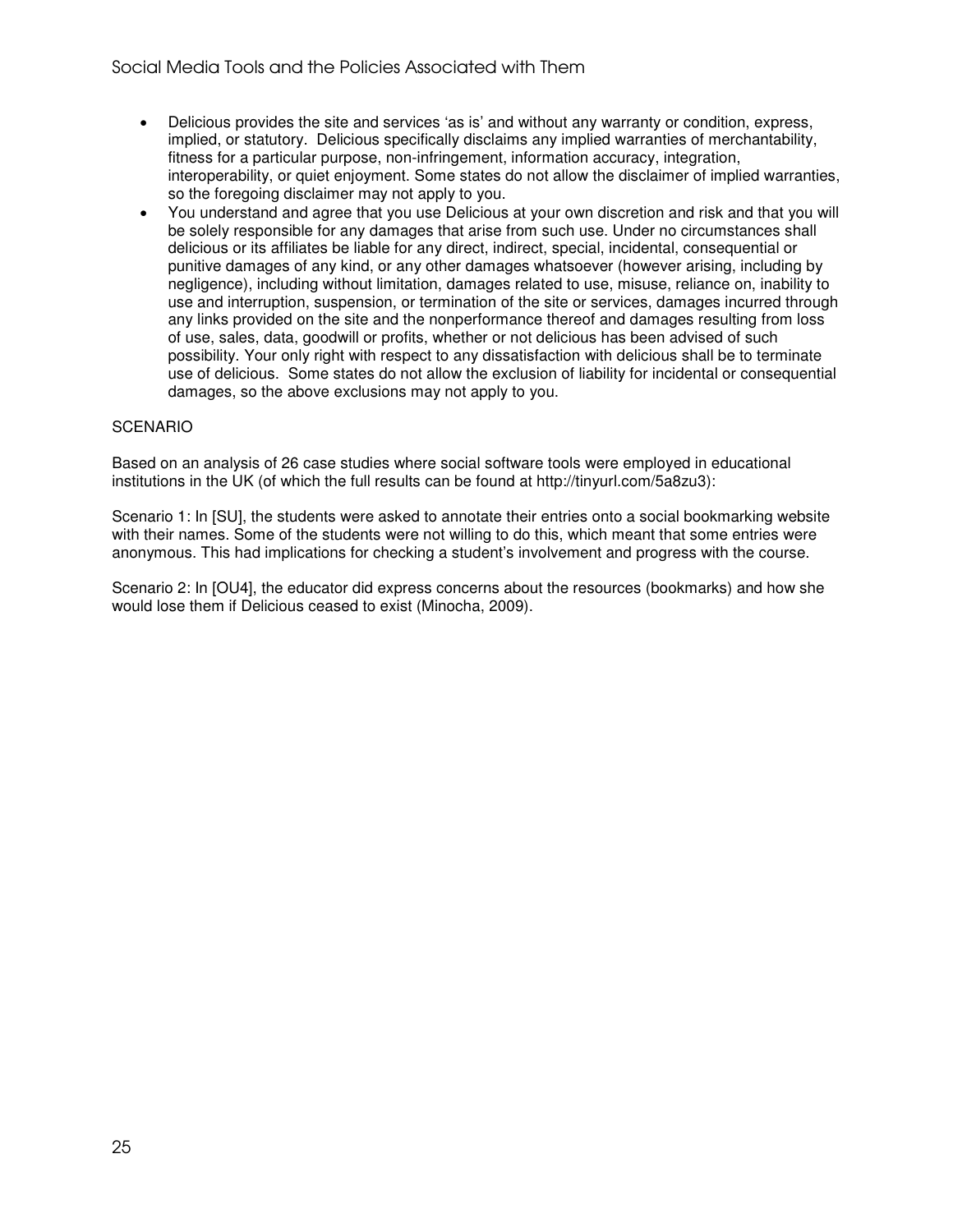# **SOCIAL NETWORKING AND PROFILES**

As Wikipedia notes, "A social network service focuses on **building online communities of people who share interests and/or activities, or who are interested in exploring the interests and activities of others**. Most social network services are web based and provide a variety of ways for users to interact, such as e-mail and instant messaging services." It includes sites such as Facebook and MySpace that are open for anyone to subscribe to, or can be more limited/controlled sites such as Ning, Lymabean, or Saywire.

- Facebook: http://www.facebook.com/
- MySpace: http://www.myspace.com/
- Ning: http://www.ning.com/
- Lymabean: http://www.lymabean.com/
- Saywire: http://www.saywire.com/

# POLICIES RELATING TO SOCIAL NETWORKING AND PROFILES

It is advised that any individual using social networking sites review the sites policies. Below are segments of the Facebook policies obtained from http://www.facebook.com/terms.php?ref=pf

Facebook follows two core principles:

- 1. You should have control over your personal information.
- 2. You should have access to the information others want to share.

Sharing Your Content and Information: You own all of the content and information you post on Facebook, and you can control how it is shared through your privacy and application settings.

Protecting other peoples rights: You will not post content or take any action on Facebook that infringes or violates someone else's rights or otherwise violates the law. We can remove any content or information you post on Facebook if we believe that it violates this Statement.

Disputes: You will resolve any claim, cause of action or dispute ("claim") you have with us arising out of or relating to this Statement or Facebook exclusively in a state or federal court located in Santa Clara County. The laws of the State of California will govern this Statement, as well as any claim that might arise between you and us, without regard to conflict of law provisions. You agree to submit to the personal jurisdiction of the courts located in Santa Clara County, California for the purpose of litigating all such claims.

Facebook has detailed statements regarding:

- 1. Privacy
- 2. Sharing your content and infomormation
- 3. Safety
- 4. Registration and account security<br>5. Protecting other people's rights
- Protecting other people's rights
- 6. Mobile<br>7 Payme
- Payments
- 8. Special Provisions Applicable to Share Links
- 9. Special Provisions Applicable to Developers/Operators of Applications and Websites<br>10. About Advertisements on Facebook
- About Advertisements on Facebook
- 11. Special Provisions Applicable to Advertisers
- 12. Special Provisions Applicable to Pages<br>13. Amendments
- **Amendments**
- 14. Termination
- 15. Disputes<br>16. Special P
- Special Provisions Applicable to Users Outside the United States
- 17. Definitions
- 18. Other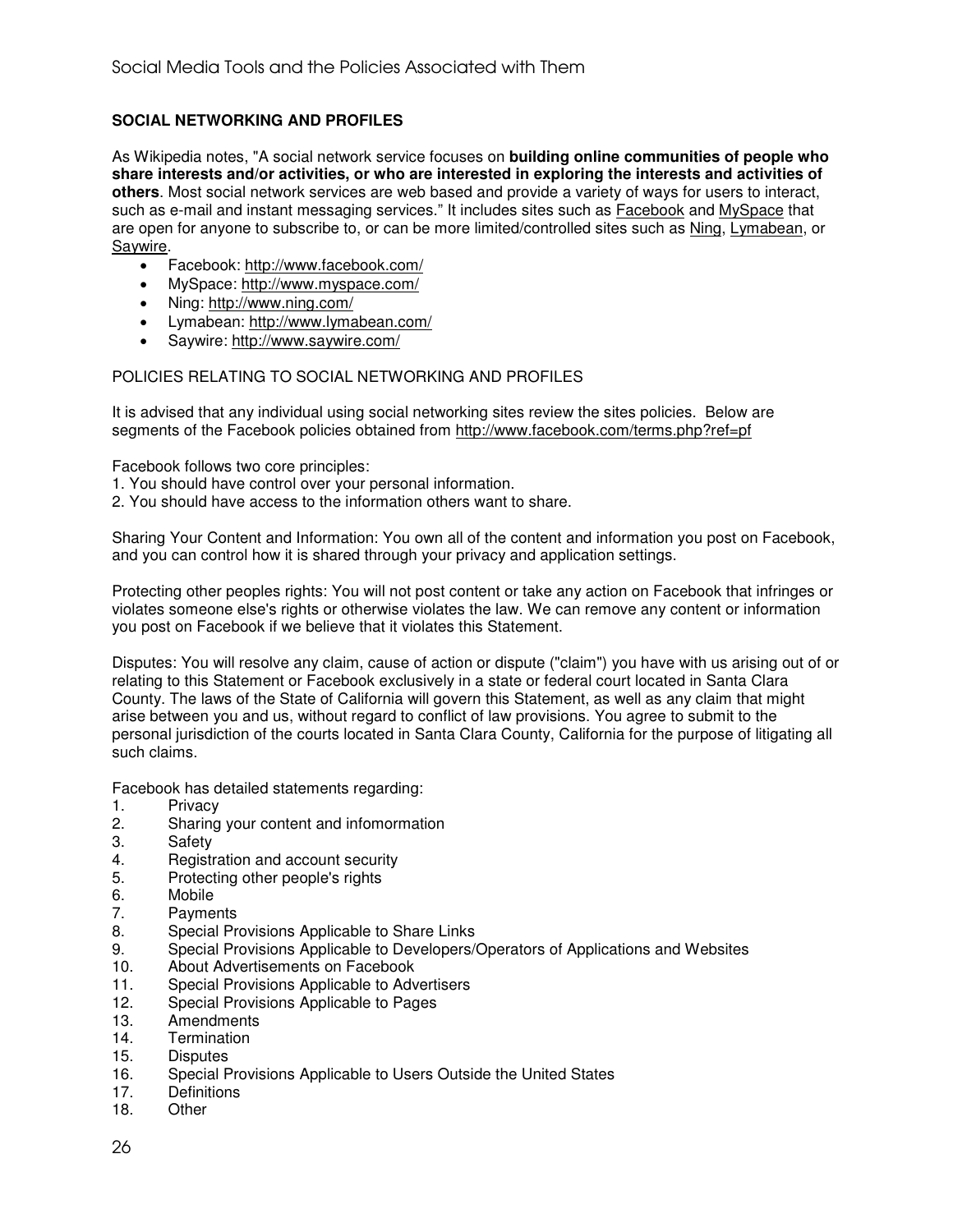# QUESTIONS TO ASK OURSELVES

- What issues arise if a faculty in a traditional class chooses to put all of his/her supplemental course materials on Facebook (or a similar platform)?
	- What if the instructor requires a Facebook account to view the information?
- What if the instructor does not require a Facebook account to view the information?

#### **SCENARIO**

Based on an analysis of 26 case studies where social software tools were employed in educational institutions in the UK (of which the full results can be found at http://tinyurl.com/5a8zu3):

Scenario 1: There was some concern in several institutions among students and educators that the use of social software blurred boundaries between personal and academic life. For example, in [BCU2], the students admitted that the Facebook group set up for pre-induction was useful but they did not want university interactions in Facebook to continue once they had joined the university. In contrast, in [ARU] and in [LSBU], the educators were allowed access to their students' profiles on Facebook but in [UM], some students were hesitant about interacting with their educators on Facebook as they perceived Facebook as a social space rather than an academic space.

Scenario 2: In [BCU2], where the target users had not yet started their studies at the university, staff expressed concern that an open Facebook group may potentially allow other universities access to their students, and that this may impact on recruitment. A different kind of concern was raised in [SC], where the educator was concerned about how misbehaviour of even one student in the group (which is on Flickr) could potentially jeopardise the reputation of the college, but he also noted that a 'lot of trust' and support from the college has helped to ease such concerns.

Scenario 3: Educators and organisations face the dilemmas about whether, and to what extent communications in social networking sites should be moderated (eg [RH]), and what, if any, interventions should be undertaken. Institutions face the dilemma of policing the content versus leaving the discussions to take their own course (and thus to encourage participation, especially when the social software initiative has been set up to collect requirements and opinions [RH]. (Minocha, 2009).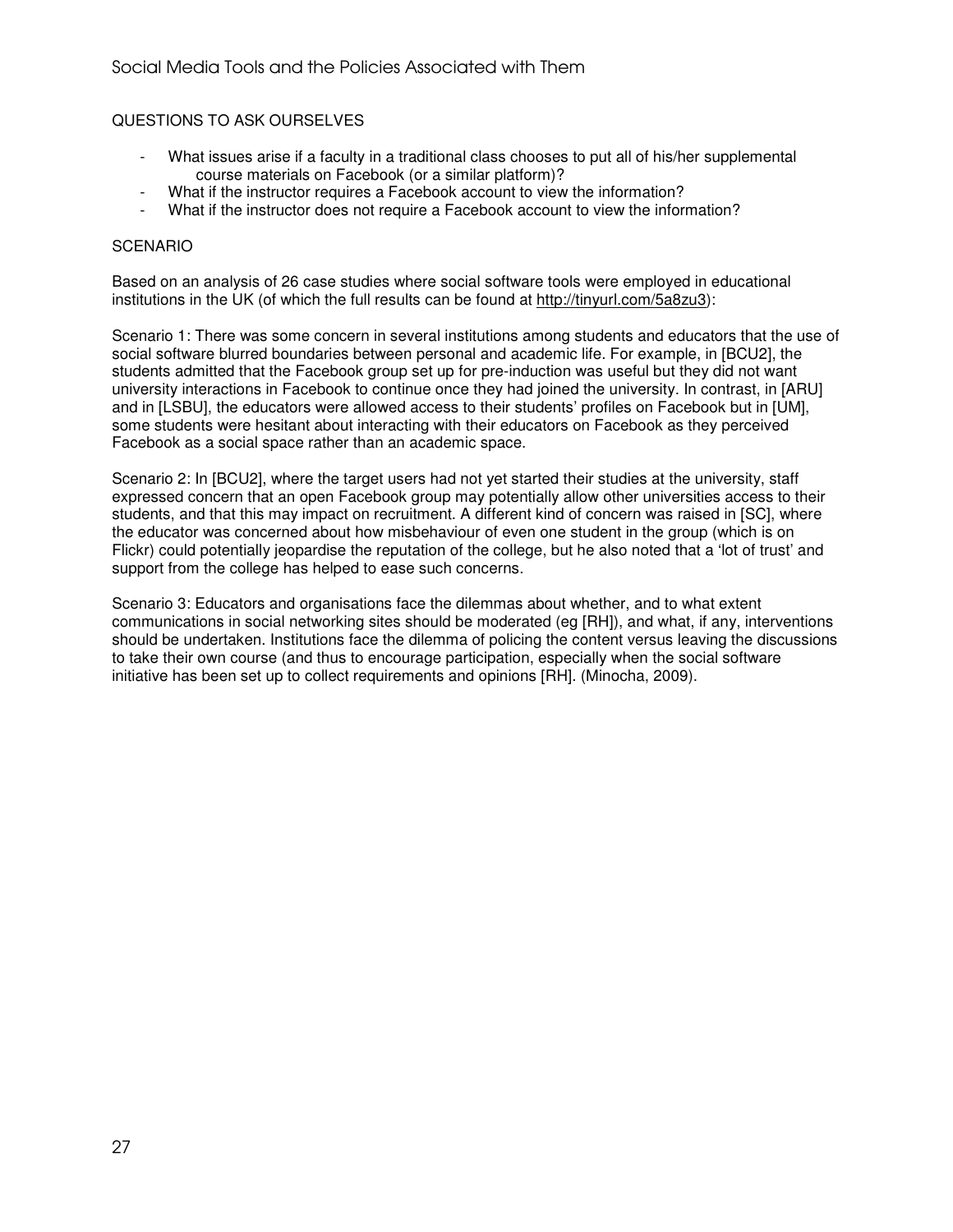# **BLOGS**

As Wikipedia notes, "A blog (a contraction of the term "weblog") is a type of website, usually **maintained by an individual with regular entries of commentary, descriptions of events, or other material such as graphics or video. Often end-users can respond directly, and publically, to Blog postings.** Entries are commonly displayed in reverse-chronological order." Students can use blogs to publish their own writings, discuss group assignments, peer review each other's work, collaborate on projects and manage their digital portfolios (Churchill 2009). Popular blogs include Blogger and Wordpress to name a few.

According to a study of blog uses that was conducted in a class of postgraduate students over the period of one semester:

"Briefly, data from the questionnaire suggests that the participating students from the group under study agreed that blogging facilitated and contributed to their learning and that due to the use of blogs the facilitator appeared to be more involved in their learning. Further, the students appeared to agree that the facilitator's blogging activity encouraged them to blog. Aspects of blogging that contributed most to the students' learning were accessing and reading blogs of others, both those of other students and the facilitator, receiving comments and previewing completed tasks of students, and reading personal feedback. When asked during the interviews to indicate what they liked most about blogging, the participating students specified viewing the work of others (eg, in students' terms to 'learn new things from others' perspectives' or 'see progress of others') and receiving comments on their work. In relation to reasons for blogging, it appeared that tasks that required them to use blogs to present final outcomes were of key importance …

This study demonstrated that blogs can be effective educational technology and useful blogbased activities for learning are: (1) reading blogs of others, (2) receiving comments and (3) previewing tasks of others and reading feedback received in relation to these. Encouragement for students to blog were: (1) regular learning tasks which require students to present outcomes in their blogs, (2) blogs being an assessment requirement and (3) regular blogging of a teacher. Through blogs, a teacher can create an ambience in which students feel themselves to be important parts of the classroom community and that their needs and opinions are recognized and addressed.

In order to maximize opportunities, a blog system can be expanded through other Social media applications. RSS technology might be useful in helping teachers and students to manage access to information. Folksonomy or user tagging can also be useful. Students and teachers can tag their own posts and posts of others and these tags could provide meta-information about the content of the posts. Social media digital repositories (such as Youtube, Flickr or Slideshare) can also be useful additions to the blogsphere. Teachers and students can deposit resources in these repositories and display them in their blogs. Developers of new generations of learning managing systems are beginning to explore ways of integrating Social media ideas in order to provide systems that leverage technological developments" (Churchill, 2009).

View full report at http://www3.interscience.wiley.com/cgi-bin/fulltext/121521504/HTMLSTART.

- Blogger/Blogspot: http://www.blogger.com/
- Wordpress: http://www.wordpress.com/

# POLICIES RELATING TO BLOGS

"Being a medium for expression of thoughts, blogs constitute one of the classic Web 2.0 technologies that could create liability for inaccurate, defamatory and obscene content" (JISC, 2008b).

Risks associated with defamatory or obscene content include: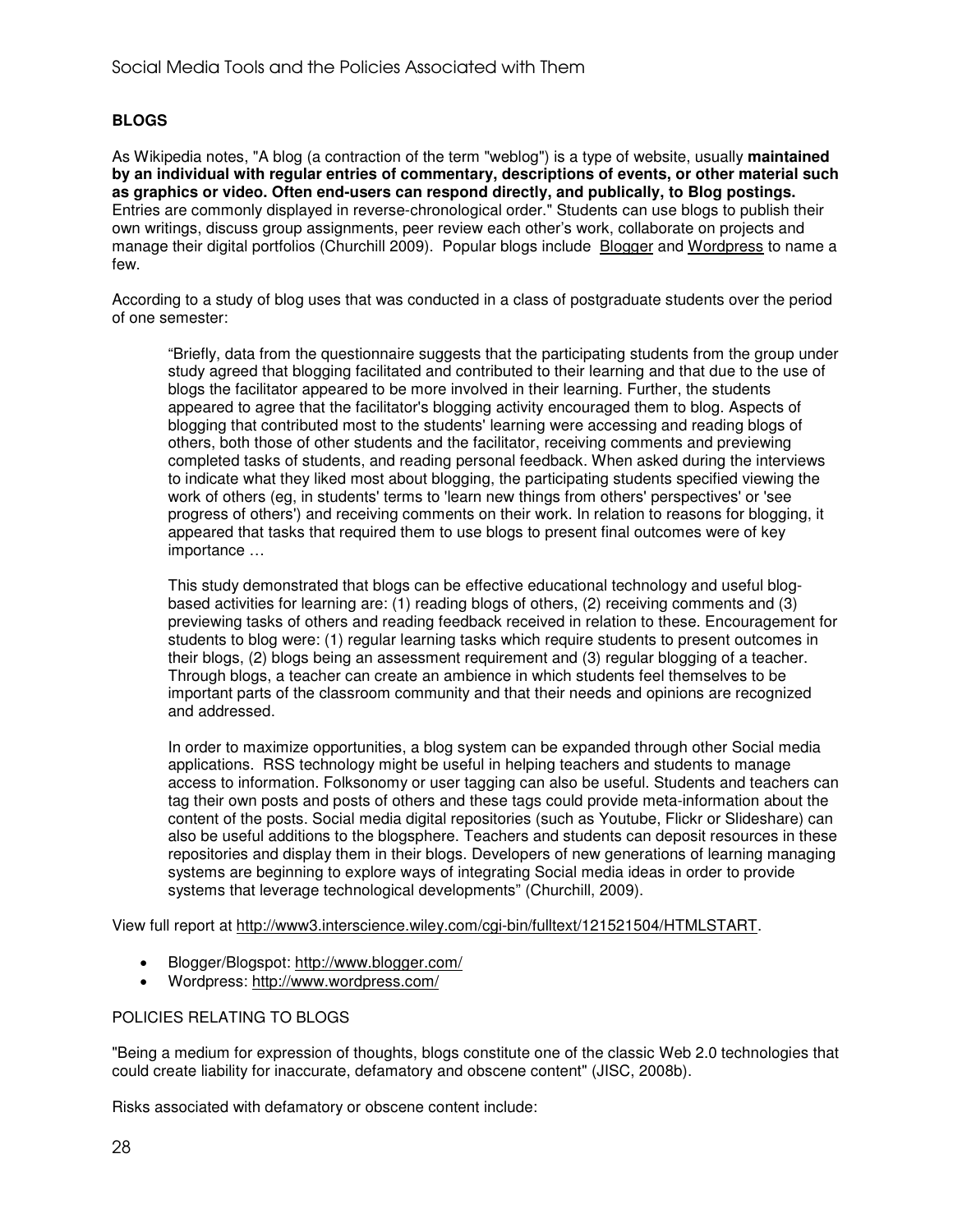- Blog contributors publishing defamatory materials could make institution liable by association
- Inadequate "notice and take down" procedures for offending material
- Potential damage to institutional reputation (JISC, 2008b).

#### **SCENARIOS**

Based on an analysis of 26 case studies where social software tools were employed in educational institutions in the UK (of which the full results can be found at http://tinyurl.com/5a8zu3):

Students were working in schools, and were told not to use of the names of the schools, pupils or teachers in their blog entries. However some students did not follow this guidance. The blog was private, however if it had been open to the public domain this could have had serious implications for the university. In [UW], one student raised a personal issue related to health online. Staff felt that it was a private issue and was not appropriate for discussion in a public place and removed the post. In [UM] students were advised about online privacy and safety guidelines. The initiative was branded as a university network (even when it was hosted on Ning, an external social networking framework) to emphasize that users will be bound by university regulations.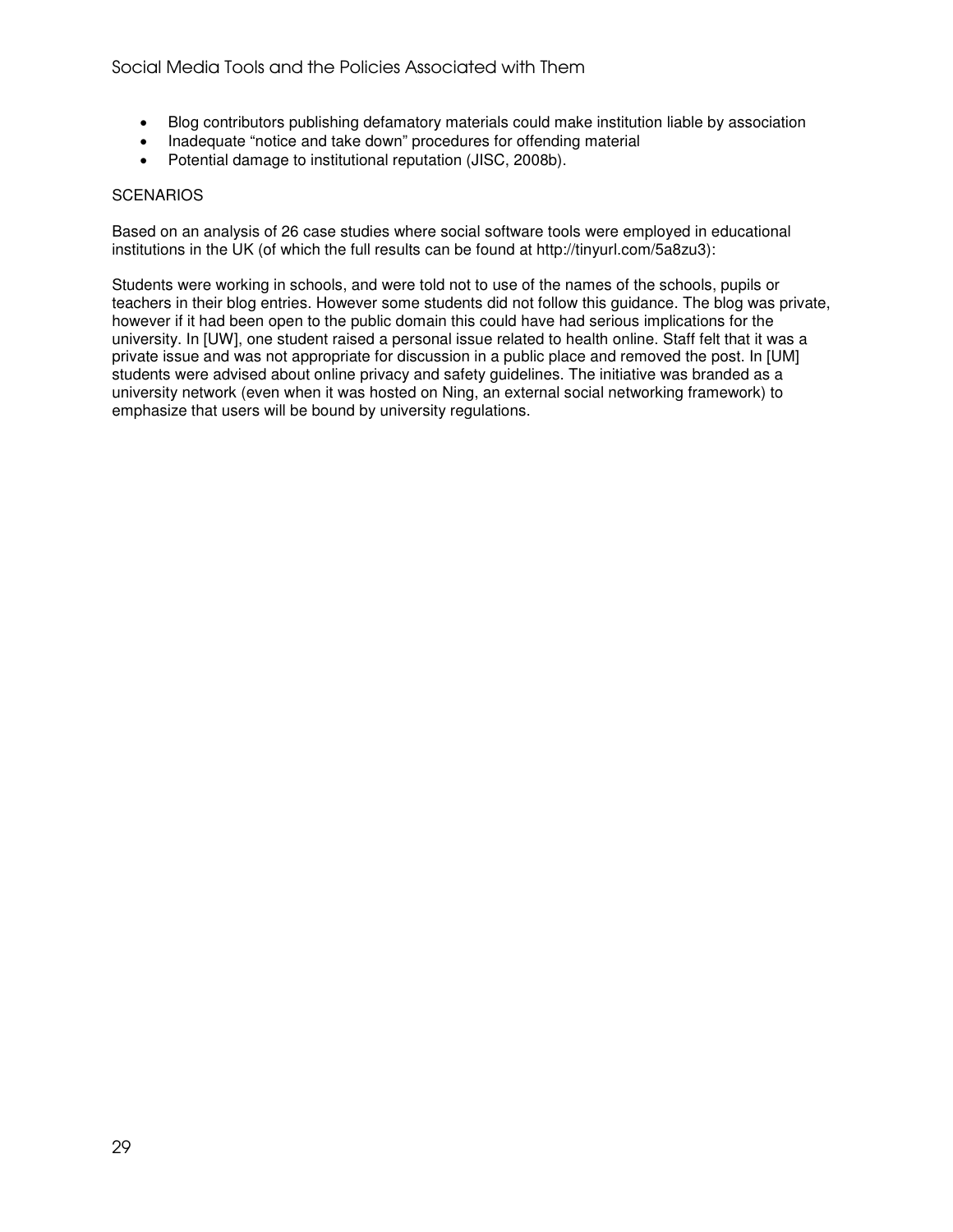# **OPEN EDUCATIONAL RESOURCES**

Open educational resources are growing in prevalence in the United States as well as globally and include OpenCourseWare (OCW) as well as other learning initiatives. Institutions involved in OCW initiatives in the United States included founder Massachusetts Institute of Technology (MIT), Johns Hopkins Bloomberg School of Public Health, Carnegie Mellon, Tufts University, University of California— Irvine, University of Norte Dame, and Utah State University among others nationally and globally (OCW Consortium, 2009; OCW Finder, 2007). There are other initiatives as well that combine resources from various institutions such as, Connexions, Multimedia Educational Resource for Learning and Online Teaching (Merlot), or Academic Earth. Other resources aimed at opening access to books and other print materials such as the Internet Archive Open Content Alliance (OCA) are also available. A good place to start for open educational resources is http://discovered.creativecommons.org/search/.

The open educational resources movement consists of **freely accessible electronic access to course materials, but it also involves other aspects such as open access to books and library materials, and access to modules of educational information instead of complete courses**. It may also include educational communication tools or implementation resources as well (International Institute for Education and Planning, 2005). Essentially, it is teaching, learning, and research resources, content or otherwise, which reside in the public domain or have been released under an intellectual-property license that permits their free use or repurposing by others. This may include learning content, tools such as software, or implementation resources such as methods or principles (Smith & Casserly, 2006; Stover, 2005; Trenin, 2007). Their intention, overall, is to foster learning and the acquisition of competencies in both teachers and learners (Open eLearning, 2007).

- DiscoverEd: http://discovered.creativecommons.org/search/
- OER Recommender: http://oerrecommender.org/
- OCW Finder: http://www.ocwfinder.com/
- Academic Earth: http://academicearth.org/
- Connexions: http://cnx.org/
- Merlot: http://www.merlot.org/
- Internet Archive: http://www.archive.org/

# POLICIES RELATING TO OPEN EDUCATIONAL RESOURCES

Using open educational resources for learning purposes likely carries few restrictions, however, using these materials for development or enhancement of educational materials to be used by others or presented, in some manner, as your own will run into copyright restrictions as identified by the authors of the content. It is advised that users with the latter intent insure that the content has proper Creative Commons attribution for their needs. [See creative commons segment of this document].

For faculty or others desiring to post their own materials on to open educational resource sites, they should ensure there are not any ownership rights issues revolving around the content intended to be posted. For example, in some cases it may not be clear if content is 'owned' by the institution or the individual, particularly if the individual was paid for or during creation of the content.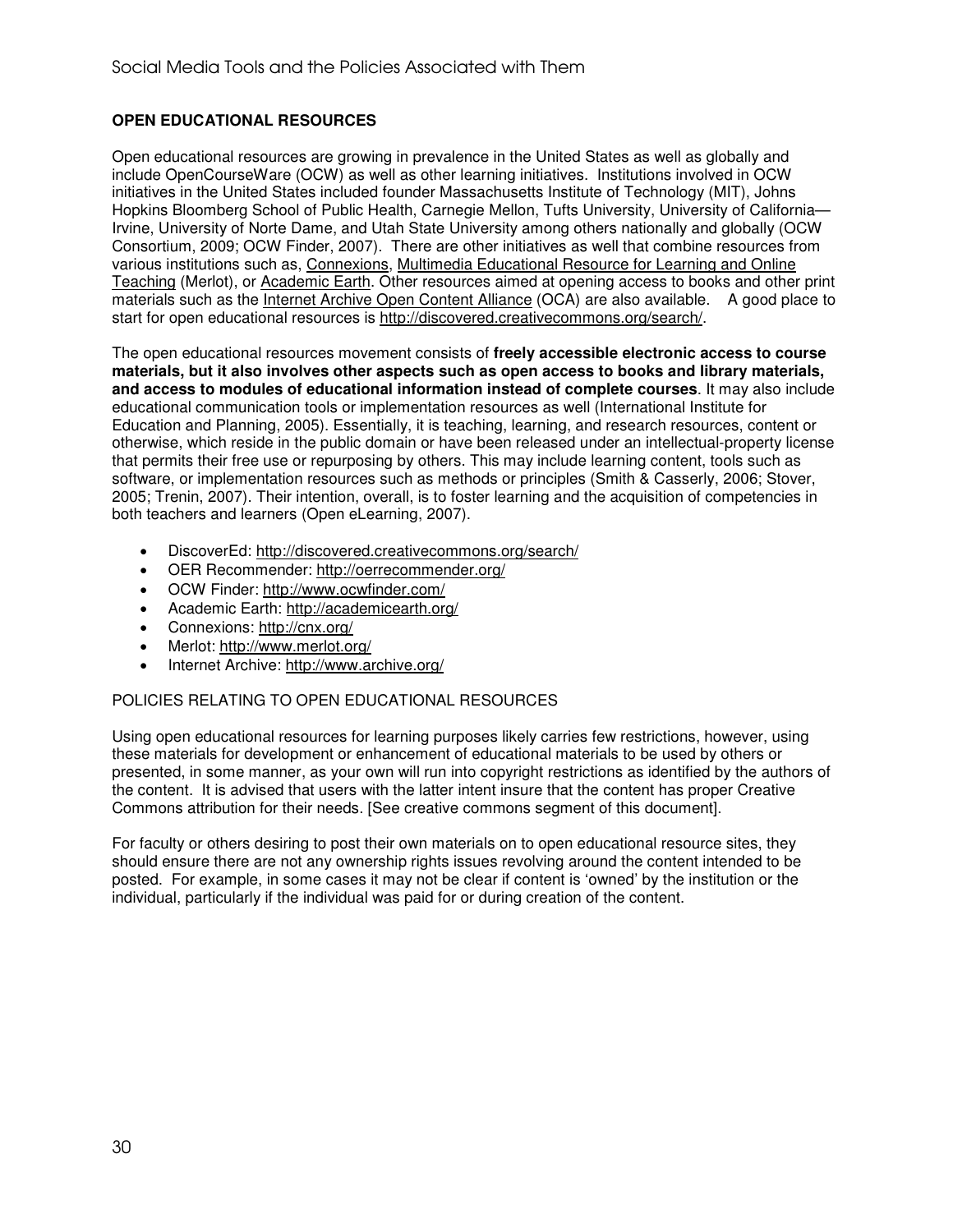# **OPEN ACCESS JOURNALS AND PUBLICATIONS**

Although open access journals are not Social media per se, they are relevant when it comes to topics such as Digital Repositories or Self-Archiving Systems. Open access journals are those that are **scholarly journals publicly available at no cost to the end user.** A full list of open access journals can be found at the directory of open access journals at the Directory of Open Access Journals (http://www.doaj.org/).

[Talk about things like BEPress and Mendeley and the like]

In some cases you simply post your work and can share it publically and obtain commentary on it , such as in digital repositories such as Mendeley or MIT's DSpace. In some cases you may do this through a person or entity or you might use a self-archiving site.

- Directory of Open Access Journals: http://www.doaj.org/
- Mendeley: http://www.mendeley.com/
- DSpace: http://dspace.mit.edu/
- SelectedWorks: http://works.bepress.com/

# POLICIES RELATING TO OPEN ACCESS JOURNALS AND PUBLICATIONS

Using open access journals and publications for learning purposes likely carries few restrictions, however, using these materials for development or enhancement of educational materials to be used by others or presented, in some manner, as your own will run into copyright restrictions as identified by the authors of the content. It is advised that users with the latter intent insure that the content has proper Creative Commons attribution for their needs. [See creative commons segment of this document].

Additionally, if authors of published works are considering placing their materials on open access sites such as Selected Works, they need to ensure that the journal or place of publication does not retain copyrights that do not permit this.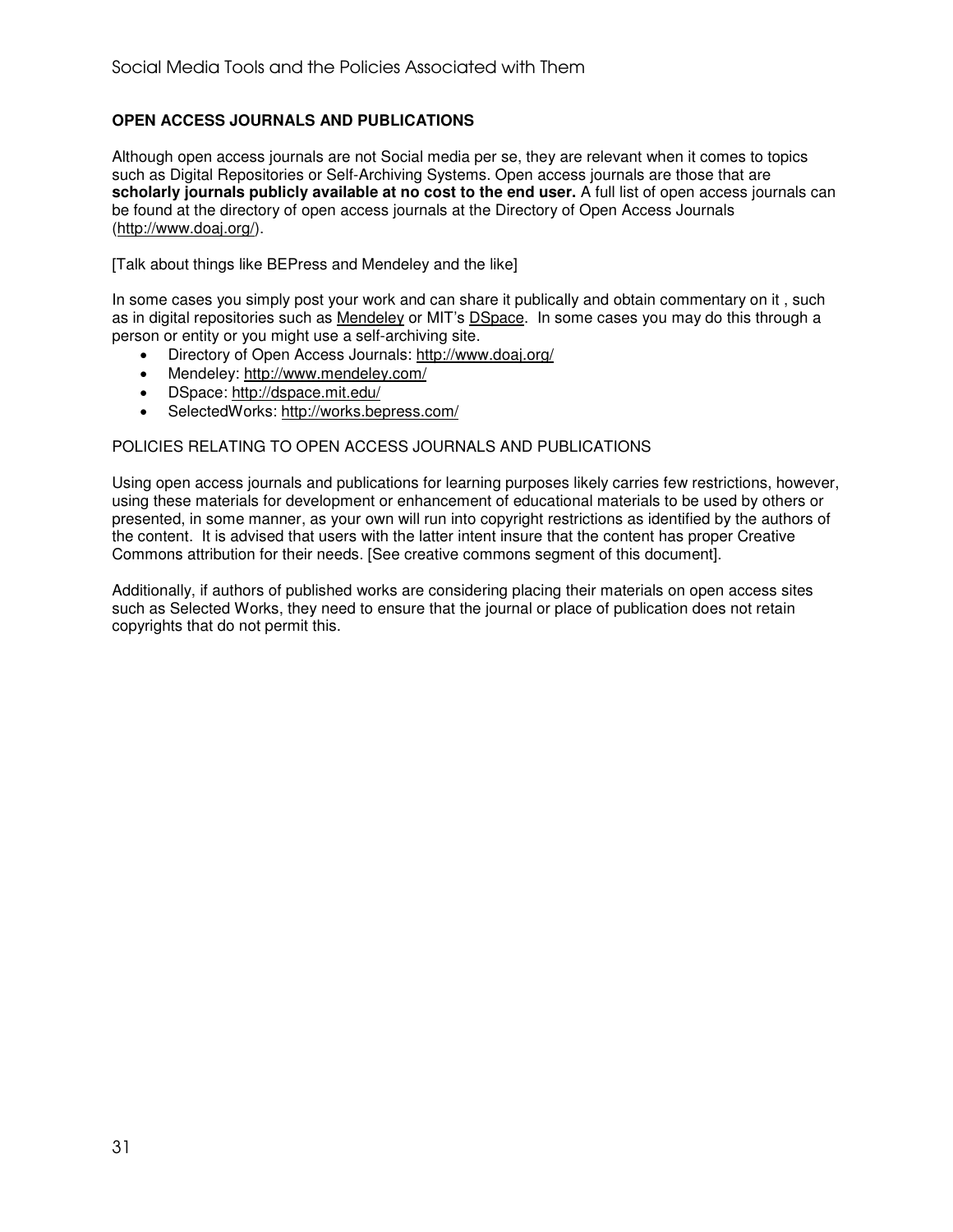# **COLLABORATIVE AND INTERACTIVE ENVIRONMENTS, INCLUDING WIKIS**

A collaborative and/or interactive environment is just that – **the user can interact with the site itself, with others, and sometimes with the originators themselves**. Perhaps the most common type of collaborative/interactive environment is the wiki.

Some collaborative and interactive environments include: Zunal, Thinkature, Web Conferencing tools such as Webex, Yugma, gotomeeting, or livemeeting; Instant Messaging such as ICQ, Yahoo messenger, MSN messenger or AIM; and Virtual Worlds such as Second Life, ConceptShare, Mebeam, Tokbox,

- Zunal: http://www.zunal.com/
- Thinkature: http://www.thinkature.com/
- Yugma: https://www.yugma.com/
- Gotomeeting: http://www.gotomeeting.com/
- ConceptShare: http://www.conceptshare.com/
- Mebeam: http://www.mebeam.com/
- Tokbox: http://www.tokbox.com/

#### WIKIPEDIA AND OTHER WIKIS

One very well known collaborative and interactive environment is Wikipedia, and other related Wikis. As Knobel and Lankshear describe, "A **wiki is a collection of webpages whose content is typically organized around a specific purpose or topic. Content can be collaboratively written, added to, deleted, and modified by users**. Wikis are not like static webpages whose content is controlled by the website owner or webmaster. They are more like a shared, online writing space supporting embedded links to other pages internal or external to the wiki. Along with text and hyperlinks, wiki pages may include embedded images, audio, and video. Many wikis also have a built-in discussion space for each page. Because wikis are fully searchable they are ideal go-to spaces for accessing useful and current resources. The best-known example of a wiki is the massively collaborative online encyclopedia Wikipedia (www.wikipedia.org)" (2009).

#### POLICIES RELATING TO COLLABORATIVE AND INTERACTIVE ENVIRONMENTS

The wiki serves the role of an information resource and as a publishing platform. This could create risks concerning the legal validity of the information contained in them (JISC Legal, 2008). Additionally, "Collaborative creations in wikis can involve a multitude of combinations in terms of the creators involved" (JISC Legal, 2008).

#### As JISC Notes:

One of the most common IPR issues here is the individual right to authorship and copyright ownership in content contributed by one person as against the other. A student who contributes to a common data pool might also wish to claim ownership in the submitted content. It could however be the case that the submitted content incorporates material that is inseparable and is created by other members of the team or a faculty member. Considering such risks, it is imperative that the institution gives due consideration to the development of staff and student intellectual property rights policies and incorporate provisions on IPR ownership in staff contracts of employment prior to facilitating Web 2.0 technologies at institutions.

Content contributed by authors might also comprise third-party copyright material or even orphan works (works in which the rights holder cannot be traced or are unknown). Appropriate copyright clearance or permissions are necessary to post these materials in the wiki. Where such clearance or permission is lacking the institution could face the risk of being sued for hosting copyright infringing content. This could also indirectly affect the proper running of the wiki" (2008).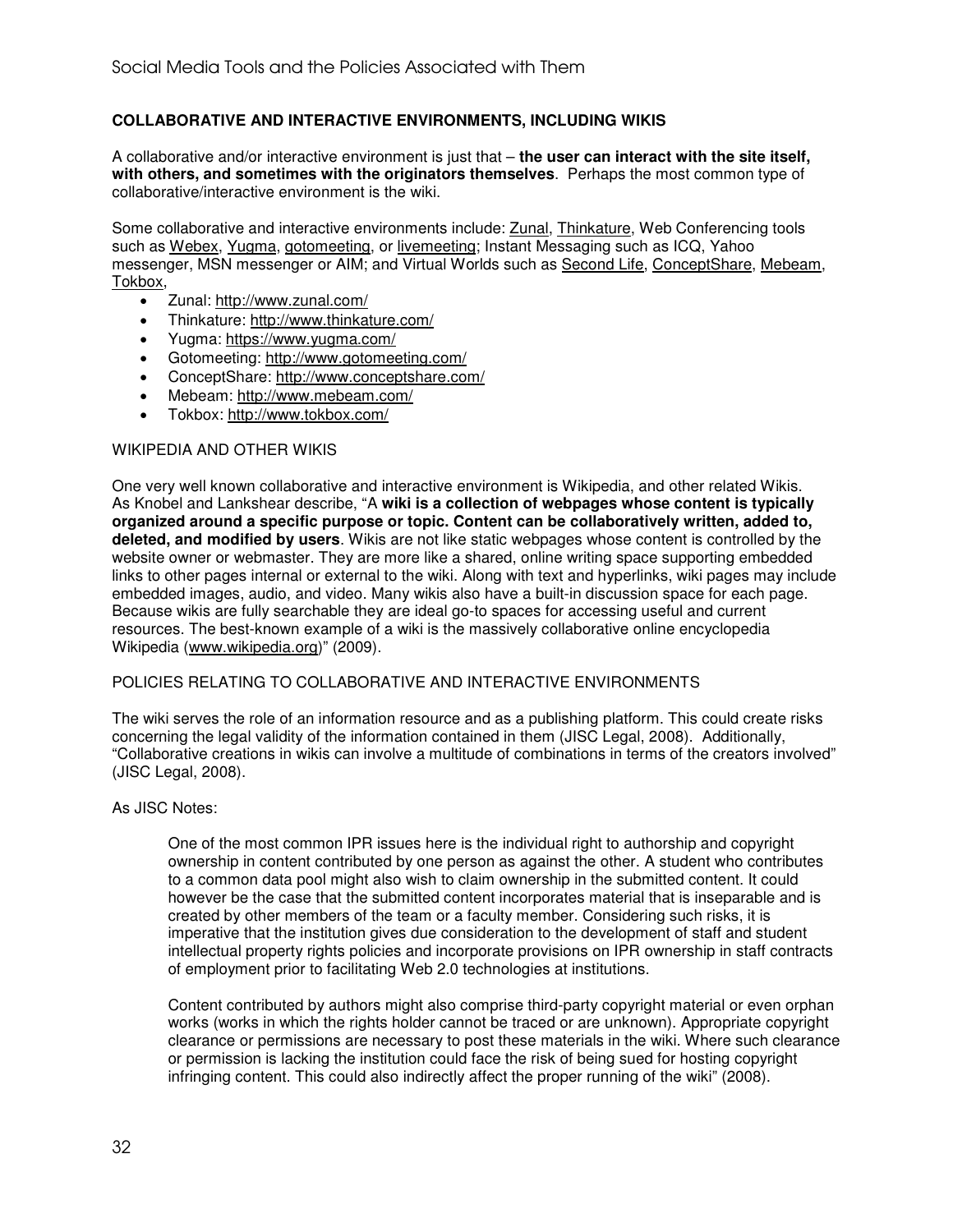# Social Media Tools and the Policies Associated with Them

Risks associated with adding content include:

- Copying, adapting and communicating contents without permission
- Adding, removing or altering material without permission
- Inaccurate or misleading content
- Difficulties identifying an author for subsequent changed treatment of content
- Multiplicity of authors could lead to disputes over copyright ownership (JISC Legal, 2008).

#### **SCENARIOS**

Based on an analysis of 26 case studies where social software tools were employed in educational institutions in the UK (of which the full results can be found at http://tinyurl.com/5a8zu3):

The use of wikis highlighted students' concerns about shared production and editing each others' work [UH]. In the wiki, the 'ownership' of contributions can be unclear, and perceptions of ownership can vary among group members.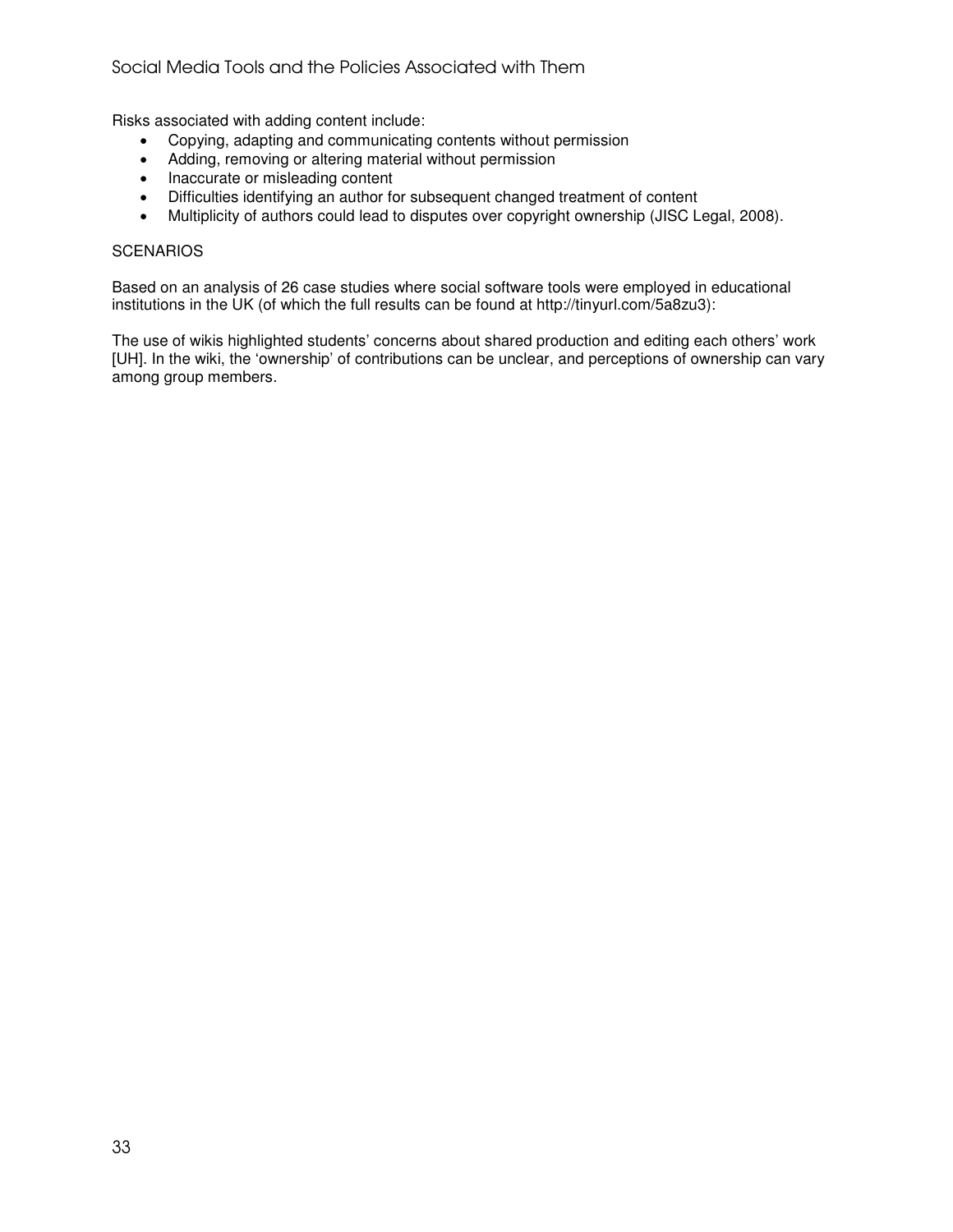# **DOCUMENT SHARING**

Document sharing sites **allow you to share and collaborate online.** In other sites you can actually coedit or co-author documents such as in Google Docs, Slideshare, or 280 Slides.

- Google Docs: http://docs.google.com/
- Slideshare: http://www.slideshare.net/

Questions to ask ourselves:

- Who is the 'owner' of the information, particularly if there is more than one editor?
- Who is able to view this document or resource (group, individuals, public) and how?
- Who has the ability to make this document public and how?
- If the information is being put on a third party site, what rights does the third party have regarding the content?

#### POLICIES RELATING TO DOCUMENT SHARING

Let's consider Google Docs. Here are a few snippets from Google's Terms of Service located at http://www.google.com/accounts/TOS:

You understand that all information (such as data files, written text, computer software, music, audio files or other sounds, photographs, videos or other images) which you may have access to as part of, or through your use of, the Services are the sole responsibility of the person from which such content originated. All such information is referred to below as the "Content".

Google reserves the right (but shall have no obligation) to pre-screen, review, flag, filter, modify, refuse or remove any or all Content from any Service.

You understand that by using the Services you may be exposed to Content that you may find offensive, indecent or objectionable and that, in this respect, you use the Services at your own risk.

You retain copyright and any other rights you already hold in Content which you submit, post or display on or through, the Services. By submitting, posting or displaying the content you give Google a perpetual, irrevocable, worldwide, royalty-free, and non-exclusive licence to reproduce, adapt, modify, translate, publish, publicly perform, publicly display and distribute any Content which you submit, post or display on or through, the Services. This licence is for the sole purpose of enabling Google to display, distribute and promote the Services and may be revoked for certain Services as defined in the Additional Terms of those Services.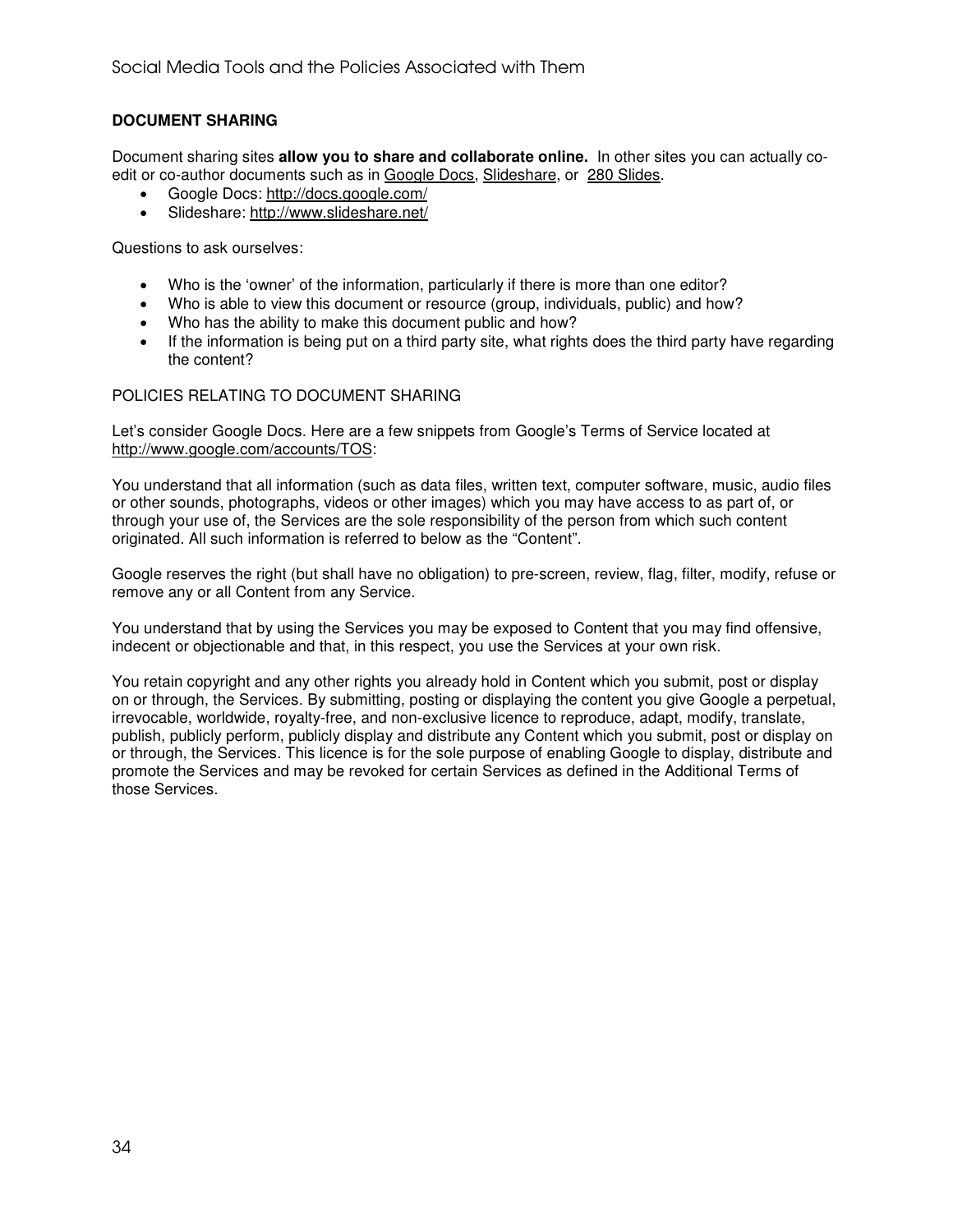# **MICROBLOGGING**

As Wikipedia notes, "Micro blogging is a form of multimedia blogging that **allows users to send brief text updates or micromedia such as photos or audio clips and publish them**, either to be viewed by anyone or by a restricted group which can be chosen by the user. These messages can be submitted by a variety of means, including text messaging, instant messaging, email, digital audio or the web." It includes tools such as Twitter, Yammer, Plurk, and Jaiku.

Right now UVU has a Yammer account which is restricted to those at UVU. It has over 85 members from all areas of campus. UVU has even recently been mentioned in an article for its innovative use of Yammer, "'A number of tech-savvy early adopters latched on first here, naturally, but it has expanded in the past month or two and has proven extremely beneficial for exchanging ideas across a diverse and often very segmented campus,' says Erin Spurgeon, UVU's communications manager. "This is where Yammer comes into play. My coworker Vegor Pedersen I think states it best in his blog post, 'Yes We Yam.'" (Smith, 2009)

Plugins such as **Yammerfox** are strongly recommended for following the Yammer discussions.

- Twitter: http://www.twitter.com/
- Yammer: http://www.yammer.com/
- Jiaku: http://www.jaiku.com/

#### **SCENARIO**

Based on an analysis of 26 case studies where social software tools were employed in educational institutions in the UK (of which the full results can be found at http://tinyurl.com/5a8zu3):

If the Twitter accounts or blogs are kept private or open to only a few selected users, then there could be a negative impact on group dynamics (concerns in [PU]) as there will be limited communication.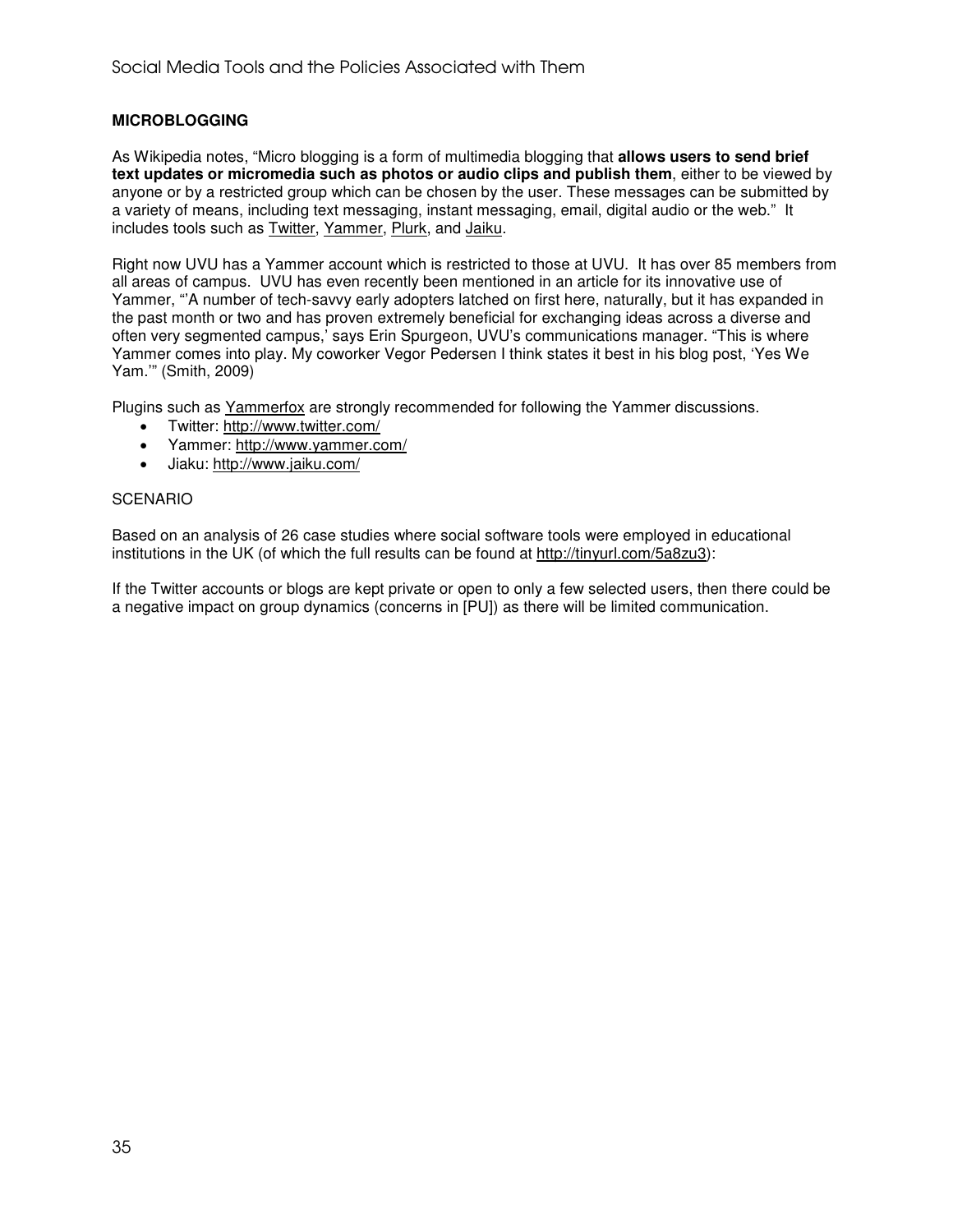# **FEEDBACK AND USER REVIEW**

A number of sites exist where end users can offer **feedback and review**. Most are familiar with this type of capability through sites like Amazon.com or Epinions. However, there are also sites where users can rate their instructors or even their institutions. Examples of these include Rate My Professors, Communiversity, Unigo, StuVu, and The University Review.

- RateMyProfessors: http://ratemyprofessors.com/
- Communiversity: http://www.communiversity.com/
- Unigo: http://www.unigo.com/
- StuVu: http://www.stuvu.com/
- The University Review: http://www.theuniversityreview.com/
- Zinch: http://www.zinch.com/

#### POLICIES RELATING TO FEEDBACK AND USER REVIEW

In the case of user feedback review it is unlikely that an institution would say feedback and review is not acceptable by those affiliated with the institution. However, it may want to communicate about possible take-down notices when applicable and will likely want to be familiar with the feedback and user review sites relating to the institution.

As an example:

Rate my Professor - Posting Guidelines

As a user of RateMyprofessors.com, you agree and accept the terms and conditions of the site. This site is a resource for students to provide and receive feedback on professor's teaching methods and insight into the courses. Comments should only be posted by students who have taken a class from the professor. Please limit one comment per person per course.

The following guidelines are intended to protect all users-students and professors. Please review before posting on RateMyProfessors.com

DOs:

- Be honest.
- Be objective in your assessment of the professor.
- Limit your comments to the professor's professional abilities. Do not to get personal.
- Proof your comments before submitting. Poor spelling will not cause your rating to be removed; however, poor spelling may result in your rating being discredited by those who read it.
- Leave off your Name, Initials, Pseudo Name, or any sort of identifying mark when posting.
- Refer to the Rating Categories to help you better elaborate your comments.
- Remember that negative comments that still offer constructive criticism are useful. Comments that bash a professor on a personal level are not.
- Submit helpful comments that mention professor's ability to teach and/or communicate effectively, course load, type of course work and course topics.

DO NOTs:

- State something as a fact if it is your opinion.
- Post a rating if you are not a student or have not taken a class from the professor.
- Post ratings for people who do not teach classes at your college or university.
- Input false course or section codes for a class that does not exist.
- Rate a professor more than once for the same class.
- Make references to other comments posted.
- Professors : Do not rate yourselves or your colleagues.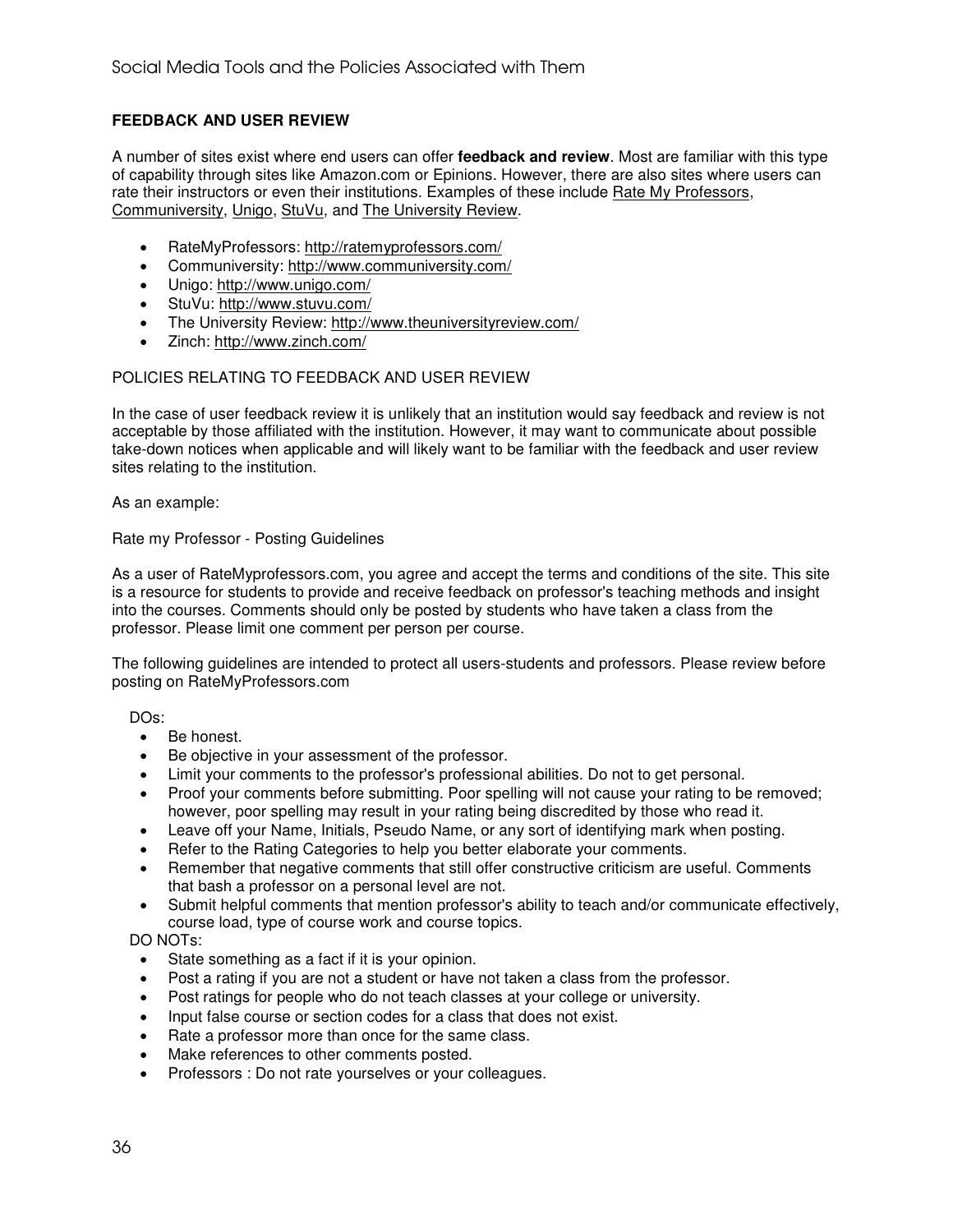Comments will be deemed inappropriate that are libelous, defamatory, indecent, vulgar or obscene, pornographic, sexually explicit or sexually suggestive, racially, culturally, or ethnically offensive, harmful, harassing, intimidating, threatening, hateful, objectionable, discriminatory, or abusive, or which may or may appear to impersonate anyone else.

Comments that contain the following will be removed:

- Profanity, name-calling, vulgarity or sexually explicit in nature
- Derogatory remarks about the professor's religion, ethnicity or race, physical appearance, mental and physical disabilities.
- References to professor's sex life (Including sexual innuendo, sexual orientation or claims that the professor sleeps with students).
- Claims that the professor shows bias for or against a student or specific groups of students.
- Claims that the professor has been or will be fired, suspended from their job, on probation.
- Claims that the professor engages or has previously engaged in illegal activities (drug use, been incarcerated.)
- Includes a link/URL to a webpage or website that does not directly pertain to the class.
- Any piece of information including contact info that enables someone to identify a student.
- Any piece of information about the professor that is not available on the school's website and allows someone to contact them outside of school. This also includes remarks about the professor's family and personal life.
- Accusations that the professor is rating themselves or their colleagues.

The Do Nots of these Posting Guidelines will be enforced and violations will result in either the rating's comment being removed, or the entire rating being deleted. If you see a rating that you believe violates Posting Guidelines, please click the red flag and state the problem. It will be evaluated by RateMyProfessors moderators. Please do not flag a rating just because you disagree with it.

Comments containing a threat of violence against a person or any other remark that would tend to be seen as intimidating or intends to harm someone will deleted. RateMyProfessors will notify the authorities of your IP address and the time you rated. This is enough information to identify you. IP addresses will also be turned over to the proper authorities when presented with a subpoenas or court orders from a government agency or court.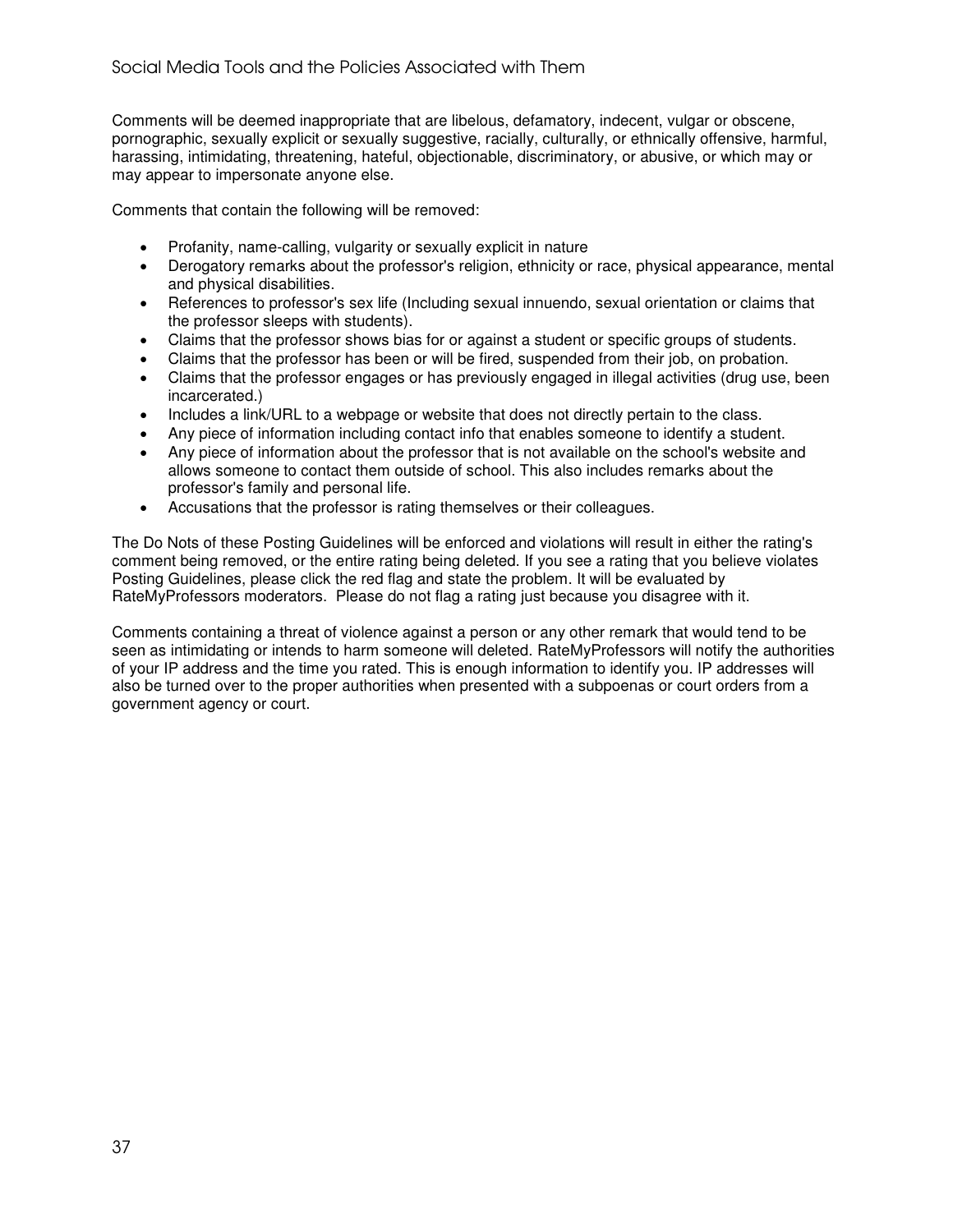# **PHOTO AND VIDEO SHARING AND EDITING**

There are a multitude of sites that permit you to **share images**. This includes sites such as Flickr, Picnik, Picasa (Google), Webshots, Photobucket, or YouPublish to name a few. There is also a multitude of sites that permit you to **share videos**. This includes site such as Youtube, Vimeo, Viddler, Ustream, Teachertube, Yahoo Video, or Graspr. There are even sites that help you **create** the pictures or videos such as *Jing*.

- Flickr: http://www.flickr.com (log in as 'uvumarketing' and password 'gogreen')
- Picnik: http://www.picnik.com/
- Webshots: http://www.webshots.com/
- Photobucket: http://photobucket.com/
- YouPublish: http://www.youpublish.com/
- Youtube: http://www.youtube.com/
- Vimeo: http://www.vimeo.com/
- Viddler: http://www.viddler.com/
- Ustream: http://www.ustream.tv/
- Teachertube: http://www.teachertube.com/
- Yahoo Video: http://video.yahoo.com/
- Graspr: http://www.graspr.com/
- Jing: http://www.jingproject.com/

#### POLICIES RELATING TO PHOTO AND VIDEO SHARING AND EDITING

Lets consider Flicker in looking at policies that exist on photo and video sharing sites. Users are required to operate within the policies and regulations of the site.

Flickr offers community guidelines along with its official policies. Here are some things those community guidelines include:

- Do play nice
- Do upload content that you have created
- Do moderate your content
- Do link back to Flickr when you post Flickr content elsewhere
- Do enjoy Flickr
- Don't upload anything that isn't yours
- Don't forget the children
- Don't show nudity in your buddy icon
- Don't upload content that is illegal or prohibited
- Don't vent your frustrations, rant, or bore the brains out of other members
- Don't be creepy
- Don't use your account to host web graphics like logos and banners
- Don't use Flickr for commercial purposes

This is all followed with detailed information on terms of use, copyright/IP policy, privacy policy, and even a means to report abuse.

Here are some snippets from its policies:

Information Collection and Use Practices

- You can choose to make your photos public for anyone to access, restrict access to a limited number of other Flickr users, or keep those photos private so only you can access them.
- Advertisements shown to you may be related to textual information, such as metadata and notes, associated with the photo you are seeing, or the search term you entered.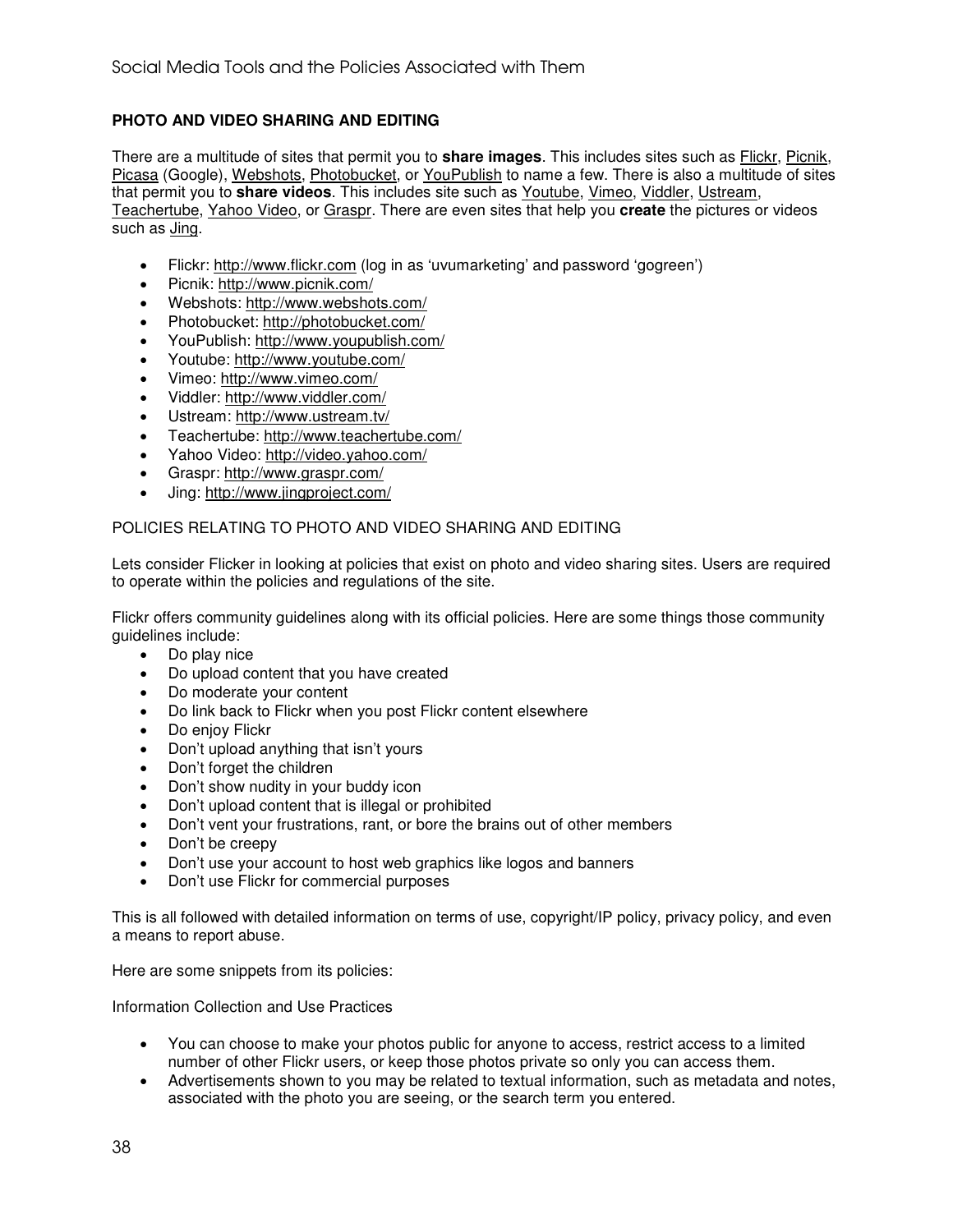Information Sharing and Disclosure Practices

• You can specify whether or not you want your photos to be accessible to the public, accessible to a select few, or private (only you can access them with your Yahoo! ID and password).

Practices Regarding Your Ability to Update or Delete Information

- You can delete individual photos that you have on Flickr by selecting the photos that you wish to delete, then clicking the delete button. Or you can delete groups of photos using batch operations.
- Visit your Flickr account information area to edit your profile, default privacy settings for photos, and more.

It is Yahoo!'s policy, in appropriate circumstances and at its discretion, to disable and/or terminate the accounts of users who may infringe or repeatedly infringe the copyrights or other intellectual property rights of Yahoo! and/or others.

#### **SCENARIOS**

Based on an analysis of 26 case studies where social software tools were employed in educational institutions in the UK (of which the full results can be found at http://tinyurl.com/5a8zu3):

In [SC], students were uncomfortable about uploading on Flickr the photographs they were taking on the course as they felt that they had no control about who was looking at the photographs and using them.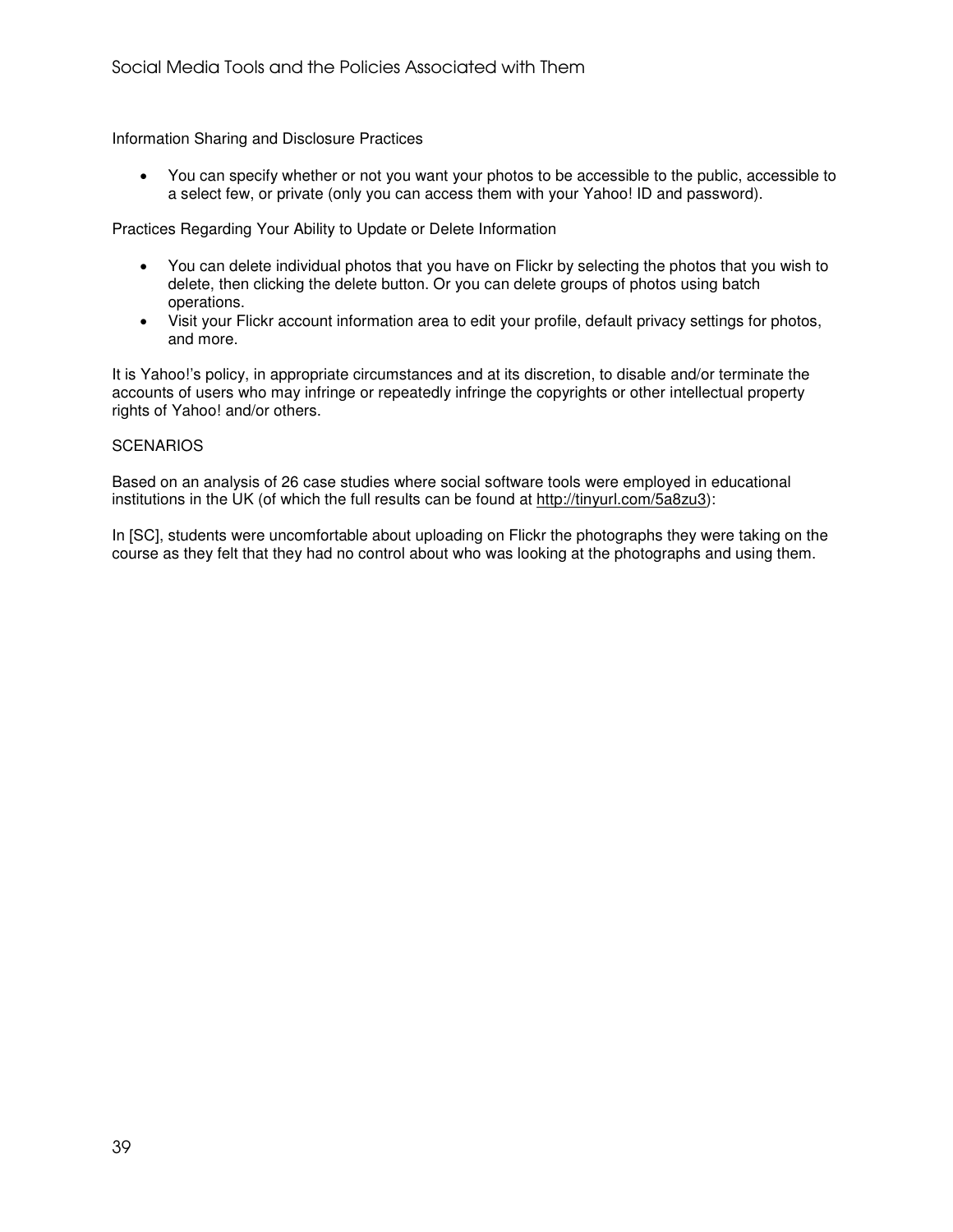# **SOCIAL MEDIA IN EDUCATION**

Now that we have described some of the many tools that are available (see http://www.go2web20.net/ for a far longer and more detailed list of Social media tools), we need to consider how Social media may be affecting education. As the Consortium for School Networking (CoSN) notes, "Social media tools can provide highly interactive and participatory environments that establish communities, open a myriad of communication channels, and ensure each individual and group a voice. In fact, there is a growing body of evidence that the collaboration inherent in the participatory nature of Social media tools can be leveraged to deepen student learning through authentic, real-world learning" (CoSN, 2009).

Here are some ways in which Social media tools can be useful in the classroom:

- Move students from searching for information to using and creating it
- Incorporate multiple learning styles into student projects and research
- Integrate 21st century skills into the curriculum
- Teach information literacy and participate in a networked public culture
- Foster more collaboration with teachers, other students, and community
- Share information (and labor) with colleagues
- Encouraging creative expression, gain authentic audiences, and get useful feedback
- Showcase or promote activities (Baumbach, 2009)

According to Vadim Lavrusik, in the Mashable Social Media Guide, here are 10 ways universities share information using social media:

- 1. Gathering and Sharing Information
- 2. Showcasing Student and Faculty Work
- 3. Providing a Platform to Broadcast Events
- 4. Emergency Notification
- 5. Connecting People
- 6. Producing, Not Just Promoting
- 7. Creating a Dialogue and Communicating to Students
- 8. Facebook Office Hours
- 9. Coaching for the Spotlight
- 10. Getting Wired Via Mobile (2009).

If students are to be the next inventors, entrepreneurs and leaders in the global economy, we must see to it that our young people have the innovative tools they need to be successful in the 21st century, particularly in the classroom (Cummings, 2009).

Below is some summary information from a report done by Consortium for School Networking (CoSN) and funded by the John D. and Catherine T. MacArthur Foundation, and with cooperation from ASCD and Common Sense Media, CoSN commissioned the Metiri Group to conduct the study. The information is based on the surveys from nearly 1200 district administrators, including 389 superintendents, 441 technology directors, and 359 curriculum directors.

Nearly three-quarters of respondents (superintendents and curriculum directors) said that Social media technologies had been a positive or highly positive force in students' communication skills and the quality of their schoolwork. Over 50% of those same administrators believe that Social media has had a positive or highly positive impact on students' interest in school (67%), interests outside of school (70%), self-direction in learning (65%), sense of community and culture (65%), peer relationships (58%), relationships with parents and family (56%), and homework habits (55%). On the flip side, nearly half of these district administrators said that Social media had a negative or highly negative influence on exercise/physical conditioning. In addition, some district administrators (26%) said Social media negatively impacted homework habits.

Over 77% of district administrators who responded to this question (superintendents and curriculum directors) agreed or strongly agreed with the statement "Social media has value for teaching and learning." When asked about the impact that Social media will have on teacher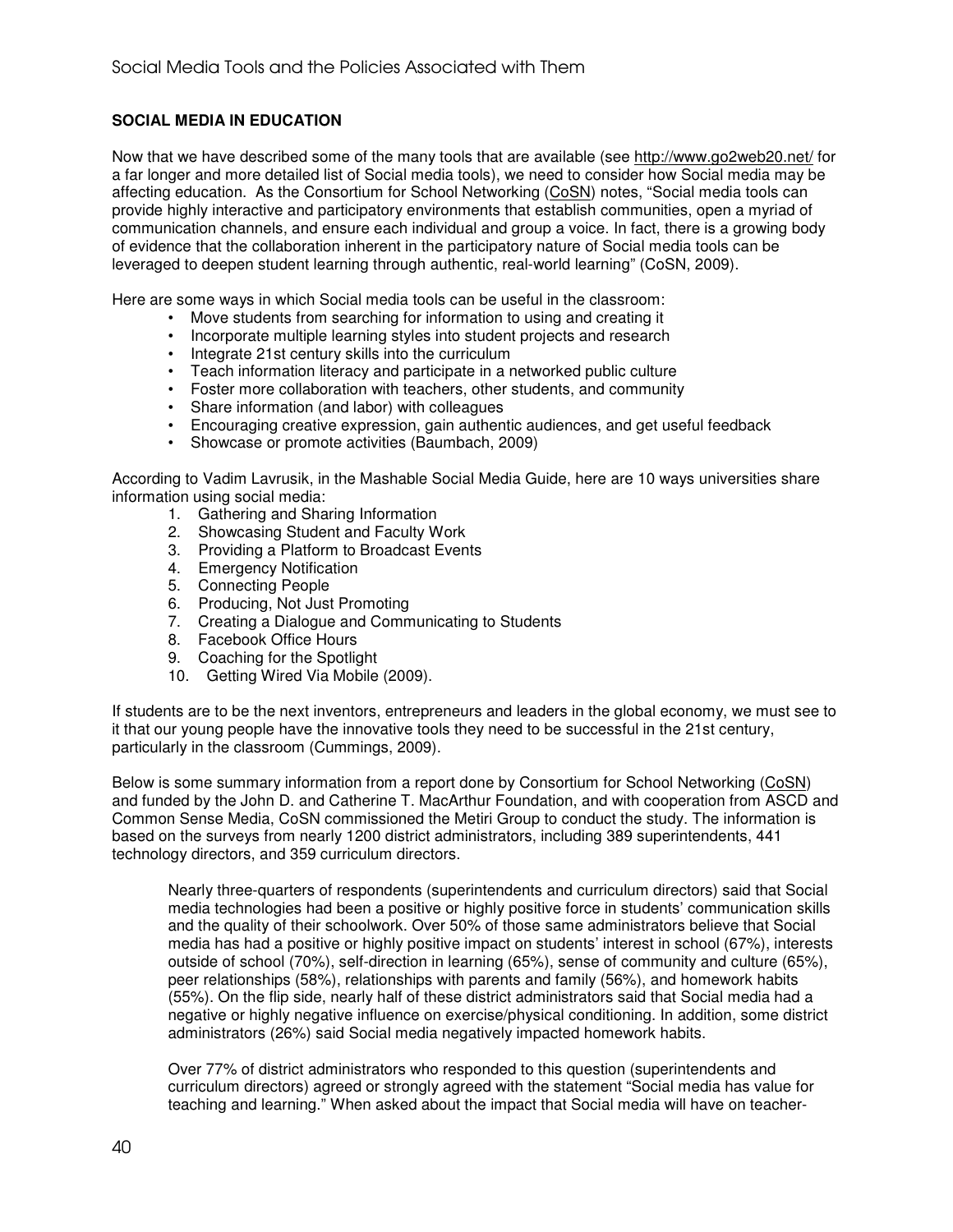parent communication, student-teacher relationships, and student-to-student relationships, most anticipated that Social media would have a positive impact.

The seven highest-ranking priorities for social media use by district administrators were:

- 1. Keep students interested and engaged in school
- 2. Meet the needs of different kinds of learners
- 3. Develop critical thinking skills
- 4. Develop capabilities in students that can't be acquired through traditional methods
- 5. Provide alternative learning environments for students
- 6. Extend learning beyond the school day
- 7. Prepare students to be lifelong learners (CoSN, 2009).

The full report is at

http://www.CoSN.org/Portals/7/docs/Web%202.0/CoSN%20Report%20042809Final%20w-cover.pdf

#### An executive summary is at

http://www.CoSN.org/Portals/7/docs/Web%202.0/ExecSummaryCoSN%20Report042809Final.pdf

#### EDUCATIONAL GOALS OF SOCIAL SOFTWARE

Based on an analysis of 26 case studies where social software tools were employed in educational institutions in the UK (of which the full results can be found at http://tinyurl.com/5a8zu3):

- Initiating new ways of learning
- Recording group discussions
- Giving control to students
- Simulating work environments and providing transferable skills to the students
- Peer-to-peer learning
- Critiquing each other's work
- Reflective learning
- Problem- and inquiry-based learning
- Collation of resources
- Skills Development
- Team working and online collaboration skills
- Organizing a virtual class
- Immediate (instantaneous) support from the educator and fellow students
- Creating a digital identity
- Improving the effectiveness of face-to-face tutorials and seminars
- Fostering community building and participation of students in university-wide initiatives
- Social engagement (Minocha, 2009).

# ENABLERS TO SOCIAL SOFTWARE INITIATIVES

Based on an analysis of 26 case studies where social software tools were employed in educational institutions in the UK (of which the full results can be found at http://tinyurl.com/5a8zu3):

- Decision making by individual educators or a small team of educators
- Fitting the initiative with the technology-enabled learning or strategy at the institution
- University's virtual learning environment (VLE) and availability of suitable tools
- Existing usage of tools within the institution
- Internal champion or mentor
- An internal successful initiative, which is also well documented or communicated
- Word-of-mouth and personal recommendation for choosing the tool
- Constraints of the in-house tools and storage space
- Ease of integration with the institution's VLE or existing systems
- Usability and specific function of the tool(s)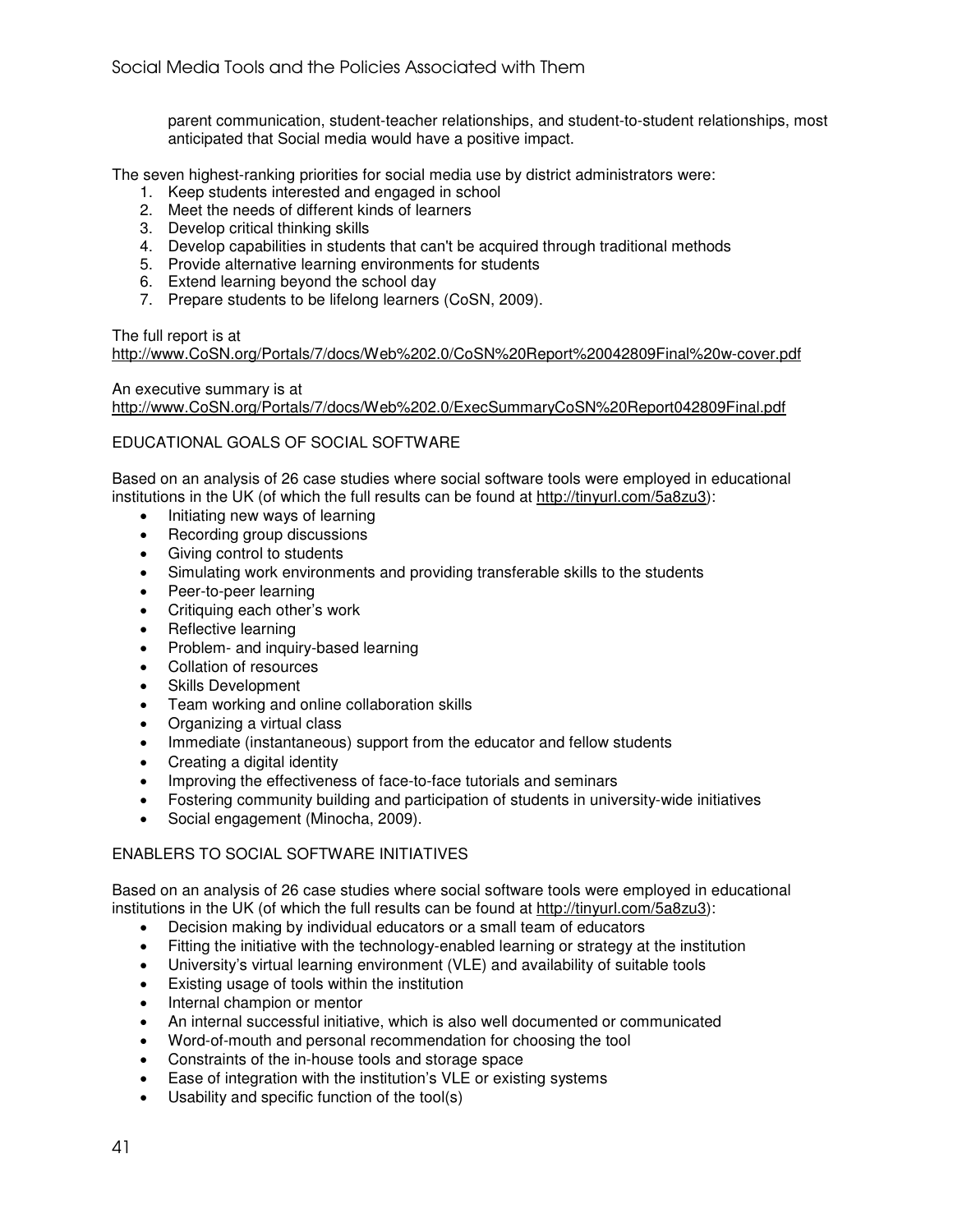- Students' familiarity with the tools
- Open source solutions and access to the developer community
- Promotion of the initiative
- Facility of technology-rich physical learning spaces and availability of equipment (Minocha, 2009).

# BENEFITS OF USING SOCIAL SOFTWARE

Based on an analysis of 26 case studies where social software tools were employed in educational institutions in the UK (of which the full results can be found at http://tinyurl.com/5a8zu3):

- Increase in retention of the students
- Better understanding of students' needs
- Socialisation
- Collaborative learning
- Team working or working in groups
- Engaging students
- Development of a community
- Becoming aware of different approaches to learning
- Problem solving
- Inspirational learning
- Reflective learning
- Sense of achievement
- Sense of control and ownership
- Early feedback or interventions before formal assignments and quick turn-around time for feedback
- Peer-to-peer support and feedback
- Being conscious that the educator and fellow students can see their online work
- Visibility of artifacts being created
- Integration of multimedia assets (Minocha, 2009).

# NON-EDUCATIONAL BENEFITS OF USING SOCIAL SOFTWARE

Based on an analysis of 26 case studies where social software tools were employed in educational institutions in the UK (of which the full results can be found at http://tinyurl.com/5a8zu3) intended educational goals of using social software includes:

- Student engagement in university initiatives
- Adding novelty and excitement to the learning and teaching environment
- Overcoming communication difficulties in face-to-face environments Overcoming isolation and geographical distances
- Interacting across multiple physical locations
- Experience with social software tools helps to foster cross-institutional collaborations
- Being 'green'
- Non-educational benefits or effect on employability
- Support and community building outside the course environment
- Students' positive perceptions of the institution and the educators involved in the initiative
- Wider impact of the initiative (Minocha, 2009)

# CONCERNS OF STUDENTS REGARDING THE USE OF SOCIAL SOFTWARE TOOLS

Based on an analysis of 26 case studies where social software tools were employed in educational institutions in the UK (of which the full results can be found at http://tinyurl.com/5a8zu3):

- Concerns about unequal participation in group activities
- Negative comments or non-constructive feedback by fellow students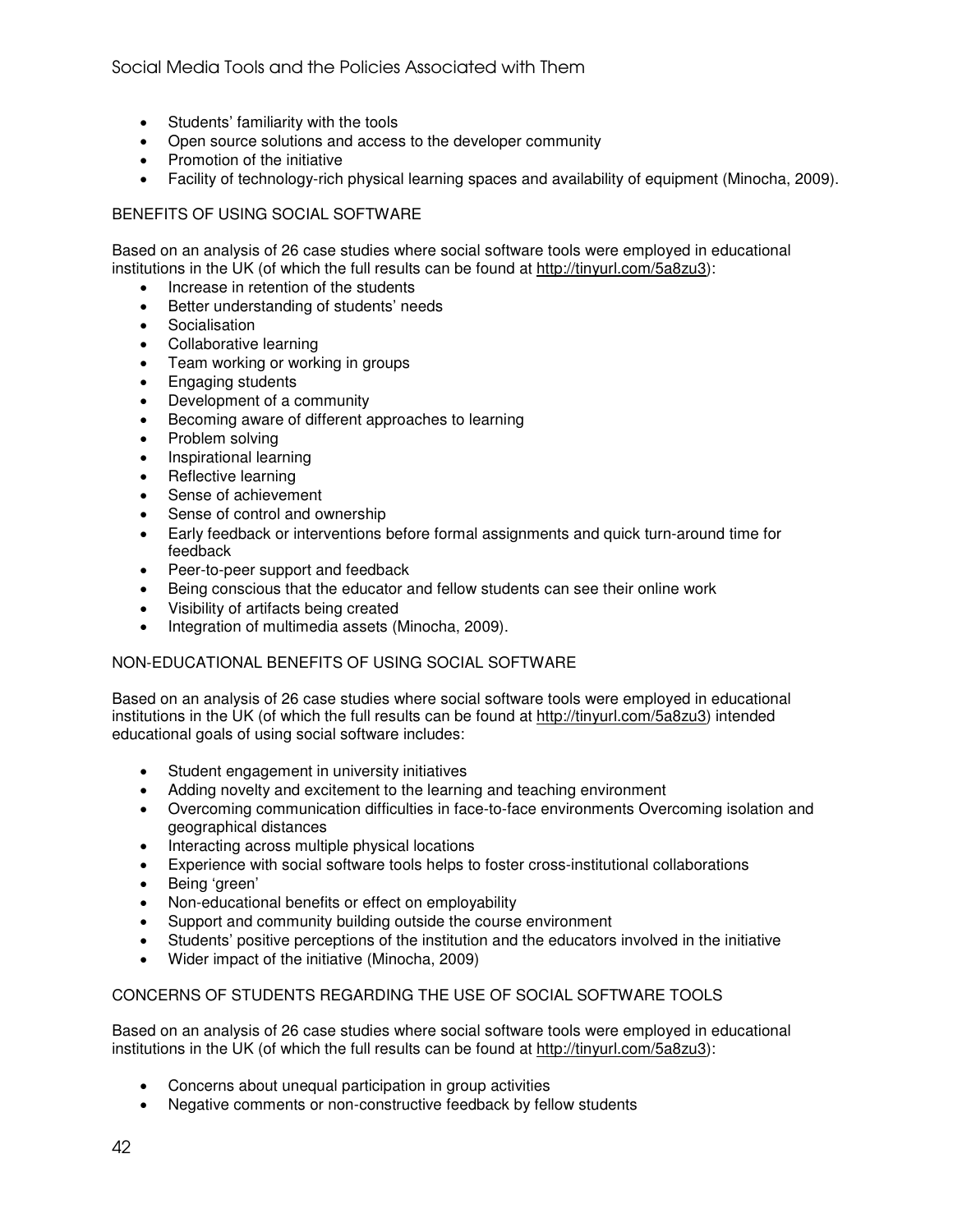- Selective commenting
- Lack of socialization
- Lack of trust of peer feedback
- Ownership issues about contributions in a shared space in a group-activity: Being forced to comment
- Lack of student engagement
- Resistance to sharing artifacts in the public or collaborative space:
- Student enthusiasm or non-interest
- Collaboration perceived as onerous in flexible part-time distance education
- Privacy vs. community building
- Personal (social) and academic boundaries (Minocha, 2009).

# TECHNICAL OBSTACLES OR SPECIFIC TECHNOLOGICAL REQUIREMENTS

Based on an analysis of 26 case studies where social software tools were employed in educational institutions in the UK (of which the full results can be found at http://tinyurl.com/5a8zu3):

- Poor usability
- Changes in the software in the public domain
- Lack of control of tools in the public domain
- Lack of technical support for tools in the public domain
- Lack of technical support towards the initiative inside the institution
- Firewalls
- Technology mismatches
- Feature-rich tools in the public domain when only limited functions needed (Minocha, 2009)

#### CONCERNS OF INSTITUTIONS, EDUCATIONS AND STUDENTS OF USING TOOLS IN THE PUBLIC DOMAIN

Based on an analysis of 26 case studies where social software tools were employed in educational institutions in the UK (of which the full results can be found at http://tinyurl.com/5a8zu3):

- Students want to remain anonymous in the public domain
- Data protection and privacy concerns
- Concerns about the public nature of the social networking group
- Lack of control over social software tools in the public domain
- Reliability of the service
- Concerns about support from external companies
- Concerns about resources and tools in the public domain
- Public vs. private spaces within the tools
- Checking the legitimacy of usage and resource implications for an institution:
- Delays in decision making at organizational level
- Appropriateness of the content that is posted in the public domain or in the collaborative space of the initiative
- 'Policing' the content
- Keeping the social networking 'private'
- Adapting publically available tools
- Controlling spam
- Moderation of discussions
- Position of the institution regarding endorsement of the tools in the public domain (Minocha, 2009).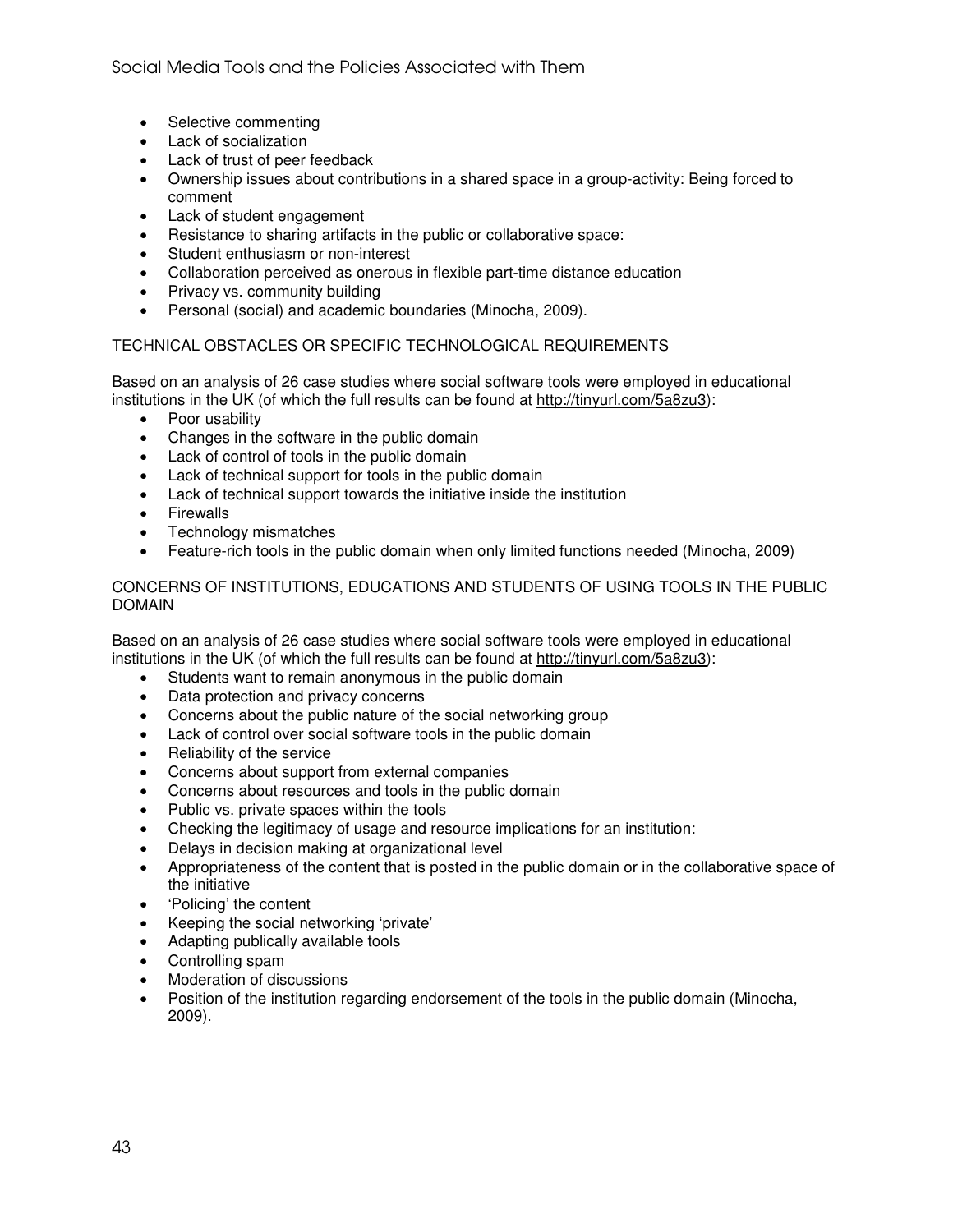#### **RISK ANALYSIS**

Here is the viewpoint from the Webmaster at Oregon State University:

Most social media sites that we use have enforced terms and conditions. So we don't have special policies or roles; we'll just work with those guidelines. If questionable or copyrighted material is uploaded to Facebook or YouTube, or if off-color commentary is made, it can be reported and removed. The communities at both of those sites are good at helping police content.

We've not had many questionable issues. And in many cases, when questionable comments arrive, others rise to our defense. That shows spirit and engagement, when your constituents rally behind you.

It takes a certain amount of giving up control. One thing to keep in mind is that these comments and these exchanges are happening out there anyway...if you don't engage with your perspective, you're giving up on the discussion. So we try to embrace controversy and show confidence that we're willing to engage with an audience in the social media space. It's a reality of communications today.

One great feature of social media is the ability to do quick polls and surveys and get immediate feedback. With press releases and static pages, you only can track web statistics. But with social media, you can actually hear what people are thinking. So we ask questions: what did you think of this year's commencement? What do you think of this marketing campaign? What was your favorite event at OSU this year? And then we can collect real-time results.

 Finally, social media sites are essential because that's where the eyeballs are. You can have wonderful videos on your web site, but nobody will see them. YouTube accounts for 1/3 of all web searches...most of the video viewing users are going there first to look for videos. If you only allow students or fans in the football stadiums to upload cell-phone videos on YouTube, then you're allowing that content to speak for you on YouTube. So it's better for you to find your best content and put it in that space so you can get your message out there (Personal Communication July 1, 2009).

Oregon State, it seems, has already spent considerable time assessing their views on Web technologies and their associated risks. UVU needs to assess its own risk tolerance and what it sees as the most significant or relevant risk factors.

Areas we need to address as an institution include:

- 1. Security and confidentiality issues (Sensitive and protected information such as social security numbers, protected identities, etc)
- 2. Protection of data 'controlled' by UVU (having access to our data like budget information; or posting of otherwise private information)
- 3. Privacy issues (the institution will have to work within the contexts of the technology being used)
- 4. Slander and libel, copyright infringement, etc (Controllable by community culture, however, the potential does pose liability to the institution)
- 5. Who is able to edit or alter (understanding who and what)
- 6. Ownership of data issues (Was [blank] created by the institution or a third party editor or originator, etc.)
- 7. Performance and reliability (Stability of system, if the services moves out of beta format and begins to charge for the service, then what?)
- 8. Support offered (how users of systems get help)
- 9. Single sign-in capabilities (or not)
- 10. Becoming 'locked into' a system (If necessary. Can we freely extract our information from the service?)
- 11. Longevity of system (need to retain information and how, system popularity, etc)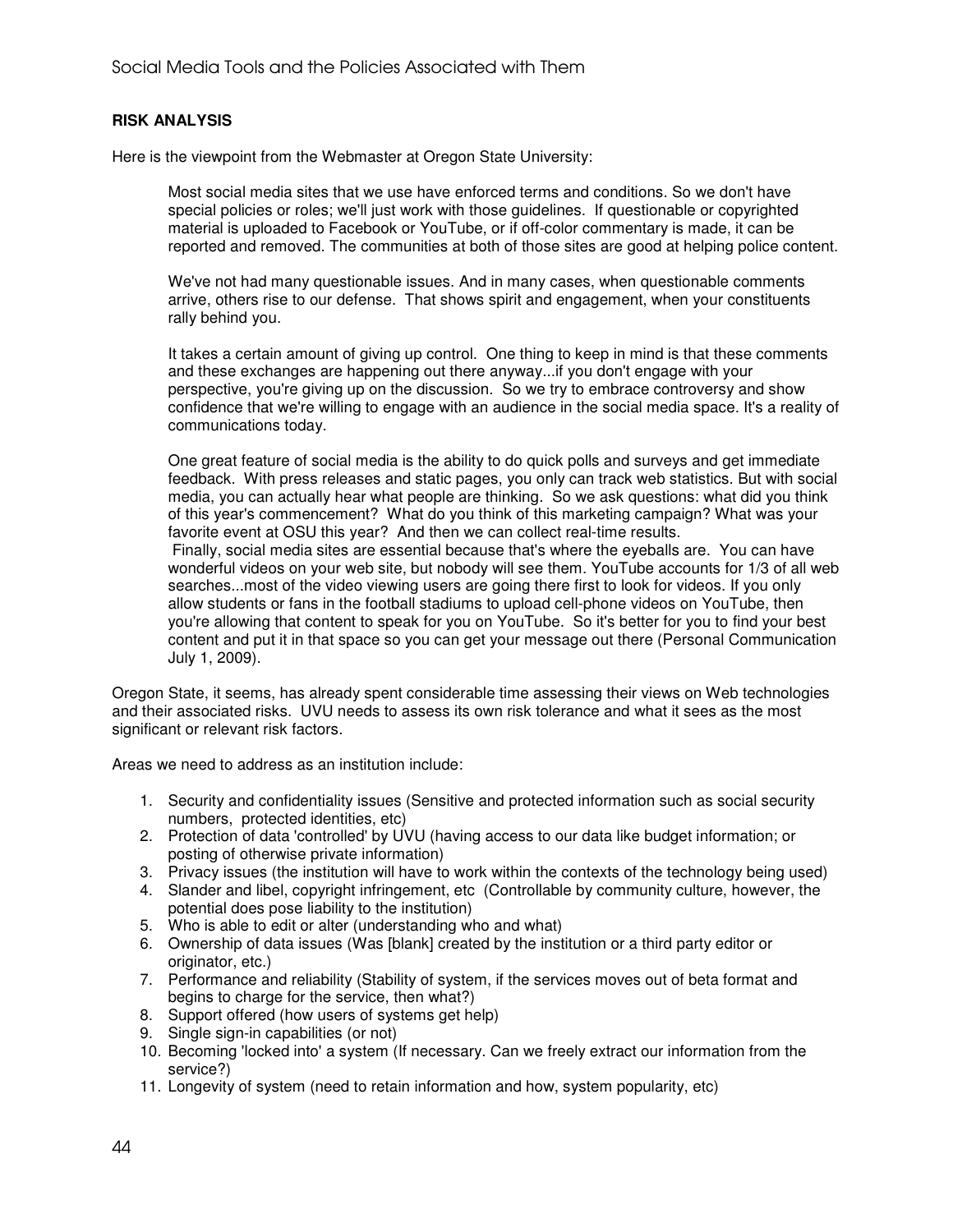- 12. Accessibility issues (Does the service have usability alternatives to prevent discrimination based on ability?)
- 13. Training relating to potential risks versus benefits
- 14. Accountability and administrative control issues (Who is responsible for what; who has access to what; moderation)
- 15. Control and monitoring issues (Do supervisors need to approve social media related activities during work hours?)
- 16. Mandated versus optional (or recommended) use
- 17. Duplication issues—several departments already recruiting students to their blogs, Facebook group, etc.
- 18. Student and audience preferences (Just because we build or endorse a tool it doesn't mean they come)

In looking at the risks we should identify: (a) description as in "there is a risk that X may happen, caused by Y, resulting in Z", (b) probability, (c) impact, (d) timescale, (e) response if it occurs (f) risk mitigation (preventative actions), and (g) warning signs. The Web Tools group (a subset of the Web Task Force) believes a separate sub-committee, or possibly standing committee, should be developed to look into technology related risk analysis. Equally, the results of this sub-committee need to be widely distributed across campus.

# STEPS TOWARD RISK MITIGATION

As JISC Legal notes, there are steps institutions can take to mitigate their risks:

- 1. Information services operating and supporting Web 2.0 technology would need to support its use with a "terms of use" or acceptable use policy (AUP) policy. Emphasis should be placed on the clarity of the policy - it should be clear to users what they can and cannot do when using web 2.0. This might for example, be in terms of imposing restrictions on their use.
- 2. If an institution has an existing policy, it should review the policy to check if it is fit for purpose and covers Web 2.0 use at the institution. Consultation should be arranged with departments using Web 2.0 applications on their current policy arrangement. The extent to which the goals of the policy are being met should be ascertained.
- 3. Staff and students should be made aware of their rights and responsibilities when starting to use a Web 2.0 technology.
- 4. Prior to deploying Web 2.0 technologies, appropriate confidentiality agreements should be entered into with third parties with regard to transfer of personal data over Web 2.0. The users of Web 2.0 should be given information on the parties to whom their data will be disclosed, and the policy should contain appropriate provisions for this.
- 5. Institutions must also include in their policy a clear procedure to be followed in cases of dispute relating to Web 2.0.
- 6. Most importantly it should be ensured that any policy or agreements are complied with and that any use is within the bounds of these.
- 7. Where an institution hosts Web 2.0 applications, content managers acting on behalf of their institution could be held liable for copyright infringing, defamatory or obscene content published in them. Content managers should therefore scrutinise content to see if appropriate rights clearance has been obtained prior to uploading them on wikis or blogs. Necessary and relevant editorial control should also be exercised on Web 2.0 applications such as blogs to ensure that content posted is not defamatory or obscene.
- 8. It should be remembered that the legal duty of designing a Web 2.0 application to aid disabled people extends to services provided by and operated by educational institutions for their students. (JISC Legal, 2008b).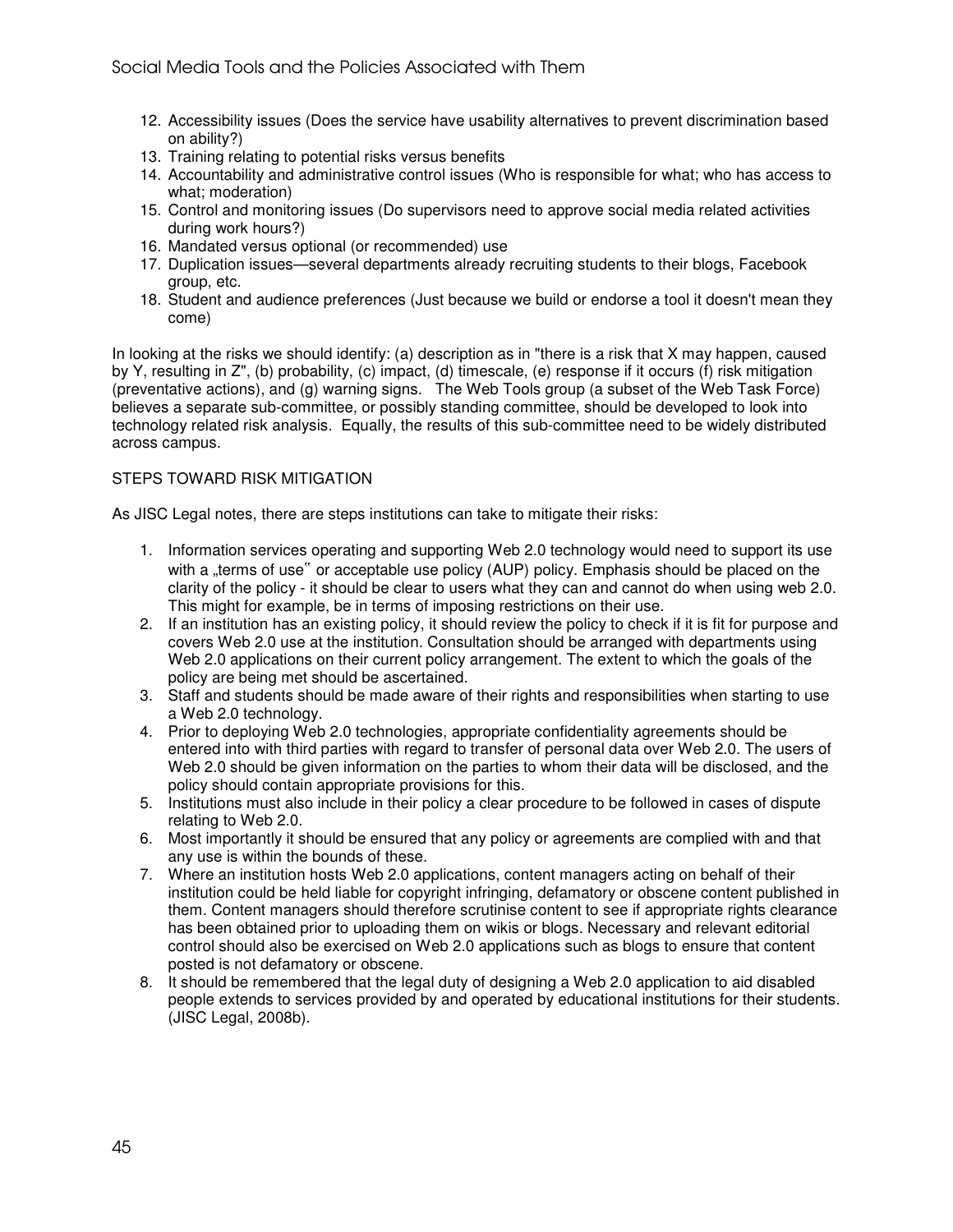# **SAMPLE CASES**

A number of the cases and questions below were taken from a conference presentation at Educause by Beth Cate, Associate General Counsel, Indiana University System

#### DRUNKEN PIRATE

Purportedly a student is not granted her degree due to a picture that she posted on MySpace. Is this really about a picture on MySpace or not? Read the actual case before you make your decision: http://voices.washingtonpost.com/securityfix/Decision%202008.12.03.pdf

#### Related:

http://voices.washingtonpost.com/securityfix/2008/12/court\_rules\_against\_teacher\_in.html http://www.thesmokinggun.com/archive/years/2007/0426072pirate1.html

#### MYSPACE SUICIDE CASE

Parent creates fictitious character 'Josh Evens' on MySpace and communicates with a 13 year old, Megan Meier, who has a history of depression and suicidal impulses and who is a rival of parent's daughter Sarah. After weeks of online courtship sends an email via 'Josh' that says, "The world would be a better place without you" which causes Sarah to commit suicide later that day.

Related: http://www.nytimes.com/2008/11/27/us/27myspace.html http://www.usdoj.gov/criminal/cybercrime/ccmanual/01ccma.html

What would you say or do?

- Can I require my students to engage in publicly viewable activities as part of my course?
- What do I do if one of my students is being harassed in an online setting I'm having him/her use as part of the class?
- What are rights on collaborative projects? (Cate, 2009)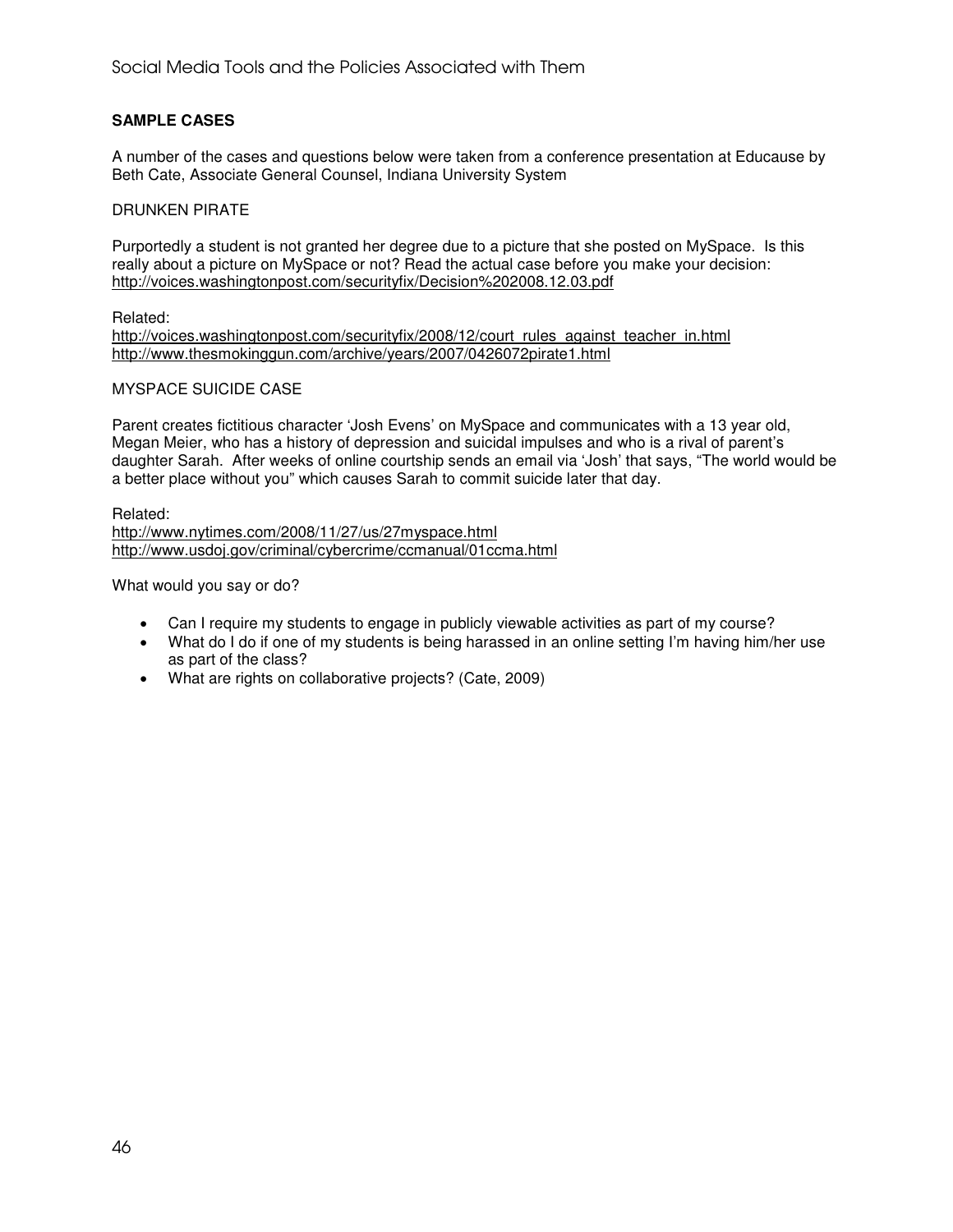# **CONCLUSION AND SUMMARY**

#### SYLLABI

Be clear in your syllabi and with students on rights issues, including any limits in use of 3p tools (Cate, 2009).

#### PARTICIPATION ON POLICY FORMATION

As noted by the Higher Education Academy and the Joint Information Systems Committee, "The critical issues we have identified fall into three groups: immediate and fundamental; ongoing drivers to change; and fundamental over time (2009). However, creating policies is only part of the issue. Policy makers need to ensure the availability of advice and guidance on the legal and regulatory and other considerations involved in engagement with Web 2.0 is widely publicized, including, and especially, to senior management in institutions (Higher Education Academy and the Joint Information Systems Committee). It is only though clear communication that the policies can be adequately and evenly implemented.

#### WHEN WORKING WITH OTHERS

- Assume they have no knowledge of the technology as it is all very new
- It is often beneficial to demonstrate how the technologies will be used
- When applicable, identify other schools using the technologies
- Explain in laypersons language:
	- $\circ$  how they work,
	- $\circ$  who within the institution is using them, and
	- o how, as well as
	- o what is created through their use (both products and records) and
	- o who has them (Cate, 2008).

# THE FUTURE

As the Higher Education Academy and the Joint Information Systems Committee states, "The considerations universities face in using Web 2.0 technologies span a range of technical, social, legal and ethical. The questions raised include those of hardware specification and bandwidth requirements; staff training support; choice of provider of the technologies, in-house or external; ensuring access; respecting rights, including to privacy and intellectual property; compliance with data protection, copyright and freedom of information legislation; and acknowledgement of liabilities" (2009).

It is important, however, that educational institutions assess how Web 2.0 and social media tools can be beneficial to student's academic experiences and not let challenges deter them. The processes of engaging with Web 2.0 technologies develop a skill set that matches both to views on  $21<sup>st</sup>$  century learning skills and to those on 21st-century employability skills – communication, collaboration, creativity, leadership and technology proficiency (Higher Education Academy and the Joint Information Systems Committee).

Richardson, in his book Blogs, wikis, podcasts, and other powerful Web tools for classrooms, notes that "in his view, the technologies are driving 10 major shifts in education, which he described as open content, multiple teachers and 24/7 learning, social and collaborative construction of knowledge, conversation rather than lecture, know "where" learning, more active readers, Web as notebook, writing beyond simple text, working toward mastery rather than the test, and striving for contribution rather than completion" (Albion, 2008).

Graham Attwell, Director at Pontydysgu, a Welsh educational research institute, identifies three aspects of dysfunction are evident in secondary schools which may also be applicable to higher education: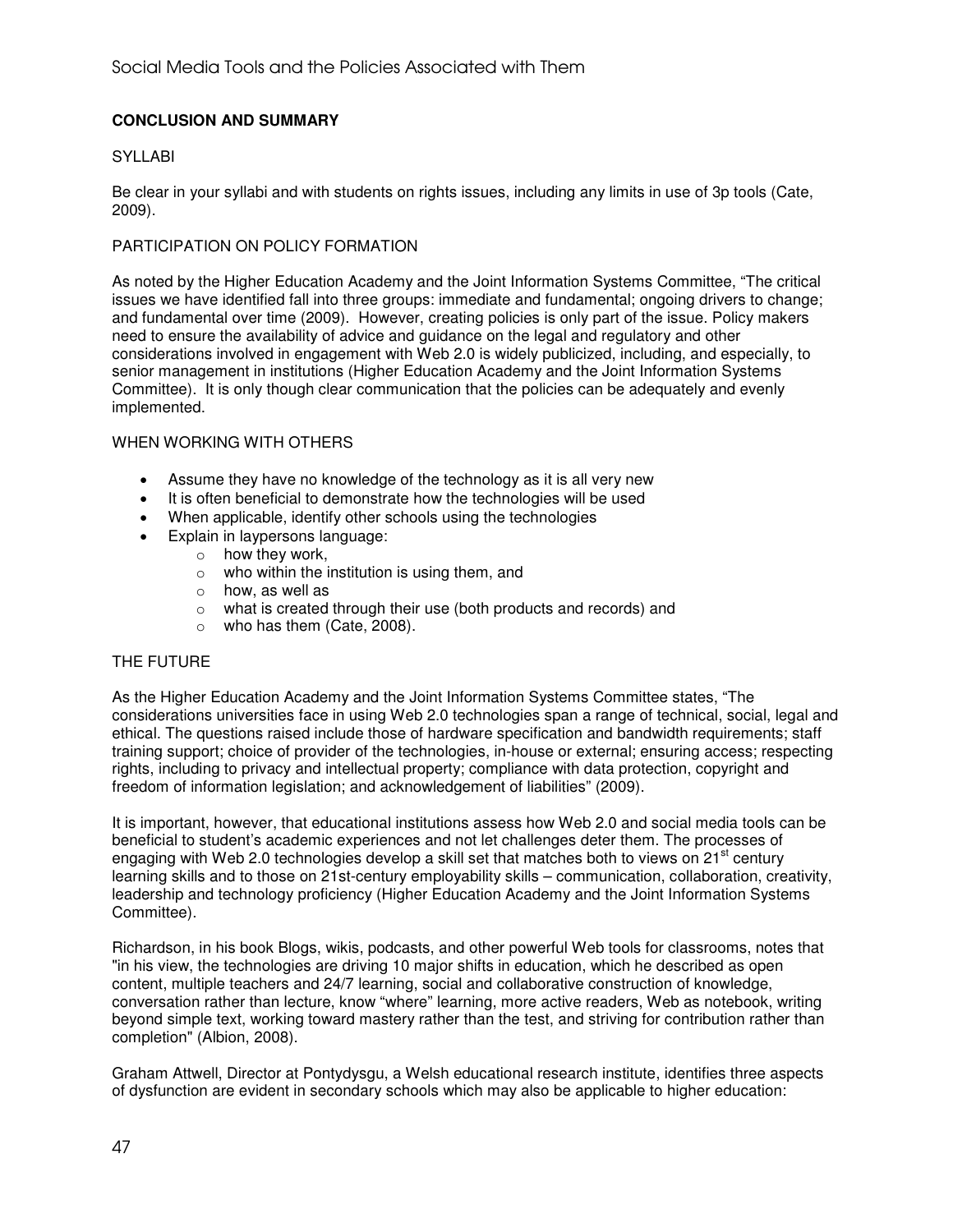- 1. use of educational technologies in ways that limit the potential by replicating traditional forms of organization rather than adopting the networking and creativity that learners are likely to experience outside of formal education.
- 2. rigid focus on developing and assessing individual attainment in a world where networked activity is increasingly important.
- 3. assessing learning only against a narrow curriculum despite the variety of networked informal learning in which young people are engaged.

Attwell's prescription for reform is to "end the isolation of school from wider forms of community and knowledge sharing through such means as community learning centers, project-based learning, open educational resources, personal learning environments, mixed age learning, and assessment for learning as a tool for enhancing learning rather than assessment of learning as a final measure of outcomes. Many, if not most, of these reforms would benefit from the application of Social media tools and would equip learners to make more effective use of such tools" (Albion, 2008; Atwell, 2007).

As Smith & Casserly note, "we are aware that all creators of knowledge need a place to put their materials and that flow of knowledge should be multidirectional and adaptable to the local learning environment" (2006). UVU, along with other educational institutions, are at a point where we need to address Social media and what it means to education. At this point there are no clear-cut answers, but there is great need to start the conversations.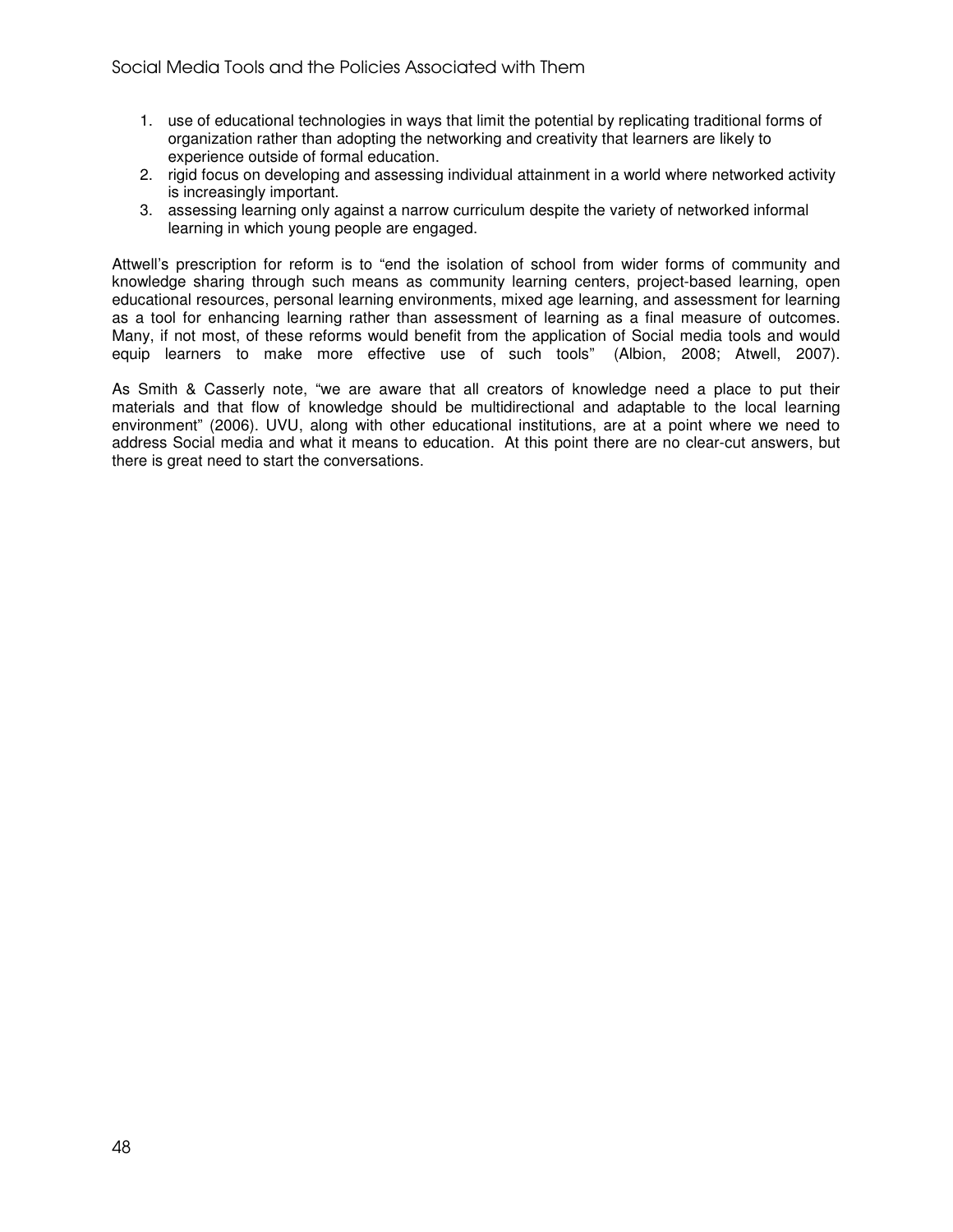# REFERENCES

Adie, C. (2007, August 23). Draft Guidelines for Using External Web 2.0 Services. Retrieved from http://www.vp.is.ed.ac.uk/content/1/c4/12/45/GuidelinesForUsingExternalWeb2.0Services-20070823.pdf

Ainley, P. (2003, December). Towards A Seamless Web Or A New Tertiary Tripartism? The Emerging Shape Of Post-14 Education And Training In England. British Journal of Educational Studies, 51(4), 390. Retrieved September 23, 2009, doi:245

Albion, P. (2008, September). Social media in Teacher Education: Two Imperatives for Action. Computers in the Schools, 25(3/4), 181-198. Retrieved July 21, 2009, doi:10.1080/07380560802368173

Allard, S. L. (2003). Innovation in a university social system: The adoption of electronic theses and dissertations digital libraries. Unpublished doctoral dissertation, University of Kentucky, Lexington.

Attwell, G. (2007). Social media and the changing ways we are using computers for learning: What are the implications for pedagogy and curriculum? Retrieved November 22, 2007, from http://www.elearningeuropa.info/directory/index.php?page=doc&doc id=9756&doclng=6

Baumbach, D. (2009, March). Social media & YOU. Knowledge Quest, 37(4), 12-19. Retrieved July 21, 2009, from Academic Search Premier database.

Brownlee, C. (2006, December 13). U.S. Safe Web Act of 2006. Privacy and Security Law Blog. Retreived November 4, 2009 from http://www.privsecblog.com/2006/12/articles/spam/us-safe-web-act-of-2006/

Bruwelheide, J. H. (1999). Intellectual Property and Copyright: Protecting Educational Interests and Managing Changing Environments. Retrieved November 3, 2009 from http://net.educause.edu/ir/library/html/edu9935/edu9935.html

Carson, S. (2006). 2005 program evaluation findings report MIT OCW. Cambridge: Massachusetts Institute of Technology.

China Open Resources for Education. (2007). Total number of China quality OCW reached 1100. Retrieved August 8, 2007, from http://www.core.org.cn/en/news/2007/070202.htm

Cate, B. (2009, January 22). The Law and Policy of Web 2.0: Much Old, Some New, Lots Borrowed, So Don't Be Blue. Educuase Learning Initative. Retrieved from http://hosted.mediasite.com/mediasite/Viewer/?peid=98e83dc76b9749f3a08996bfb0f5904b

Center for Cognitive Liberty & Ethics (2009). Freedom of Thought & the First Amendment. Retrieved November 3, 2009 from http://www.cognitiveliberty.org/issues/first\_amend\_index.html

Churchill, D. (2009, January). Educational applications of Social media: Using blogs to support teaching and learning. British Journal of Educational Technology, 40(1), 179-183. Retrieved July 21, 2009, doi:10.1111/j.1467-8535.2008.00865.x

Clark, J. (2006, September). Social Justice, Education, and Schooling: Some Philosophical Issues. British Journal of Educational Studies, 54(3), 272-287. Retrieved September 23, 2009, doi:10.1111/j.1467- 8527.2006.00352.x

Consortium for School Networking (CoSN), (2009, May 1). Leadership for Social media in Education: Promise and Reality. Retrieved July 22, 2009, from Consortium for School Networking (CoSN) Advancing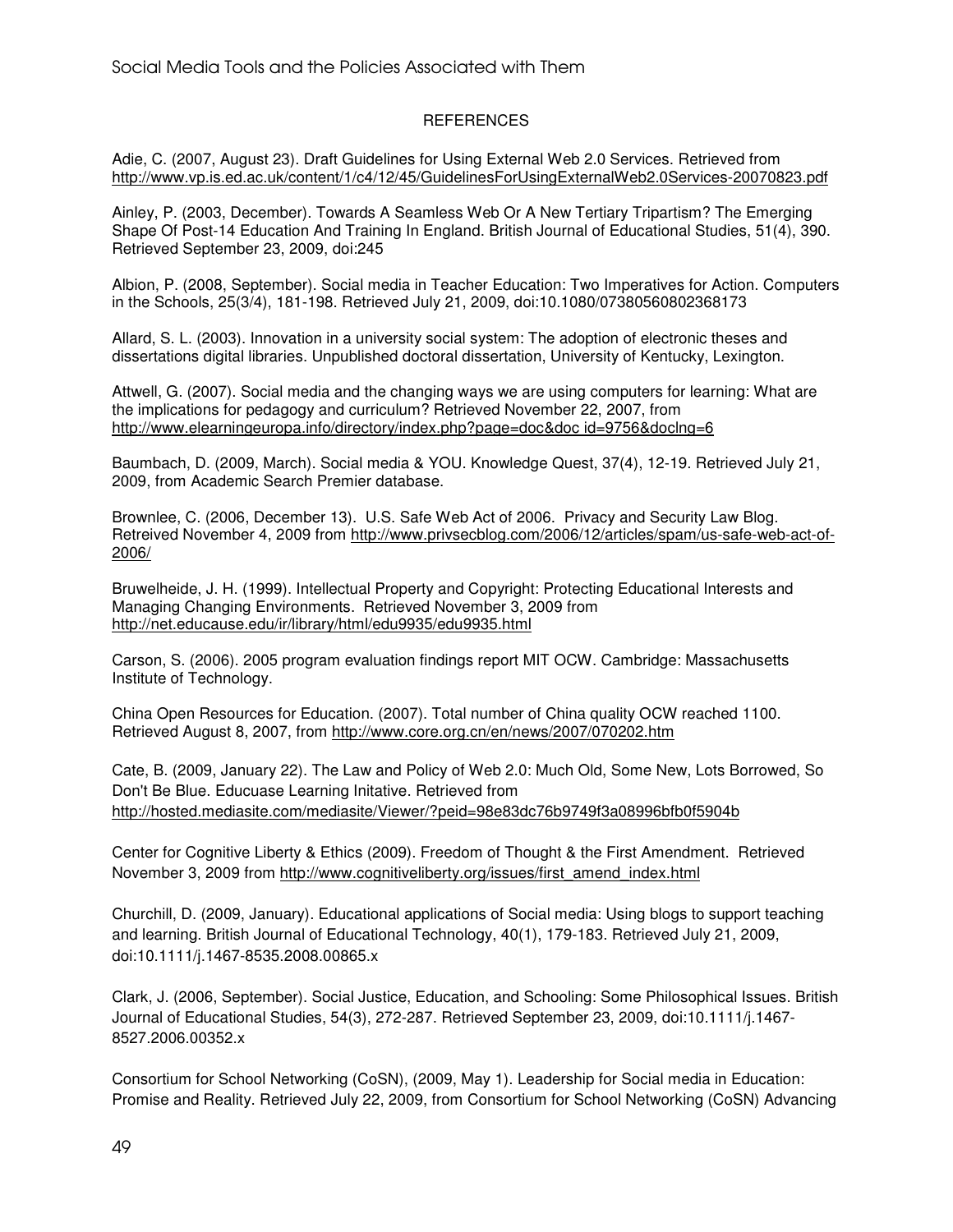K-12 Technology Leadership Web site: http://www.CoSN.org/Portals/7/docs/Web%202.0/ExecSummaryCoSN%20Report042809Final.pdf

Cummings, J. (2009, May 1). Social media Promise Hits Reality in U.S. Schools. Retrieved July 22, 2009, from The John D. and Katherine T. MacArther Foundation Web site: http://www.macfound.org/atf/cf/%7BB0386CE3-8B29-4162-8098-E466FB856794%7D/COSN-WEBSTUDY-PR-090501.PDF

Demski, J. (2009, April). Facebook Training Wheels. T H E Journal, 36(4), 24-28. Retrieved July 21, 2009, from Academic Search Premier database.

D'Souza, Q (2006, Sept 21). 12 Ideas Around Social Bookmarking in Education . Retrieved July 23, 2009, from Teaching Hacks Web site: http://www.teachinghacks.com/?p=262

Educause Learning Initiative. (2006). ELI innovations & implementations—The Open Learning Initiative (ELI5013). Boulder, CO: Educause.

(2008). Global Network Initiative Principles. Retrieved from http://www.globalnetworkinitiative.org/principles/index.php#18

Copyright Clearance Center (2005). The TEACH act: New roles, rules and responsibilities for academic institutions. Retrieved November 3, 2009 from http://www.copyright.com/media/pdfs/CR-Teach-Act.pdf

Directorate for Science, Technology, and Industry Committee for Information, Computer and Communications Policy (DSTI/ICCP). (2009, June 11). Working Party on Information Security and Privacy The Role of Digital Identity Management in the Internet Economy: A Primer for Policy Makers. Retrieved from http://www.oecd.org/dataoecd/55/48/43091476.pdf

Dyrli, O. (2002, December). Does your Web Policy Cover Student Sites?. District Administration, 38(12), 46. Retrieved September 23, 2009, from Academic Search Premier database.

Garrett, R. (2003, December). The Observatory on Borderless Higher Education. New Review of Information Networking, 9(1), 113-122. Retrieved September 23, 2009, doi:10.1080/1361457042000186967

Greenhow, C. (2009, March). Social Scholarship: APPLYING SOCIAL NETWORKING TECHNOLOGIES TO RESEARCH PRACTICES. Knowledge Quest, 37(4), 42-47. Retrieved July 23, 2009, from Academic Search Premier database.

Higher Education Academy and the Joint Information Systems Committee (2009, March). Higher Education in a Web 2.0 World. Retrieved October 21, 2009 from http://www.jisc.ac.uk/media/documents/publications/heweb20rptv1.pdf

International Institute for Education and Planning. (2005). Final forum report. Retrieved August 5, 2007, from

http://portal.unesco.org/ci/en/files/21713/11438000259OER\_Forum\_Final\_Report.pdf/OER%2BForum%2 BFinal% 2BReport.pdf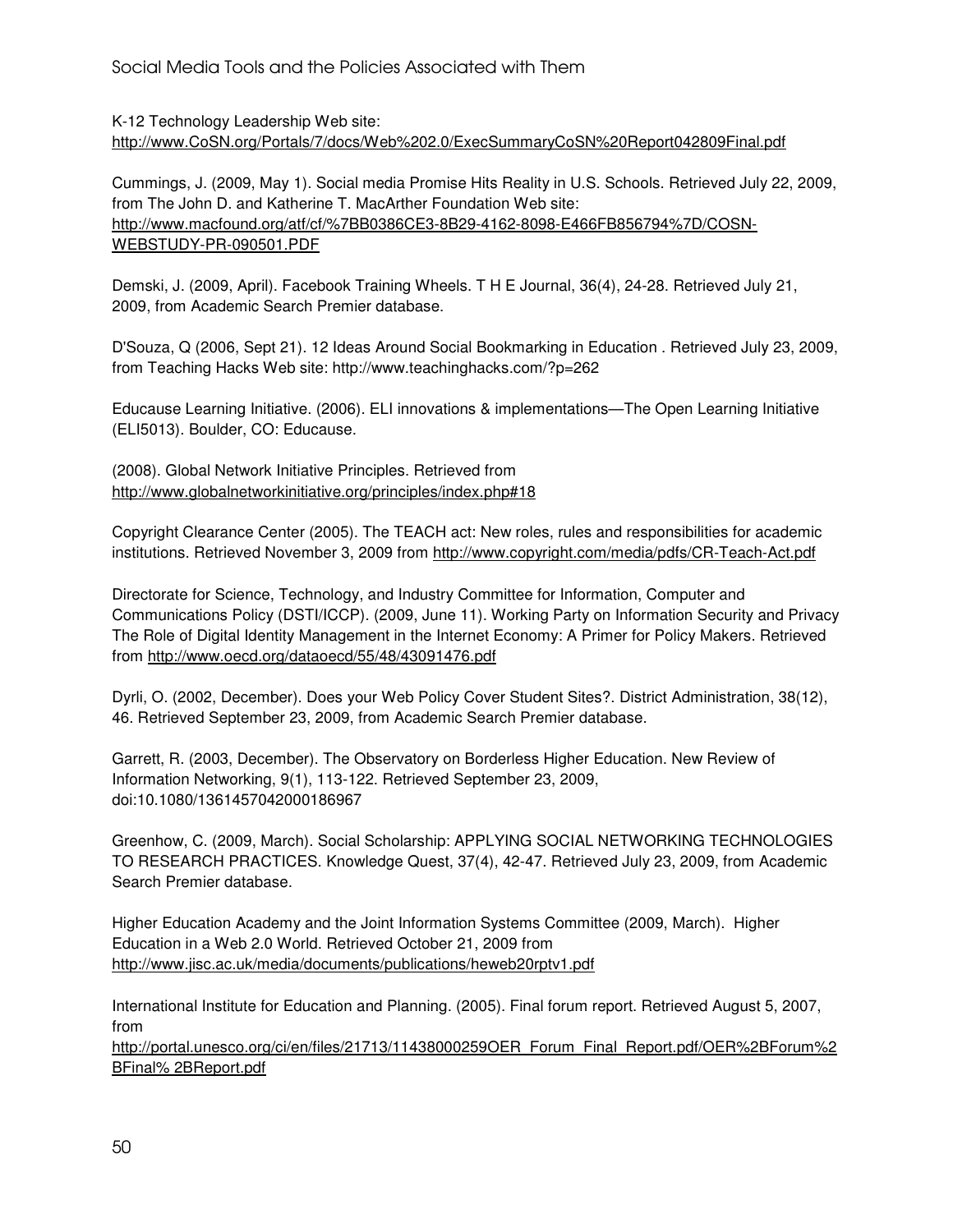Social Media Tools and the Policies Associated with Them

JISC Legal (2008a, Sept 18). Web 2.0 and the law for HE policy makers. Retrieved from http://www.jisclegal.ac.uk/Portals/12/Documents/PDFs/Web2\_HE\_Policy\_Makers.pdf

JISC Legal (2008b, Sept 18). Web 2.0 and the law for information services. Retrieved from http://www.jisclegal.ac.uk/Portals/12/Documents/PDFs/Web2\_Information\_Services.pdf

JISC Legal. (2008, September 18). Social media and the Law for HE Policy Makers. Retrieved from http://www.jisclegal.ac.uk/Portals/12/Documents/PDFs/Web2\_HE\_Policy\_Makers.pdf

Kinuthia, W., & Association for Educational Communications and Technology, W. (2004). Impediments to Faculty Engaging in Web-Based Instruction: Clarification of Governing Policies. Association for Educational Communications and Technology, http://search.ebscohost.com

Knobel, M., & Lankshear, C. (2009, April). Wikis, Digital Literacies, and Professional Growth. Journal of Adolescent & Adult Literacy, 52(7), 631-634. Retrieved July 21, 2009, from Academic Search Premier database.

Lavrusik, V (2009, July 15). 10 Ways Universities Share Information Using Social Media. Retrieved July 23, 2009, from Mashable the social media guide Web site: http://mashable.com/2009/07/15/social-mediapublic-affairs/

Matkin, G. (2005). The move toward open educational resources. Distance Education Report, 9(9), 1-2.

OCW Consortium. (2009). OCW Consortium members. Retrieved February 18, 2009, from http://www.ocwconsortium.org/index.php?option=com\_content&task= view&id=80&Itemid=160

OCW Consortium: About Us. (2009). Retrieved February 18, 2009, from http://www.ocwconsortium.org/about-us/about-us.html

OCW Finder. (2007). Retrieved June 2, 2007, from http://opencontent.org/OCWfinder/

Open eLearning Content Observatory Services. (2007). Open educational practices and resources (OLCOS Roadmap 2012, pp. 1-149) [Electronic version]. Austria: Open eLearning Content Observatory Services.

Rogers, E. M. (2003). Diffusion of innovations. New York: Free Press.

Smith, M. S., & Casserly, C. M. (2006). The promise of open educational resources. Change, 38(5), 8-18.

Locke, M. (2007). Six Spaces of Social Media. Retrieved November 5, 2009 from http://test.org.uk/2007/08/10/six-spaces-of-social-media/

Marshall, J. (2009 , October 23). 20% of U.S. Adults use Twitter, Says Pew. Retrieved November 4, 2009 from http://www.clickz.com/3635448

McLean, P (2008, Sept 27). Apple Makes iTunes 8, iTunes U content accessible to the blind. Apple Insider. Retrieved November 3, 2009 from

http://www.appleinsider.com/articles/08/09/27/apple\_makes\_itunes\_8\_itunes\_u\_content\_accessible\_to\_t he\_blind.html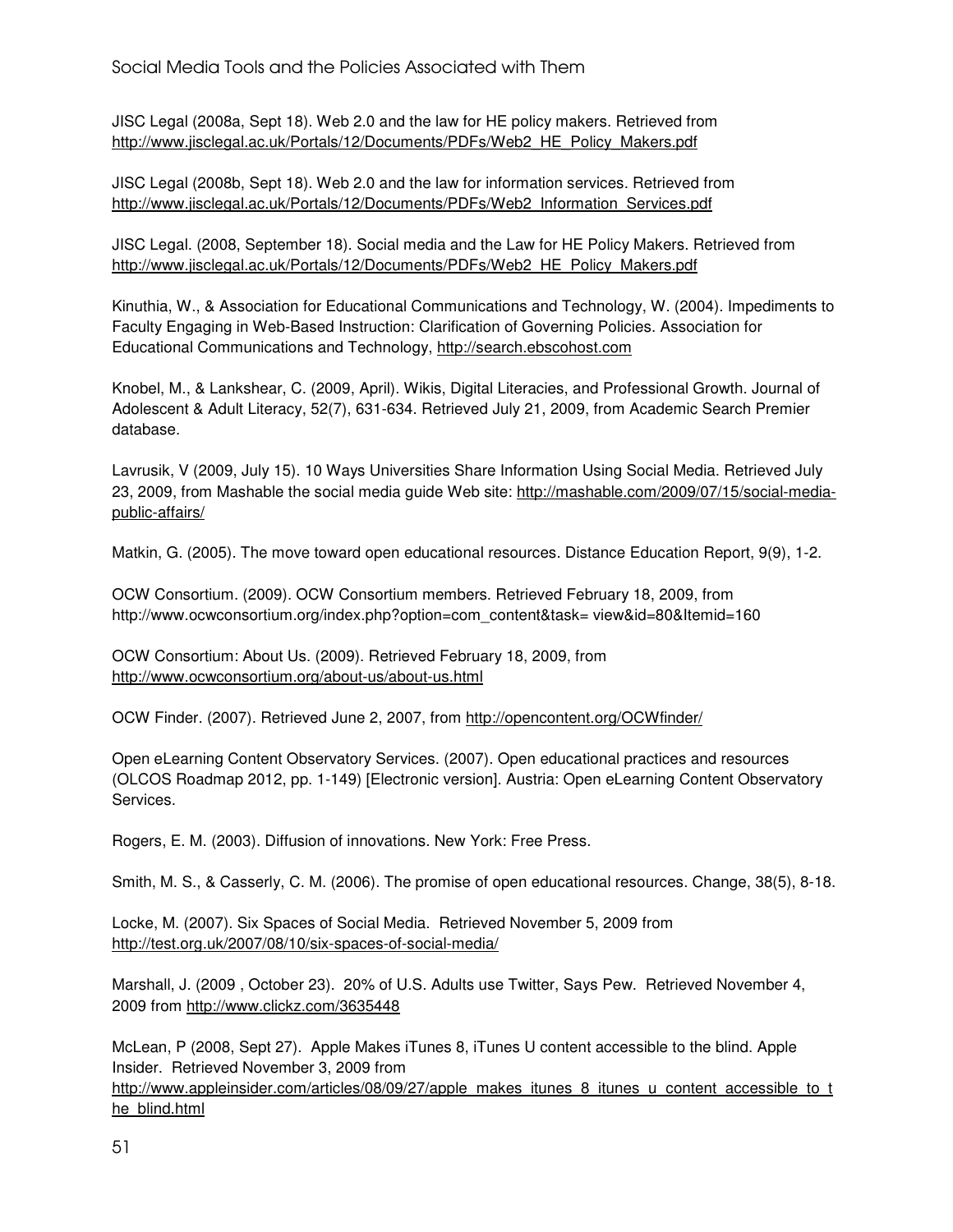Minocha, Shailey. (2009, January). A Study on the Effective Use of Social Software by Further and Higher Education in the UK to Support Student Learning and Engagement. Retrieved October 15, 2009 from http://www.jisc.ac.uk/media/documents/projects/effective-use-of-social-software-in-educationfinalreport.pdf and http://kn.open.ac.uk/public/getfile.cfm?documentfileid=14865

Online Tools Enhance CTE Policy Efforts. (2009, March). Techniques: Connecting Education & Careers, Retrieved September 23, 2009, from Academic Search Premier database.

Privireal, 2005, June 3. United States – Data Protection. Retrieved November 4, 2009 from http://www.privireal.org/content/dp/usa.php

Proctor, R., Ali, M., & Vu, K. (2008, March). Examining Usability of Web Privacy Policies. International Journal of Human-Computer Interaction, 24(3), 307-328. Retrieved September 23, 2009, doi:10.1080/10447310801937999

Right of Publicity (2009). Statutes. Retrieved November 3, 2009 from http://rightofpublicity.com/statutes

Smith, N (Aug, 2009, 12). IM on Steroids: Companies Who Yammer Together, Stay Together. Digital Media Buzz, Retrieved Aug 13, 2009, from http://www.digitalmediabuzz.com/2009/08/im-on-steroidsyammer/

Stover, C. (2005). World conference calls for open educational resources. Distance Education Report, 9(12), 2, 8.

Springer, A. (2005, May). Legal Information Available on AAUP Web Site. Academe, 91(3), 18-18. Retrieved September 23, 2009, from Academic Search Premier database.

Stevens, D. (2002, June). Enforcer of Web Policies. Computers in Libraries, 22(6), 34. Retrieved September 23, 2009, from Academic Search Premier database.

Stratford, J.S. & Stratford, J (1998, Fall). Data Protection and Privacy in the United States and Europe. IASSIST Quarterly. 22(1). Retrieved October 21, 2009 from http://iassistdata.org/publications/iq/iq22/iqvol223stratford.pdf

Syre, T., Pesa, J., & Cockley, D. (1999, June). World Wide Web sites for campus alcohol policy formation, education and research. College Student Journal, 33(2), 196. Retrieved September 23, 2009, from Academic Search Premier database.

Tennant, R., & Tennant, R. (2005). The open content alliance. Library Journal, 130(20), 38-38.

The Open University. (2007). How OpenLearn started. Retrieved August 8, 2007, from http://www.open.ac.uk/openlearn/about-us/our-story.php

U.S. Department of Justice, Civil Rights Division. (2009, October 28). A Guide to Disabiilty Rights Laws. Retrieved October 31, 2009 from http://www.ada.gov/cguide.htm#anchor62335

United States Copyright Office (2008). Copyright Office. Library of Congress. Retrieved November 3, 2009 from http://www.copyright.gov/circs/circ1.pdf.